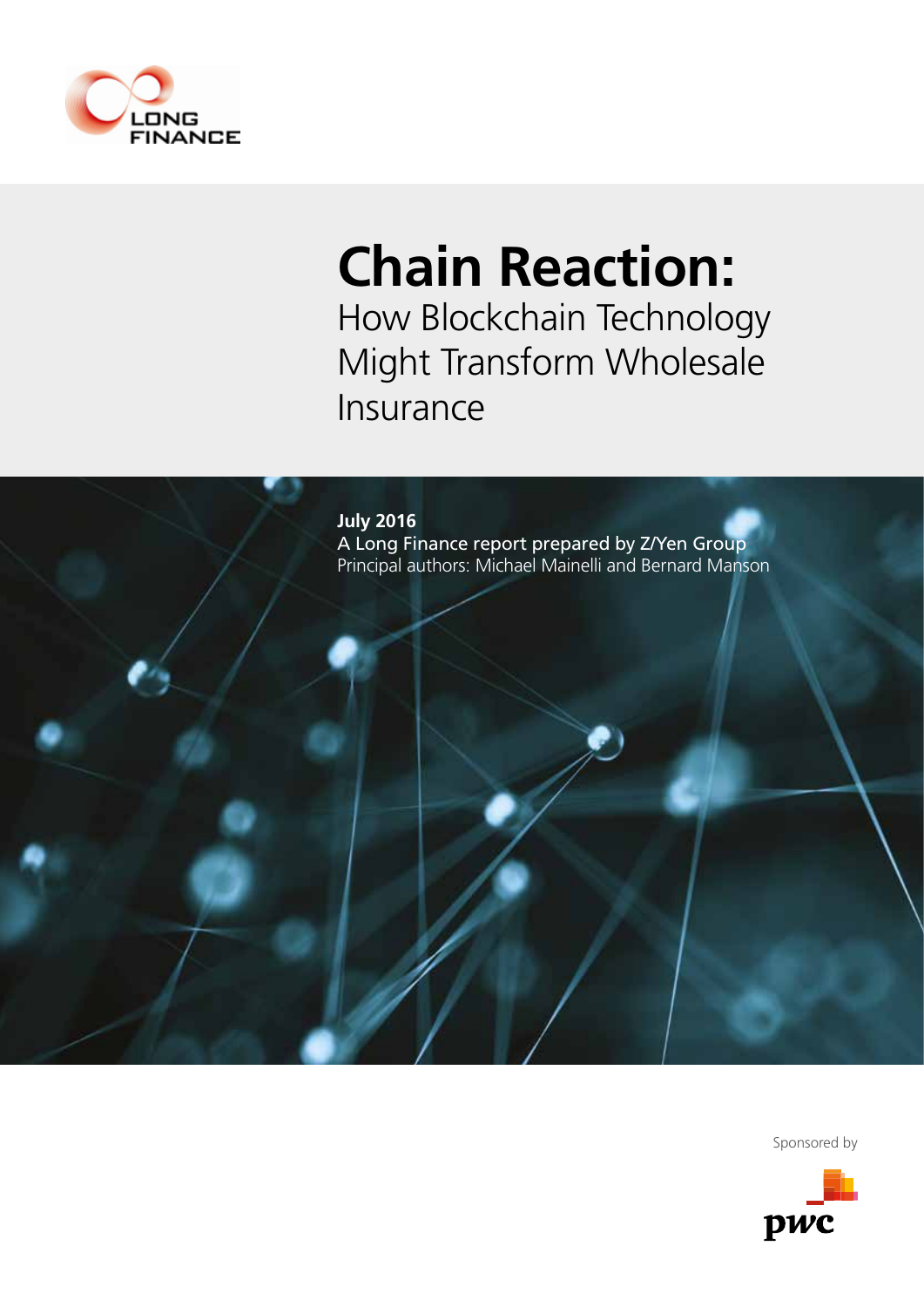### Foreword

Long Finance aims to 'improve society's understanding and use of finance over the long-term'. Long Finance has researched mutual distributed ledger (MDL, aka blockchain) technology for some time. *Chain Of A Lifetime*, published in 2014, explored the potential for blockchain technology to transform personal insurance. This study of blockchains for wholesale insurance is a natural successor to that work and reflects developments in everyone's understanding of the technology.

Our sponsor, PwC, is active as advisor, technology implementer, and project manager both in the global insurance market and in the use of blockchain and other technologies. PwC believes that there is now a huge potential for blockchain to be a transformational technology within aspects of wholesale insurance, and accordingly it has worked alongside Z/Yen during the course of this study. Z/Yen deployed its first mutual distributed ledger in 1995 and has several blockchain insurance clients.

Long Finance is grateful to PwC for their support which has allowed us to undertake this important and timely research.

Michael

**Professor Michael Mainelli** Executive Chairman, Z/Yen Group Limited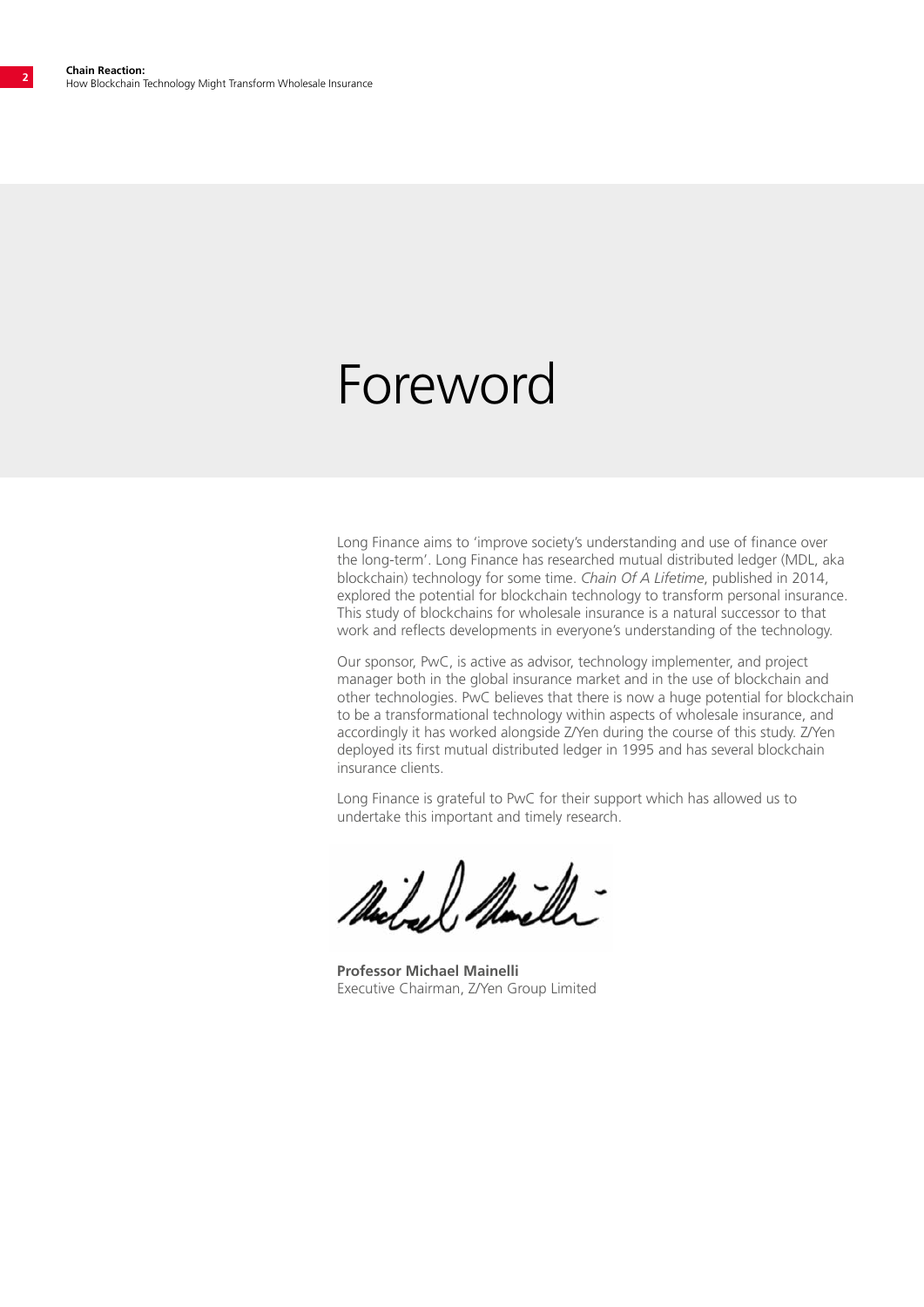## Contents

| Foreword                                        | 2  |
|-------------------------------------------------|----|
| Introduction                                    | 4  |
| <b>Executive Summary</b>                        | 6  |
| 1. Background To The Study                      | 14 |
| 2. Blockchain Technology                        | 18 |
| <b>3.</b> Wholesale Insurance Markets           | 20 |
| 4. Reactions                                    | 24 |
| 5. Long List Of Potential Use Cases             | 30 |
| <b>6.</b> Short List of Potential Use Cases     | 38 |
| 7. Conclusions and Recommendations              | 42 |
| Appendix A – Acknowledgements                   | 44 |
| Appendix B - Technical Background On Blockchain | 45 |
| Appendix C - Proof-of-concept                   | 48 |
| 55<br>Glossary                                  |    |
| <b>Bibliography</b><br>57                       |    |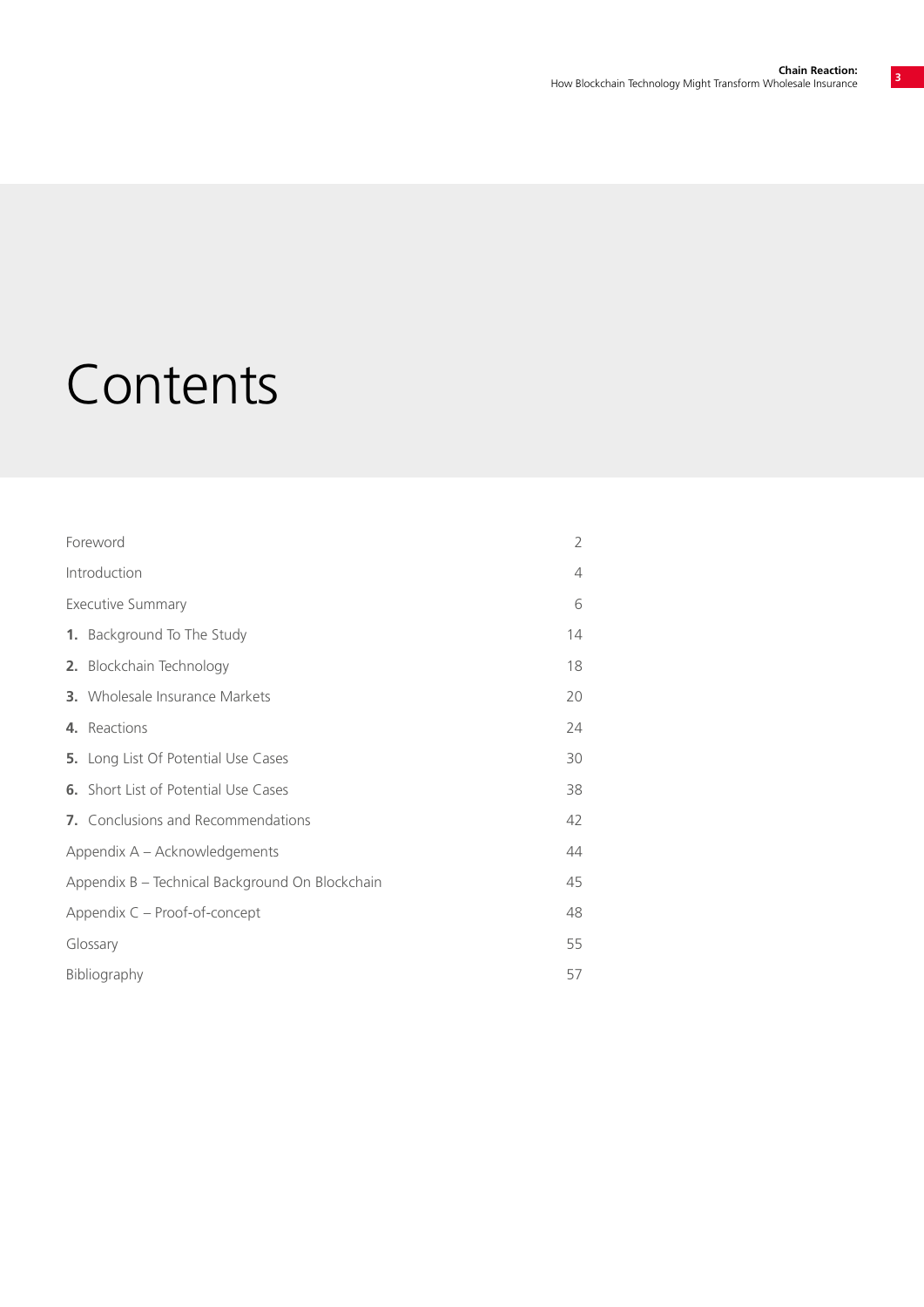## Introduction

Mutual distributed ledger technologies – commonly known as blockchain – have the potential to transform the global insurance industry. Still, while there is no doubt that blockchain now looms large on the radar screens of financial services businesses, it's also the case that many businesses are only just starting to get to grips with what is possible. In one recent PwC study<sup>1</sup>, 56% of firms said they recognised the importance of blockchain, but 57% conceded they did not yet know how to respond.

Insurers, in particular, are less likely to be familiar with blockchain technologies and applications, the PwC study shows. That's in line with the more general perception that insurance often lags behind other sectors of financial services in modernising its business processes and technology. This reflects the need to work with large clients, provide bespoke cover, and manage specialist risks; these require data-heavy interactions between multiple participants including brokers, insurers, and reinsurers.

#### BLOCKCHAIN TODAY

It's important to recognise that blockchain technologies are already being applied in insurance. For example, in June Allianz unveiled a prototype for using blockchain in the settlement of catastrophe swaps and bonds. XLRAS, meanwhile, is an application from Blem Information Management that helps firms manage their recoveries under 'excess of loss' reinsurance. This has recently been enhanced with functionality utilising a blockchain to provide immutable transaction evidence<sup>2</sup>.

Elsewhere, shared workspace provider Vrumi has announced a partnership with blockchain start-up SafeShare to offer Lloyds of London-underwritten insurance products for the hosts that provide office accommodation in its Airbnb-style business<sup>3</sup>. We've also seen Everledger develop blockchain solutions that help the diamond industry – and its insurers – tackle fraud and theft<sup>4</sup>. Moreover, while practical applications of blockchain may not yet be widespread, there is growing awareness of the capabilities of the technology and how these might be of benefit to the insurance industry.

- 1 PwC Global FinTech Report (http://www.pwc.com/gx/en/ advisory-services/FinTech/PwC%20FinTech%20Global%20 Report.pdf)
- 2 MetroGnomo, www.metrognomo.com, built by Z/Yen and operated with the States of Alderney.
- 3 Blockchain Insurance Start-Up SafeShare Launches First Blockchain Insurance Solution with Vrumi [http://www. the-blockchain.com/2016/03/17/blockchain-insurancestart-up-safeshare-launches-first-blockchain-insurance-solution-with-vrumi/]
- 4 Everledger Brings Blockchain Tech to Fight Against Diamond Theft, Coindesk [http://www.coindesk.com/everledger-blockchain-tech-fight-diamond-theft/]
- 5 Goldman Sachs report 'Profiles in Innovation blockchain' dated 24 May 2016, available at http://www.the-blockchain.com/docs/Goldman-Sachs-report-blockchain-Putting-Theory-into-Practice.pdf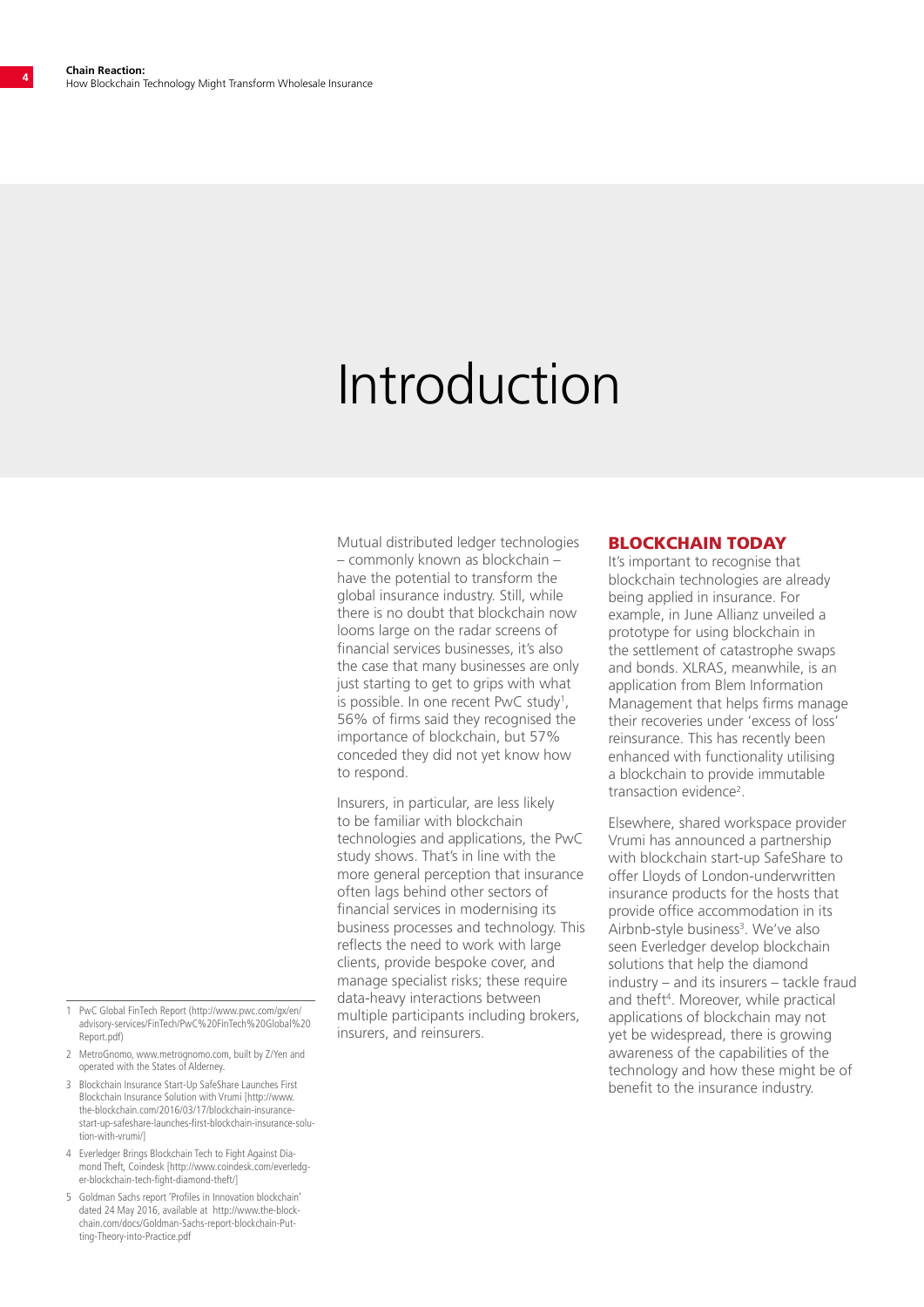

#### THE POWER OF THE POSSIBLE

The potential for blockchain to deliver substantial value to financial services is enormous. For example, a recent report<sup>5</sup> from Goldman Sachs estimates that in banking, consistent use of blockchain in KYC/AML checks alone could save \$2.5bn of the estimated \$10bn global processing costs in the sector.

Not only does blockchain offer the promise of cost reduction and efficiency, but it could also enable revenue growth, as insurers attract new business through higher-quality service. Relationships with stakeholders, ranging from customers to regulators, will improve as errors are reduced and accuracy improved. It may even be possible to reduce capital requirements as insurers on opposite sides of a transaction proceed to agreement more quickly.

Above all, blockchain technologies can help the wholesale insurance sector fulfil its role in underpinning the global economy more effectively. Just as blockchain is being pursued as a force for positive change in other areas of society – from identification for refugees to better public service delivery – it can also help wholesale insurance to discharge its responsibilities for the common good.

**Jonathan Howe**

PwC UK Insurance Leader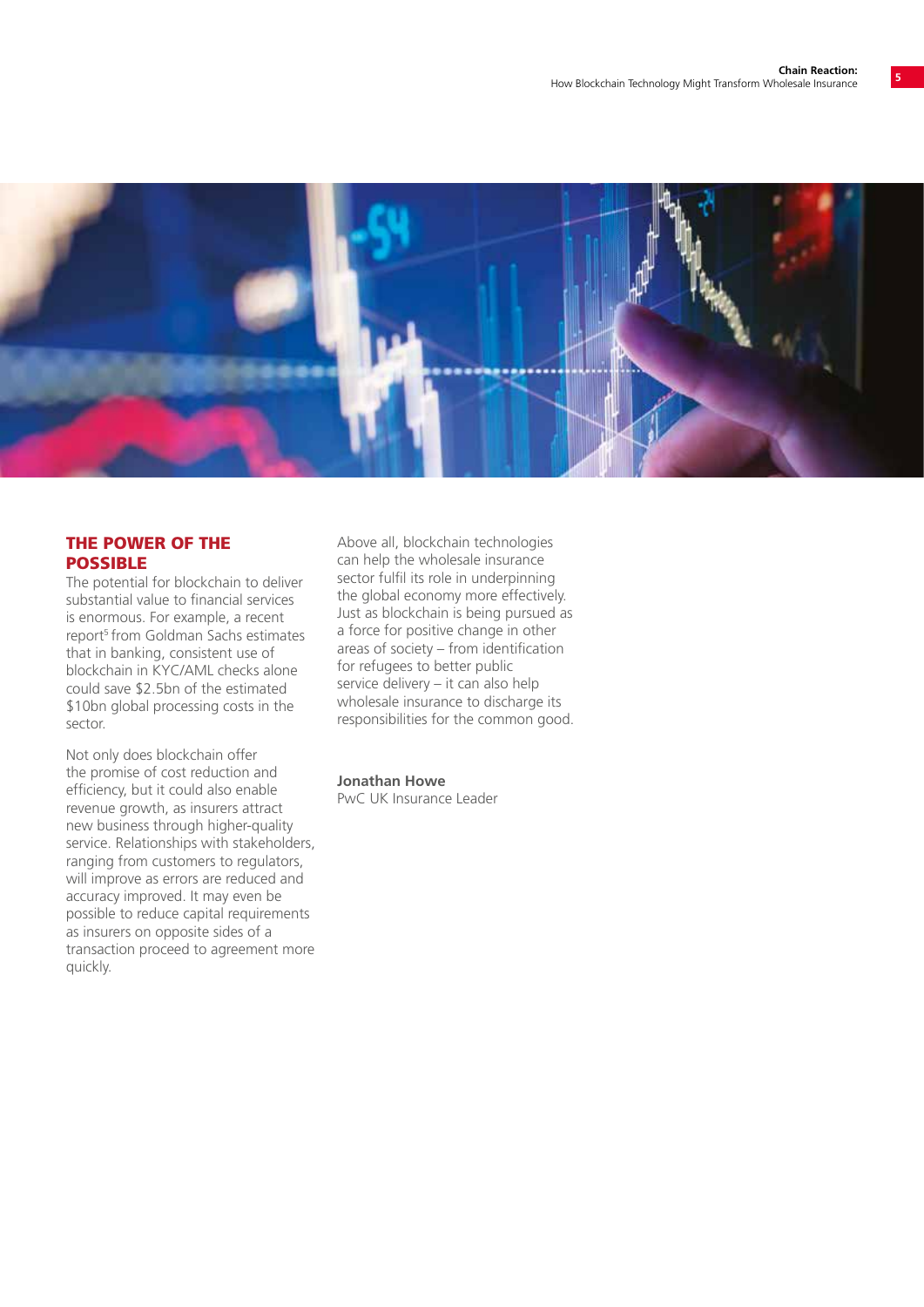## Executive Summary

#### OBJECTIVES & SCOPE

The goal of this study was to review the wholesale insurance market in order to understand major business processes, to identify where there are perceived problems or inefficiencies, and to analyse where the new technology of blockchain can provide part of a solution.

This study aims to contribute to building a consensus across the industry by involving a wide range of market participants though interviews and a project workshop. This included direct industry entities such as brokers, underwriters, insurers, reinsurers, and specialists such as mutual insurers, and supporting organisations such as trade bodies, regulators, standard setters, and wholesale markets such as Lloyd's.

The purpose of the study is to identify practical uses for blockchain technology in wholesale insurance. Practical means having high value to individual firms and relatively low barriers to implementation, without requiring widespread industry consensus or regulatory change.

#### BLOCKCHAIN DEFINED

A mutual distributed ledger – more simply referred to as a blockchain is a computer data structure with the following capabilities:

- $\blacksquare$  Mutual blockchains are shared across organisations, owned equally by all and dominated by no-one;
- $\blacksquare$  Distributed blockchains are inherently multi-locational data structures and any user can keep his or her own copy, thus providing resilience and robustness;
- $\blacksquare$  Ledger blockchains are immutable, once a transaction is written it cannot be erased and, along with multiple copies, this means that the ledger's integrity can easily be proven.

Another way to think of blockchains is as permanent timestamping engines for computer records. Timestamps can be used to prove that data elements were entered at or before a certain time and have not been altered.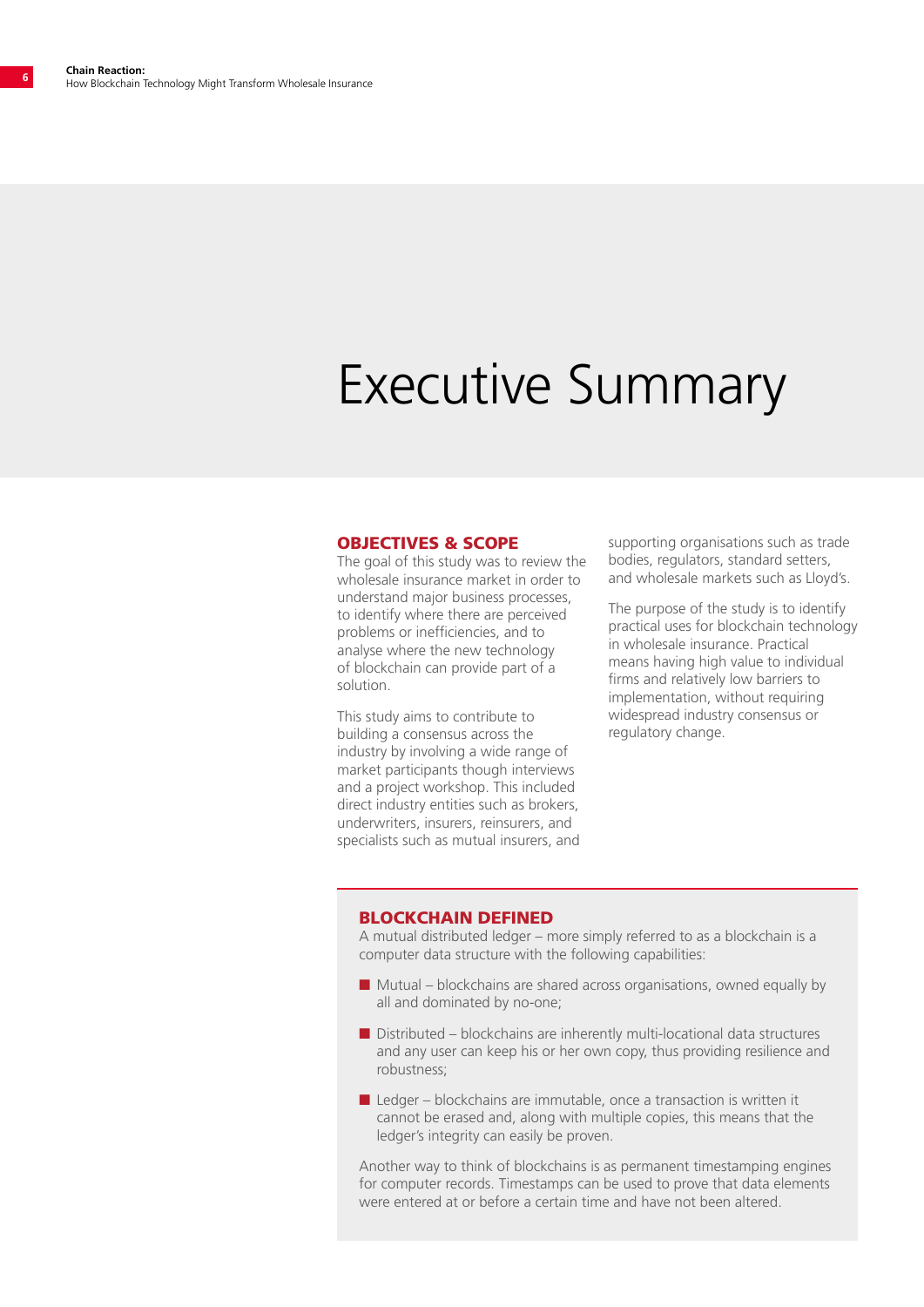

An accompanying output of the study is a technical Proof-of-concept (PoC) developed by PwC's Blockchain Development Lab to illustrate how blockchain technology can be applied to solve business problems in wholesale insurance. The PoC is explained in more detail in Appendix C of this document and may be made available to participants in the survey for the purposes of demonstrating the technology within their firms.

#### SUMMARY FINDINGS

Blockchain technology is high on the agenda of global insurers and reinsurers, with many of them investing in trials; in our research, smaller organisations also expressed a great deal of awareness and interest.

Most of the interviewees were aware of the key capabilities of blockchain technology: tamper-proof record keeping, the replacement of a central authority with decentralised processes, and the potential for 'smart contracts' – essentially computer code which executes in response to an appropriate trigger.

None of the use cases identified in this report explicitly use smart contracts, although the next stage of analysing more detailed functionality may well include smart contracts to execute processing.

Most of the discussions with respondents focused on the major business processes between participants in the wholesale insurance market:

- $\blacksquare$  placement of insurance (client to broker to underwriter/insurer);
- $\blacksquare$  reinsurance (underwriter/insurer to reinsurer);
- $\blacksquare$  claims management;
- $\blacksquare$  accounting & settlement;
- KYC/AML (viz., a variety of checking processes including Know-Your-Customer, Anti-Money-Laundering, sanctions screening, and determination of ultimate beneficial ownership).

In each of the first three of these areas, our respondents consistently identified problems such as inefficiency, cost, delays, the need to rekey data in unstructured and poorly standardised documentation, difficulties with access to information in ancillary documentation impacting pricing and risk management, and the possibility of error. In accounting and settlement, the key challenges concern agreeing amounts payable, particularly where netting is required. And with KYC and AML, the insurance industry is frustrated by the way in which different market participants have to routinely duplicate processes, leading to cost and delay.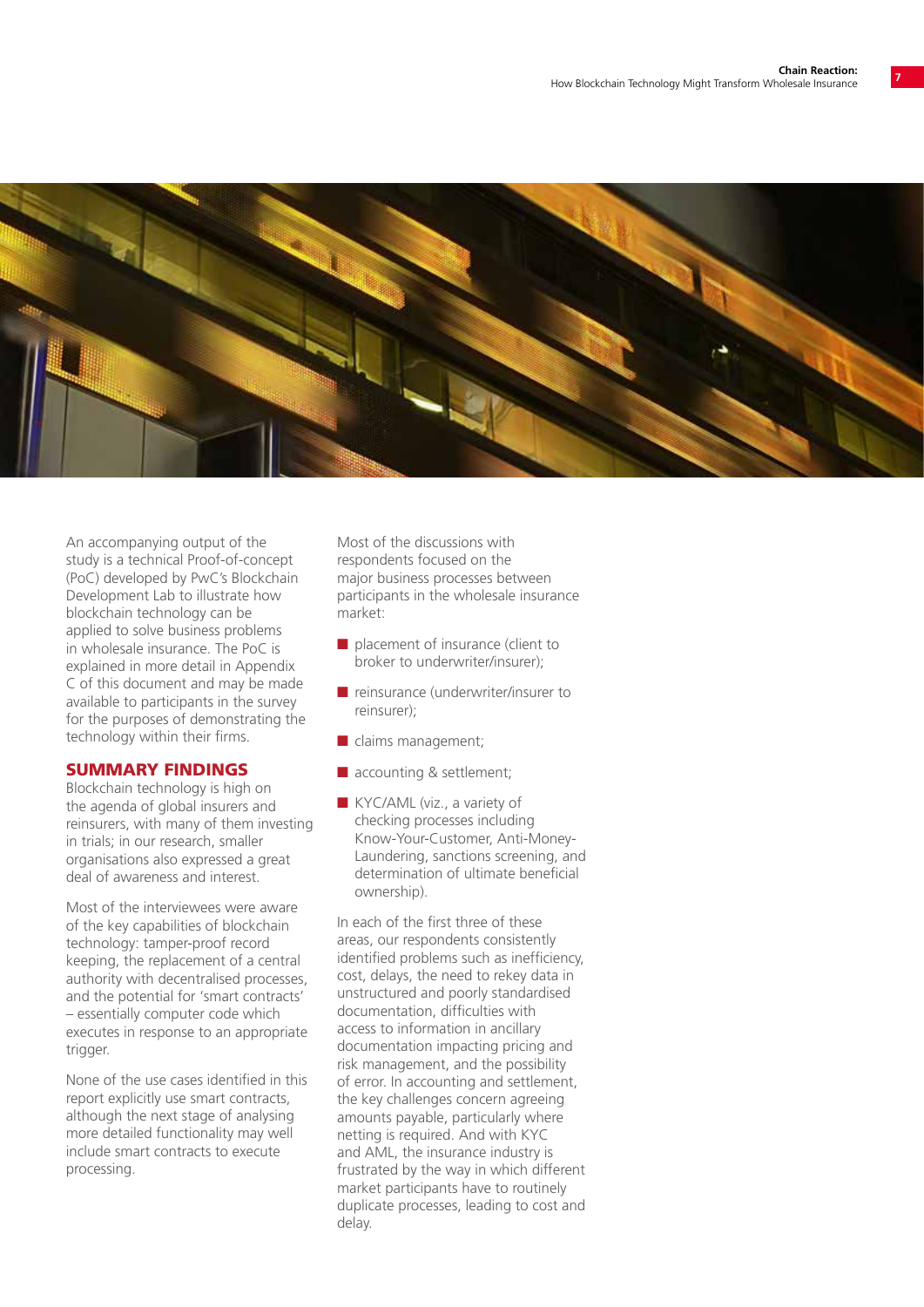At the technical level, there was significant discussion around the relative advantages of 'unpermissioned' and 'permissioned' blockchains. In an unpermissioned blockchain, such as those used in cryptocurrencies, anyone can access and update the blockchain. As the name implies, everyone has permission. New transactions are added to the ledger and inconsistencies resolved by methods akin to majority voting (albeit implemented by a statistical process), with users having votes pro rata to the resources they commit to the process. In contrast, in 'permissioned' blockchains, a governance structure defines which users can view or update the blockchain and how inconsistencies will be resolved.

The conclusion was that 'permissioned' blockchains were the more appropriate tool for the industry. These mapped better into the control structure required by companies, and would not require, in principle, changes in regulation. Critically, a governance structure allows the blockchain to 'evolve' more easily. With some central governance, the structure of the blockchain can change in response to new business requirements. Further, permissioned blockchains permit greater transaction throughput and significantly lower transaction costs.

Moreover, a permissioned blockchain could be set up to cope with data protection legislation. Records can be encrypted and applications built that meet, for example, the EU's General Data Protection Regulation objectives such as the 'right to be forgotten', user control, and data portability.

Because wholesale insurance is built on a network of risk transfer, many bilateral transactions are effectively part of a global process involving potentially

all participants in the market. This means that any proposed process change has to be analysed in the context of its impact on the market as a whole.

A useful way to look at this is to segment changes into three types:

- $\blacksquare$  market level;
- n process level;
- $\blacksquare$  point solution.

In practice, some business process changes affect the entire wholesale market – or at least the whole of the semi-autonomous markets that make up the global industry. Others are process level changes, implemented by a group of organisations that change a particular process between themselves. Some changes may be point solutions, implemented by a single organisation.

Blockchain technologies will initially deliver change at the process level. The fact that no central authority exists through which changes must be initiated makes it possible for distinct groups of market participants to work together on new initiatives. Through collaboration, trial and experiment, these groups will be able to explore what works (and what doesn't). And over time, the most successful processlevel changes will be adopted at a market level.

Because of the structural difficulties of initiating change top-down at market level, the report methodology excluded potential applications which required this sort of immediate 'big bang' change. However, most respondents agreed with the logic that successful process-level change could be a viable medium-term route to stimulating market-level change in both process and standards.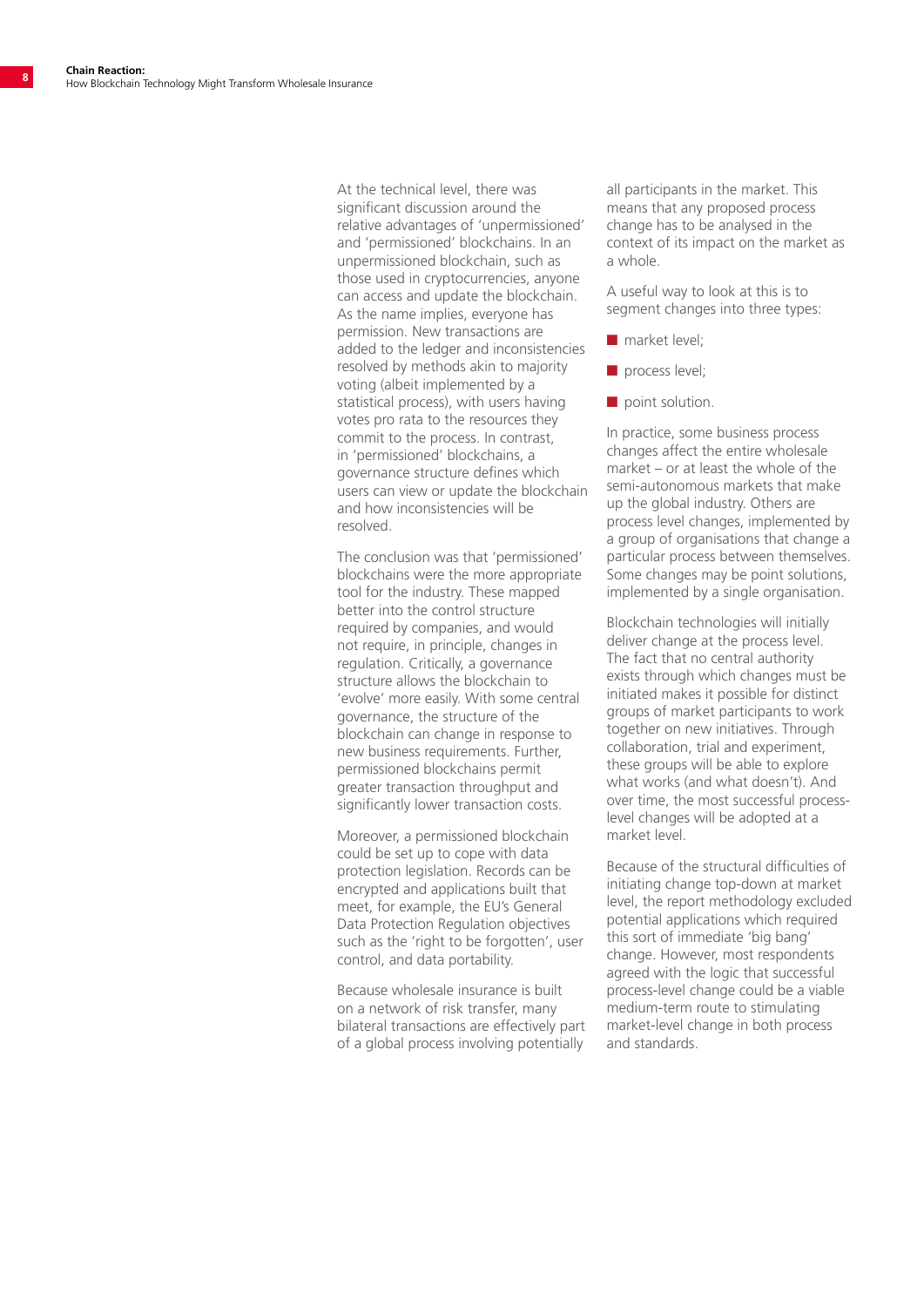The discussions with respondents around the business processes identified a long list of potential applications for blockchain in wholesale insurance. This list of applications was sifted through two filters, 'barriers to implementation' and 'benefit to business' to create a short list of low Barrier/high Benefit use cases. Although only three applications considered made this short list of potential use cases, the use of a deliberately conservative methodology for estimation suggests that other applications in the long list may have a positive business case when examined in greater detail.

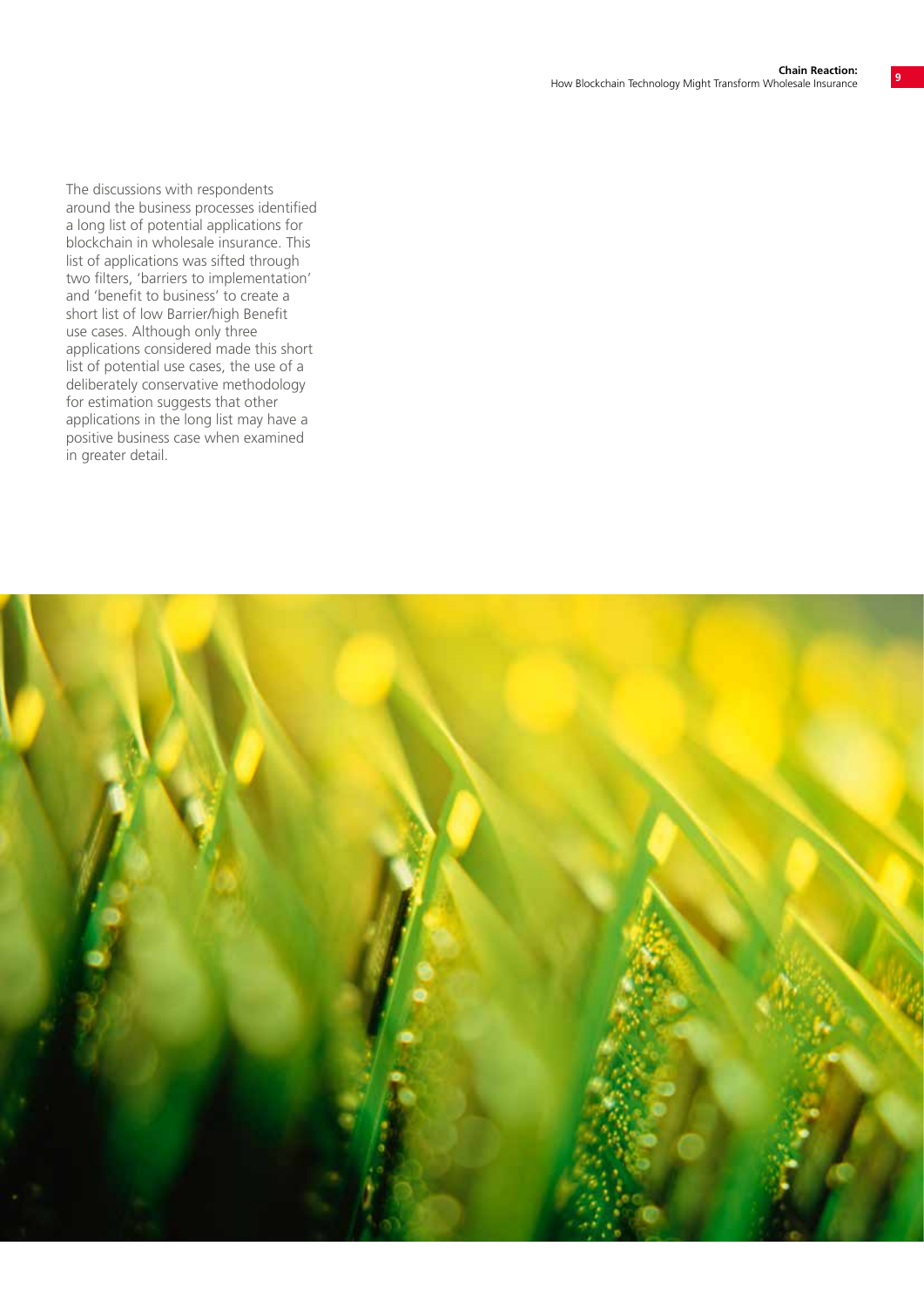

### SHORT LIST OF POTENTIAL USE CASES PLACEMENT AND CONTRACT LIFECYCLE – DOCUMENTATION

| <b>Issue</b>    | Wholesale insurance contracts generally reference an ancillary file of paper or<br>electronic 'real life' documents which can be very large and which will be added to<br>throughout the placement process and the contract life. As each participant has to<br>check this file at each stage of interaction, which may for example be several times<br>through an iterative underwriting process and at subsequent points in the deal<br>lifecycle, there can be a heavy processing overhead in simply reconciling against the<br>file presented on the previous occasion.                                            |
|-----------------|------------------------------------------------------------------------------------------------------------------------------------------------------------------------------------------------------------------------------------------------------------------------------------------------------------------------------------------------------------------------------------------------------------------------------------------------------------------------------------------------------------------------------------------------------------------------------------------------------------------------|
| Proposal        | Use a blockchain to store all ancillary contract documents, and share between the<br>broker and underwriters (and as required other participants such as reinsurers and<br>claims agents). This would ensure that every reference to contract documents is<br>consistent and would remove the need for participants to check the same file on<br>different occasions - at most they would have to check the documents updated<br>since the previous occasion. The blockchain would also be viewable by regulators,<br>tax authorities and other participants which would simplify reporting and checking<br>processes. |
|                 | As it would not normally be the case that all participants could read all documents,<br>the applications would need to encrypt certain documents and distribute keys in a<br>controlled way.                                                                                                                                                                                                                                                                                                                                                                                                                           |
|                 | The actual documents could be included in encrypted form on the blockchain itself<br>or else the blockchain could contain hashes only, with a few nodes holding the<br>documents.                                                                                                                                                                                                                                                                                                                                                                                                                                      |
|                 | This is a minimalist proposal, which would not in itself address the issue of rekeying<br>made necessary by the prevalent use of paper or unstructured electronic documents<br>in the industry. There is no simple fix to this, but the 'spring cleaning' effect of a<br>group of first movers creating a new platform offers an opportunity to impose<br>behaviours which accelerate the move to recognised standards and to the use of<br>source electronic documents.                                                                                                                                               |
| <b>Benefits</b> | Reduced processing cost and time                                                                                                                                                                                                                                                                                                                                                                                                                                                                                                                                                                                       |
|                 | Instant availability of accurate current information<br>$\blacksquare$ Legal certainty                                                                                                                                                                                                                                                                                                                                                                                                                                                                                                                                 |
|                 | Act as a catalyst to accelerate the use within the industry of structured and semi-<br>structured electronic documents rather than scanned paper, thus reducing costs<br>and leading to fewer errors                                                                                                                                                                                                                                                                                                                                                                                                                   |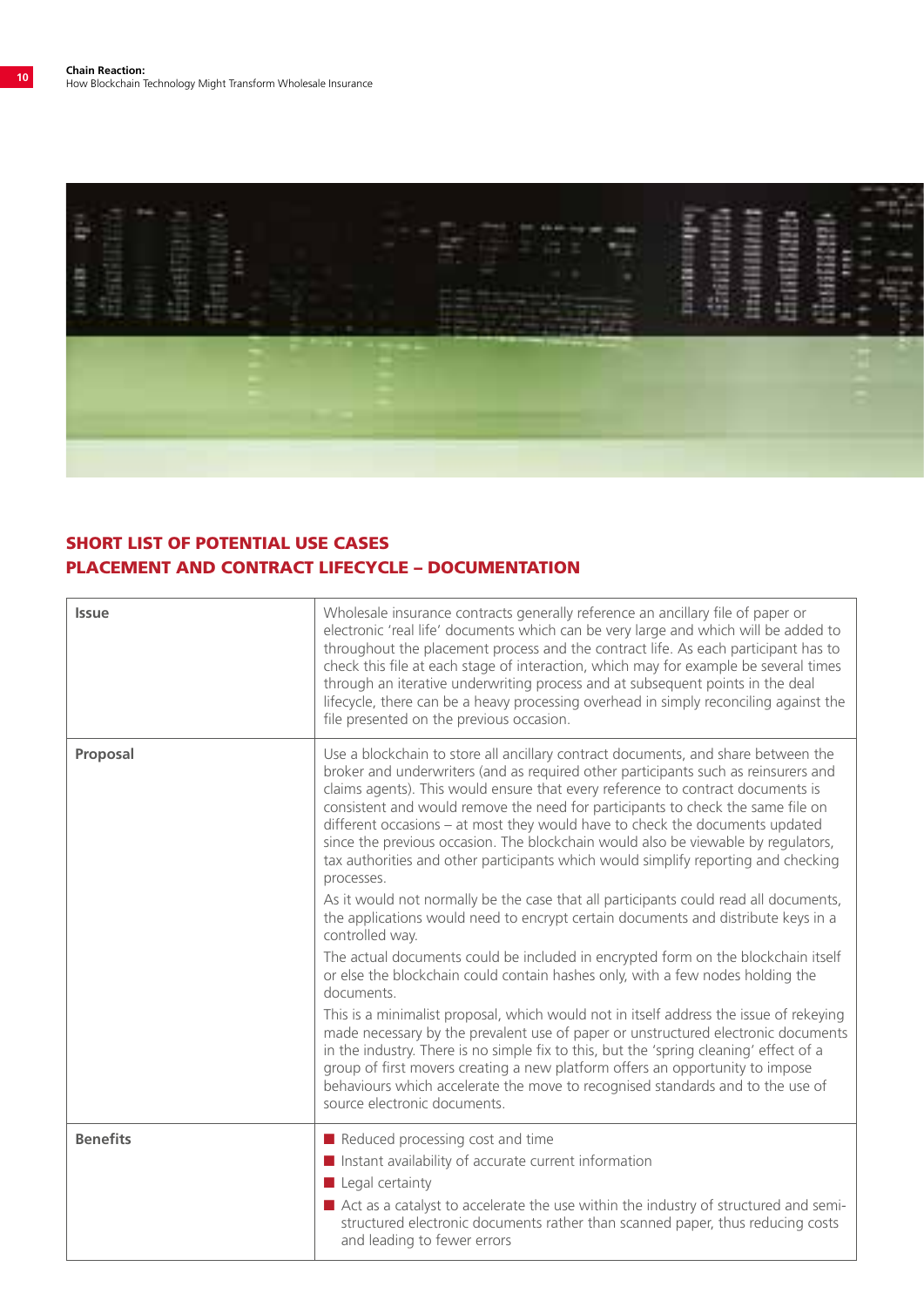

### KYC/AML

| <b>Issue</b>    | Brokers, insurers and reinsurers have to perform KYC/AML (shorthand for a number<br>of processes including not only Know Your Customer and Anti Money Laundering<br>but also sanction screening and determination of ultimate beneficial ownership)<br>on all of their counterparties, both legal entities and individuals, including third<br>parties due payment under claims. If a client deals with a broker which deals with<br>multiple underwriters, most of which deal through brokers with reinsurers, a single<br>transaction can involve many tens of participants, each of which has to perform<br>KYC/AML along the chain. This multiplicity of repeated checks adds to cost and<br>delays.                                                                                                                                                                                          |
|-----------------|---------------------------------------------------------------------------------------------------------------------------------------------------------------------------------------------------------------------------------------------------------------------------------------------------------------------------------------------------------------------------------------------------------------------------------------------------------------------------------------------------------------------------------------------------------------------------------------------------------------------------------------------------------------------------------------------------------------------------------------------------------------------------------------------------------------------------------------------------------------------------------------------------|
| Proposal        | PwC's Know-Your-Customer Centre of Excellence has built, with Z/Yen, a prototype<br>blockchain-based certified file transfer utility, IDchainZ. A similar utility in wholesale<br>insurance could help to reduce KYC/AML costs significantly. The blockchain<br>records customer personal documents and evidence of validation by the bureau.<br>All documents on the blockchain would be encrypted with only the customer<br>having the keys, thus resolving a set of regulatory issues around privacy and data<br>protection. The customer could then present the blockchain entries together with<br>an appropriate subset of keys to the next firm with which they seek to do business,<br>and this firm would be able to rely on the validation done by the bureau without<br>delay. The overall effect would be to reduce the total cost and time spent on KYC/<br>AML within the industry. |
| <b>Benefits</b> | Reduced processing cost and time<br>$\blacksquare$ Potentially make possible the insurance of time-critical transactions currently<br>uninsured<br>Reduced reputational risk from delayed payment of claims while KYC/AML is<br>carried out on a beneficiary                                                                                                                                                                                                                                                                                                                                                                                                                                                                                                                                                                                                                                      |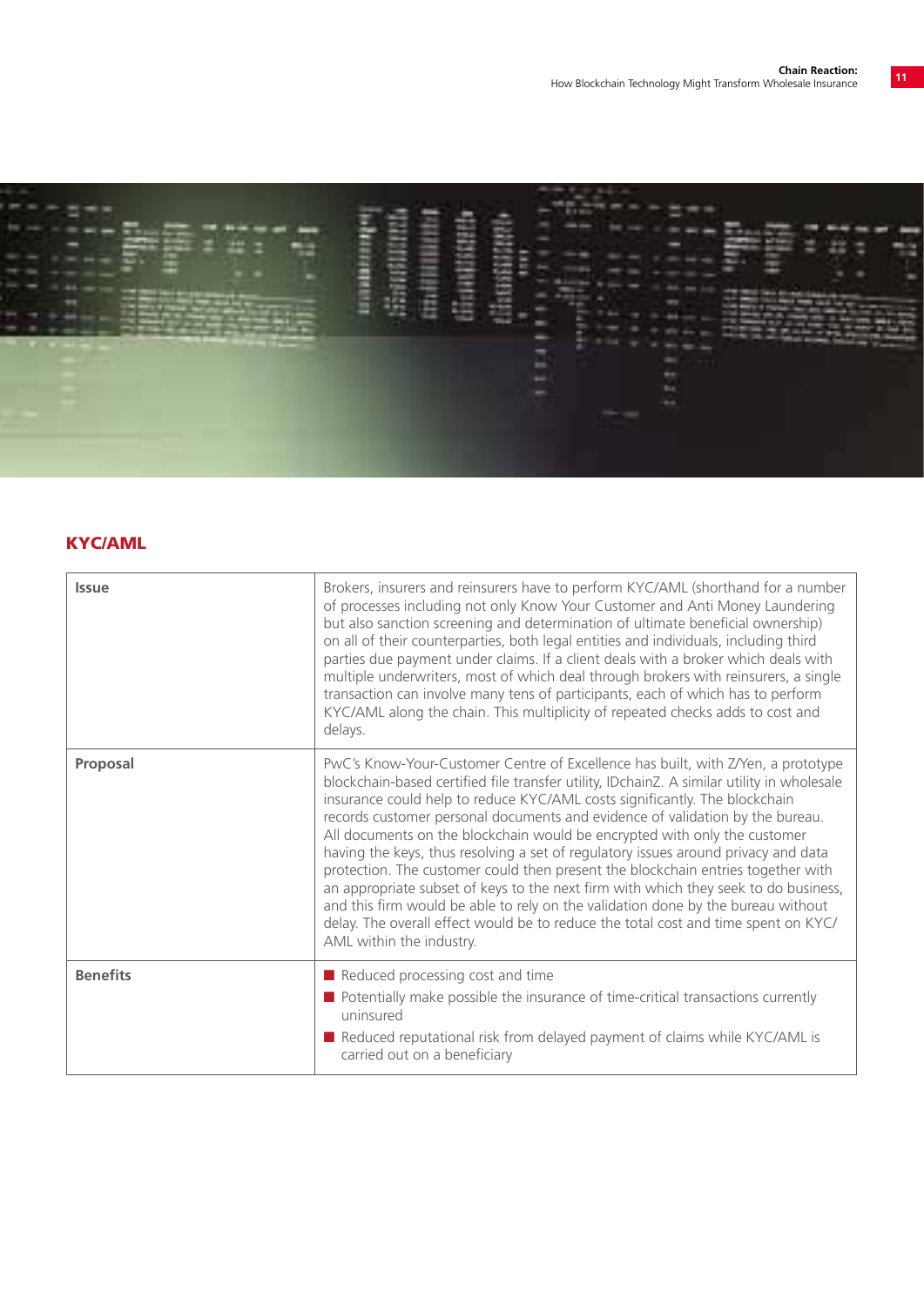#### **IDCHAINZ OVERVIEW – HOW SUBJECT OF KYC/AML CONTROLS ACCESS TO THEIR BLOCKCHAIN DATA**

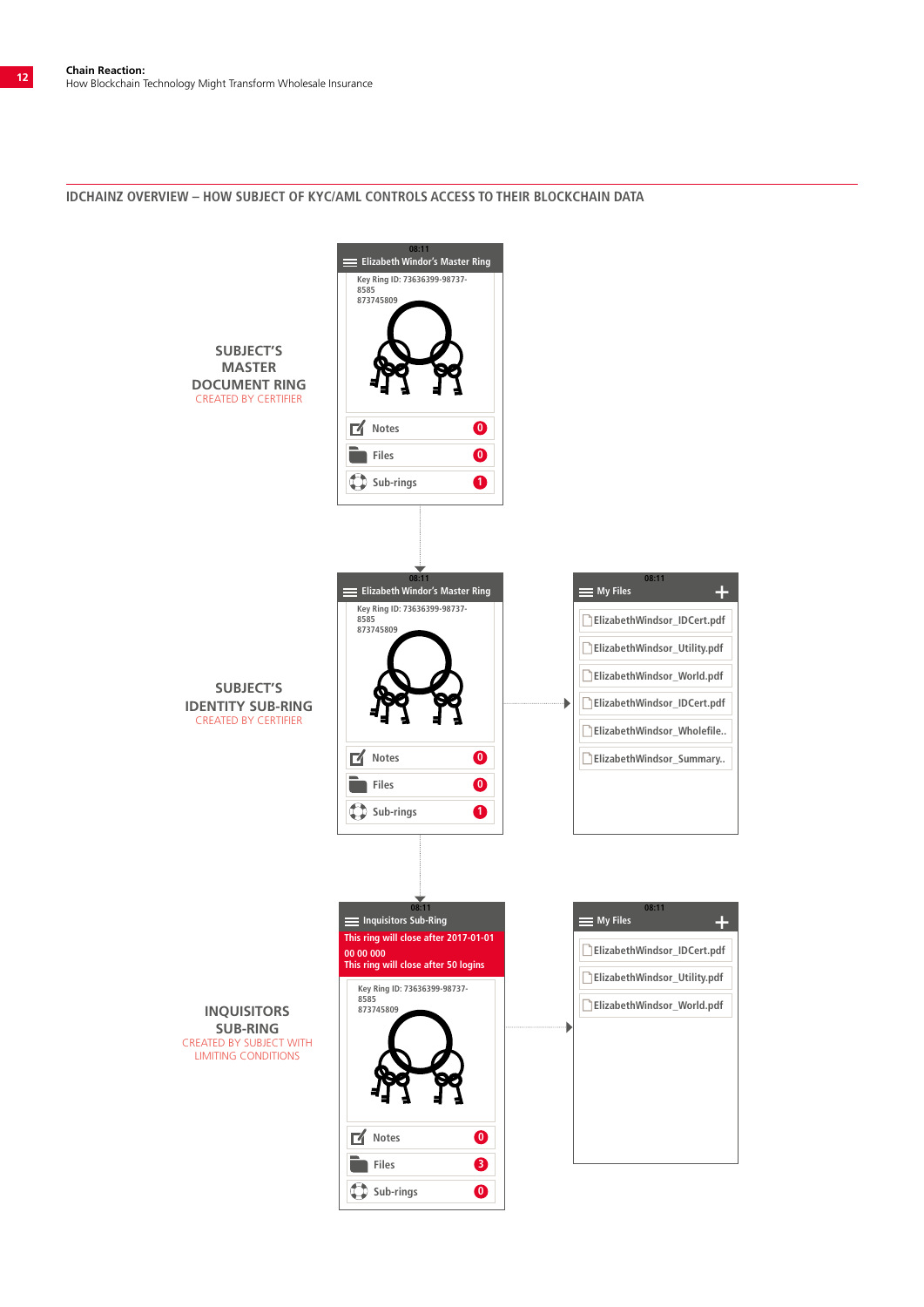#### CLAIMS MANAGEMENT

| <b>Issue</b>    | When a claim is made on a policy, each underwriter involved will want to be kept<br>informed of progress. For Lloyd's, only the lead underwriter and immediately<br>following underwriter will be involved in processing the claim, but outside Lloyd's<br>many or all underwriters may wish to be involved.<br>Usually one claims broker coordinates the claims process, but there may be multiple<br>underwriters pursing their own process (which may involve external lawyers) and<br>generating additional costs for themselves and the client.                                                                                                                                                                                                                                                                   |
|-----------------|------------------------------------------------------------------------------------------------------------------------------------------------------------------------------------------------------------------------------------------------------------------------------------------------------------------------------------------------------------------------------------------------------------------------------------------------------------------------------------------------------------------------------------------------------------------------------------------------------------------------------------------------------------------------------------------------------------------------------------------------------------------------------------------------------------------------|
| Proposal        | There is scope for creating a blockchain incorporating all documents created in<br>the claims process and making this available to all underwriters and in addition to<br>the client broker and claims broker. This could enable more underwriters to accept<br>the claims process without actively participating, as they would be able to monitor<br>and review as they required. It could also reduce the cost of administration for the<br>claims broker as it would reduce errors and duplication of communication.<br>Depending on the design of the process, the 'Claims' blockchain could be<br>standalone or could simply be an extension of the 'Contract Lifecycle' blockchain<br>described above. In either case there would need to be additional functionality to<br>map and control the claims process. |
| <b>Benefits</b> | Reduced cost<br>Reduced delay<br>$\blacksquare$ Legal certainty<br>$\blacksquare$ Reduced reputational risk from mishandling claims                                                                                                                                                                                                                                                                                                                                                                                                                                                                                                                                                                                                                                                                                    |

Each of these use cases can be implemented by firms working together and generating business benefits from improved efficiency of interactions between them. More detailed analysis will be required to establish the costs and benefits of implementing a solution in each area, and the critical mass of participants necessary to make the implementation cost effective.

Undoubtedly there are many other use cases which will be implemented in the future, perhaps including more radical process architectures than this short study could encompass. Nevertheless, we believe that the concrete examples here can serve as a starting point for active analysis and implementation of the technology within the industry.

The proposed next step is to work with an industry consortium group to build a business case for a cross-firm development of one or more solutions, with a view to moving to a joint implementation.

"CLAIMS MANAGEMENT IS THE FUNDAMENTAL DELIVERABLE IN INSURANCE."

**CEO, INSURANCE ANALYSIS FIRM**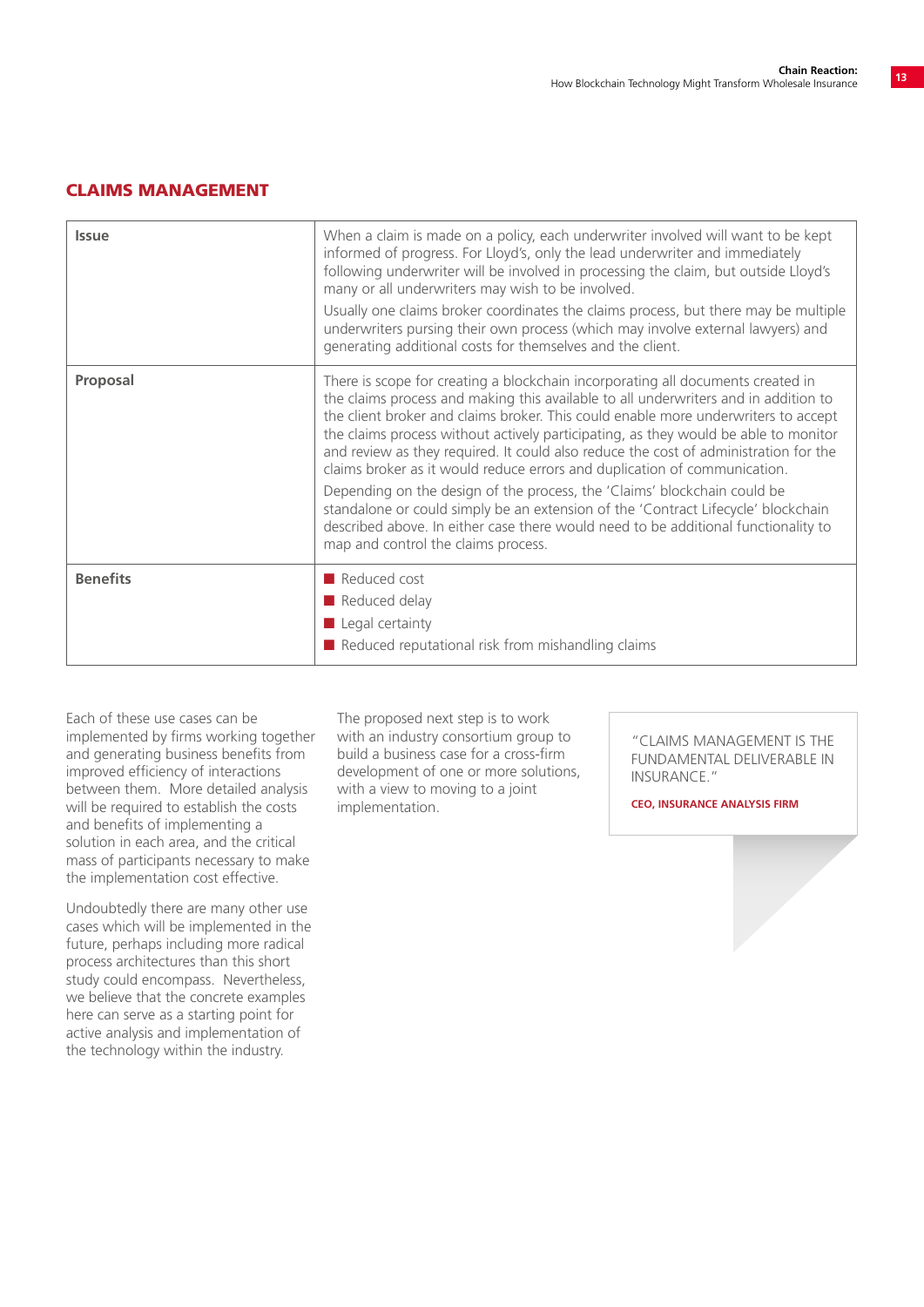# **D1** Background<br>To The Study

This study was commissioned by PwC in May 2016 to be a rapidly completed analysis of how blockchain technology might impact wholesale insurance. It was conducted over June and July 2016 by a team from Z/Yen working with PwC. The study looked to identify areas where a problem or opportunity existed for which blockchain could be part of the solution. This report highlights those potential solutions which appear to have a stronger business case for development and implementation.

#### **METHODOLOGY**

The core of the work was interviewing some 50 market participants and other stakeholders. The focus of the interviews was to identify business processes perceived as needing improvement and to discuss where blockchain technology might be part of a solution. Proposals were presented to an overlapping set of stakeholders for discussion and challenge, and also at a group workshop. There was then a final round of review and challenge with PwC's insurance specialists.

Proposals were filtered to obtain a long list, after eliminating cases where:

- $\blacksquare$  alternative technology seemed to offer a better capability;
- $\blacksquare$  implementation seemed to demand an immediate market-level solution.

As noted in the summary, exclusion of market-level changes at this stage was in part due to optimism that processlevel change could in time catalyse change across a market.

The long list was categorised in a two-by-two matrix with a horizontal axis of 'Barrier to implementation' and a vertical axis of 'Benefit to business'. The definition of low and high barriers and benefits relies upon the view of industry specialists. The priority was to have confidence that the resulting short list was genuinely low Barrier/high Benefit, and therefore the process erred towards excluding doubtful cases from the short list. It seems likely that some of these excluded cases may provide viable use cases for blockchain in the future – as will, undoubtedly, many cases not identified in this report.

As the aim of the study was to be rapid and relevant, rather than outdated and spuriously accurate, subjective estimates were used to assess:

- $\blacksquare$  the size and cost of processes for firms;
- $\blacksquare$  the potential process cost percentages that could be saved;
- $\blacksquare$  benefits other than cost savings for example increased income or reduced delays;
- $\blacksquare$  complexity of the new process and technology;
- $\blacksquare$  any need to develop distribution and use outside a closed user group within the industry.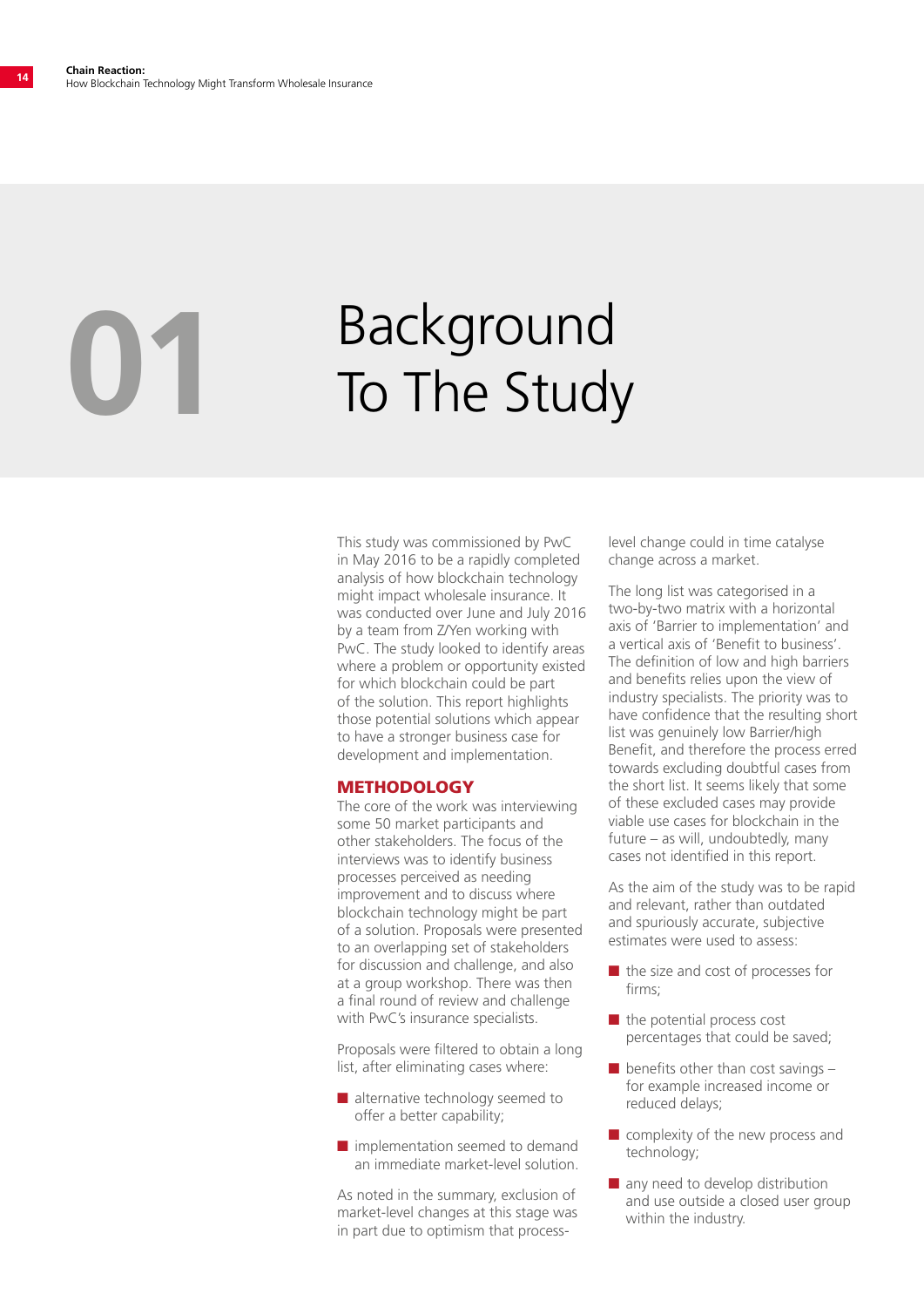

The high-level process undertaken does not quarantee accuracy, but we believe that it provides a good starting point for review by wholesale insurers themselves.

Some of the potential risks of blockchain are considered within this report, but clearly with any technology implementation there are hard-tofind risks and unintended effects. Any business case will need to look at risks in context.

#### PARTICIPANTS AND ROLES

The process chain in wholesale insurance is from the client through to the underwriter, mediated by one or more brokers, with the underwriters themselves managing some part of their risks through contracts with reinsurers. The major participants in the market are:

- n clients
- n brokers
- $\blacksquare$  underwriters
- $\blacksquare$  global insurers
- $n$  reinsurers
- $\blacksquare$  capital providers

We interviewed participants from all of the above categories. As the aim was to understand issues around business processes, the roles covered included Chief Operating Officer, Chief Underwriting Officer, Chief

Financial Officer, Chief Data Officer, Head of Digital Innovation and Head of Reinsurance Contracts. To complement these direct industry participants, we also interviewed a wider group of stakeholders including regulators, service providers, advisors, and trade bodies.

#### TECHNOLOGY & CENTRAL THIRD PARTIES

Wholesale insurance is a critical enabler of business and trade globally. By allowing companies and governments and their agencies to manage their risks, it increases the amount of business activity which can take place. Less insurance, smaller economies.

Wholesale insurance differs from capital market finance in some important ways. First, insurance is a 'promise to pay in future', not an asset transfer today. Second, while capital markets trade on information asymmetry, insurance is theoretically a market of perfect information and symmetry – you have to reveal everything of possible relevance to your insurer, but each of you has different exposure positions and interpretations of risk. Third, wholesale insurance is 'bespoke'. You can't trade your insurance cover with someone else. These three points lead to a complex set of interactions among numerous parties.

Historically, wholesale insurance has been a slow adopter of new technology compared with other sectors of financial services. Clients,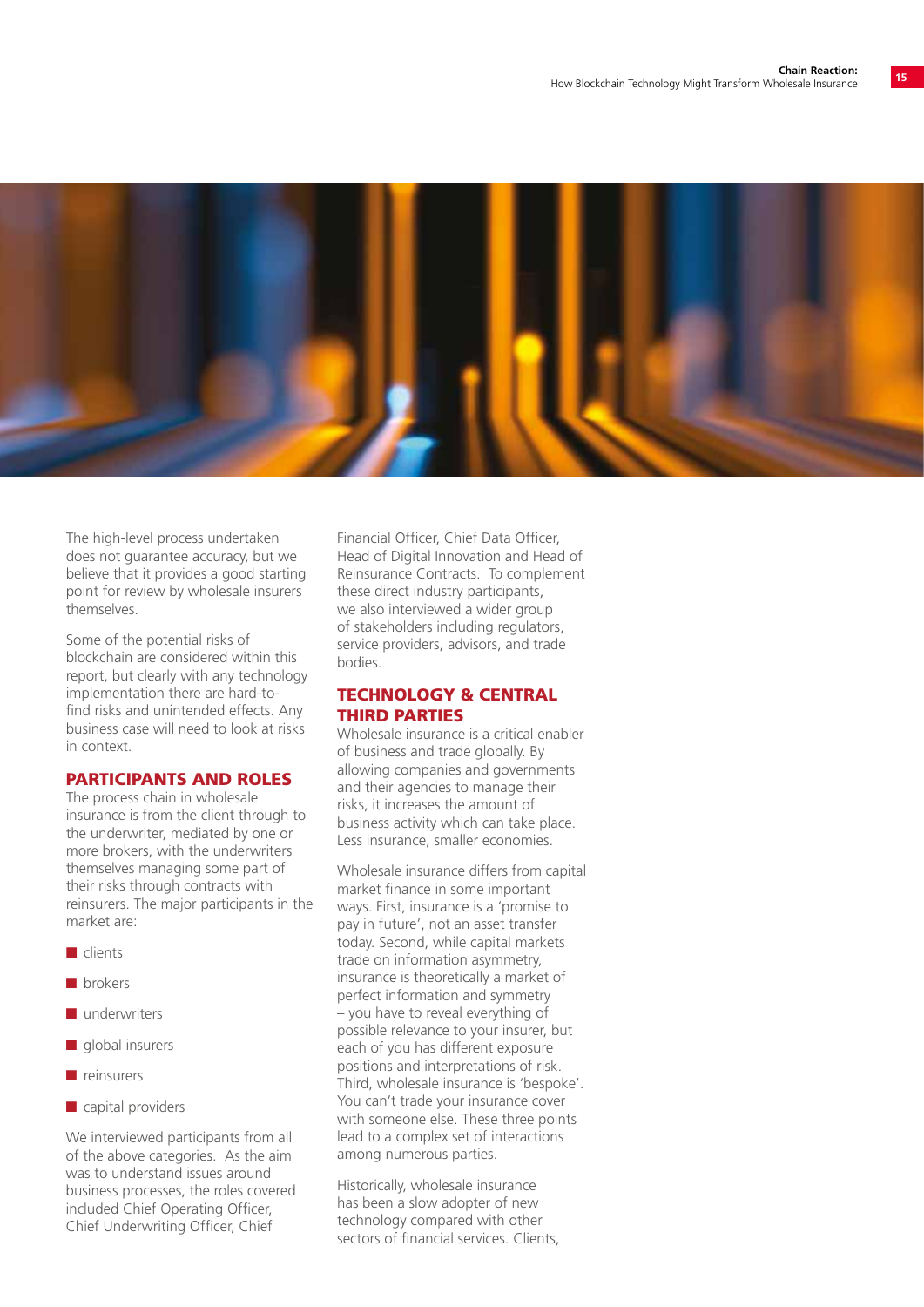

brokers, underwriters, claims assessors, valuation experts, legal firms, actuaries and accountants all have a part in writing a policy, not to mention handling subsequent claims. An oftenheard remark, reiterated by many respondents in the research for this report, is that wholesale insurance processing is inefficient. A challenge for the industry is that its participants simultaneously compete and cooperate, with complex information flows between participants being a key part of many business processes. Therefore, implementing effective change often requires resolving complexity and getting agreement across a variety of market participants to target dates. Historically, this has typically required a long period of negotiation and compromise, followed by an implementation timetable to suit the slower participants.

As well as technology, financiers often use central third parties to simplify processes. People use central third parties in many roles in finance, for settlement, as custodians, as payment providers, as poolers of risk. Central third parties perform three roles, to:

- $\blacksquare$  Validate confirming the existence of an item to be traded and membership of the trading community;
- $\blacksquare$  Safeguard preventing duplicate transactions, i.e. someone selling the same thing twice or 'doublespending';
- **n** Preserve holding the history of transactions to help analysis and oversight, and to be available in the event of disputes.

Many wholesale insurers are concerned about a central third party who might hold their information to ransom. They want to avoid natural monopolies, particularly as access to agreed information is crucial over multi-year contracts. Also, a central organisation that must be used for messaging might impose excessive monopoly rents. Many historic market reforms have left monopolies in place or created new ones. Because blockchains provide pervasive, persistent, and permanent records without central ownership, they lower the barrier to re-engineering

central third-party functions.

Blockchains securely store transaction records in multiple locations with no central ownership. They allow groups of people to validate, record and track transactions across a network of decentralised computer systems with varying degrees of control of the ledger. In such a system, everyone shares the ledger. The ledger itself is a distributed data structure held in part or in its entirety by each participating computer system. Trust in safeguarding and preservation moves from a central party to the technology.

Blockchain technology offers new capabilities for firms to interact with each other. In any transaction where multiple participants exchange data, a shared common view of data eliminates the need to duplicate data entry and to reconcile between multiple individual data silos. A blockchain provides a 'logically central but physically decentral' database, eliminating much inter-firm messaging. This allows more efficient workflow for all parties, without the need for a central authority and without a 'single point of failure' risk.

Emerging techniques, such as 'smart contracts' (executable code stored in the blockchain, also known as 'sprites') and decentralised autonomous organisations (complex sets of code that emulate a business organisation), might in future also permit blockchains to act as automated agents. An example of a smart contract might be a deposit product which triggers repayment with interest on a particular date, or a weather insurance contract which makes a payment when a particular weather station records readings above a trigger rate. In either case there would have to be an interaction with a clearance agent to make the physical payment.

Blockchain offers the potential for making process-level improvements among a 'coalition of the willing' as opposed to having to implement simultaneous market-level change across an entire industry segment or geography. It is therefore a particularly exciting technology to investigate within the insurance industry.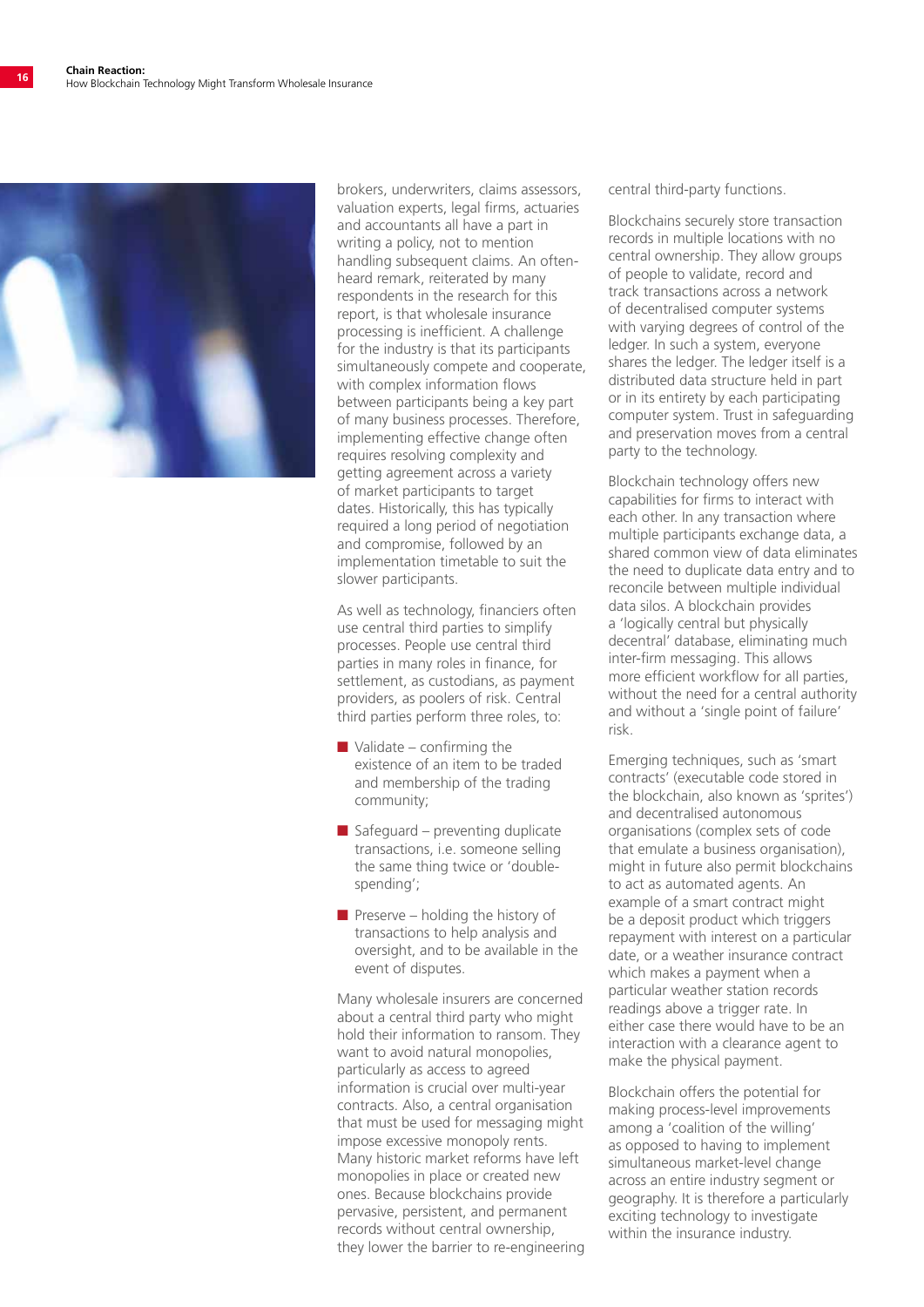

#### IMPLEMENTING **TECHNOLOGY**

Blockchain is a technology – just like the jet engine or a hammer and nail. To use blockchain, it effectively requires identifying where it will solve a problem and repay its cost of implementation and running, taking into account any side effects its use generates. Given the industry structure described above, the assumption of this report is that it will not be possible to introduce blockchain where this requires an immediate market-level initiative across the industry. The focus is on identifying use cases which provide incremental benefits to individual firms when implemented as a process-level change across a relatively small number of market participants, in the belief that successful process-level change will in time stimulate market-level change.

There are already scattered examples of the use of blockchain in wholesale insurance. For example, XLRAS is an application from Blem Information Management Ltd which is used by several reinsurers and insurers to manage their recoveries under 'excess of loss' reinsurance. This has recently been enhanced with functionality utilising a blockchain to provide immutable transaction evidence<sup>6</sup>.

In a commercial environment, technology will be introduced only when it satisfies a business need. This means that it has to help solve an important problem better than

alternative technology, and must generate a benefit greater than the cost of implementation. In addition, it must not generate side effects, such as new risks, that outweigh the benefits created.

This research worked backwards from business issues to technological solutions. We asked senior managers in operations, risk, and business roles to identify business processes needing improvement, and discussed with them where blockchain technology might form part of a solution. From this initial list of potential use cases we filtered out those where an alternative technology seemed to be at least as good, and those where implementation seemed to demand too large a coalition of firms. The remaining cases became our long list. We filtered this list in turn by making a best-efforts estimate of a business case, and the most positive outcomes gave us the short list of use cases presented in the executive summary above.

Our focus was on identifying use cases that are good enough to motivate firms to work together in more depth with the intention of implementing if they are investable. We do not assert that we have identified the three best use cases for the industry, but we are confident that we have identified three cases meriting serious investigation by brokers, insurers and reinsurers.

<sup>6</sup> MetroGnomo, www.metrogxznomo.com, built by Z/Yen and operated with the States of Alderney.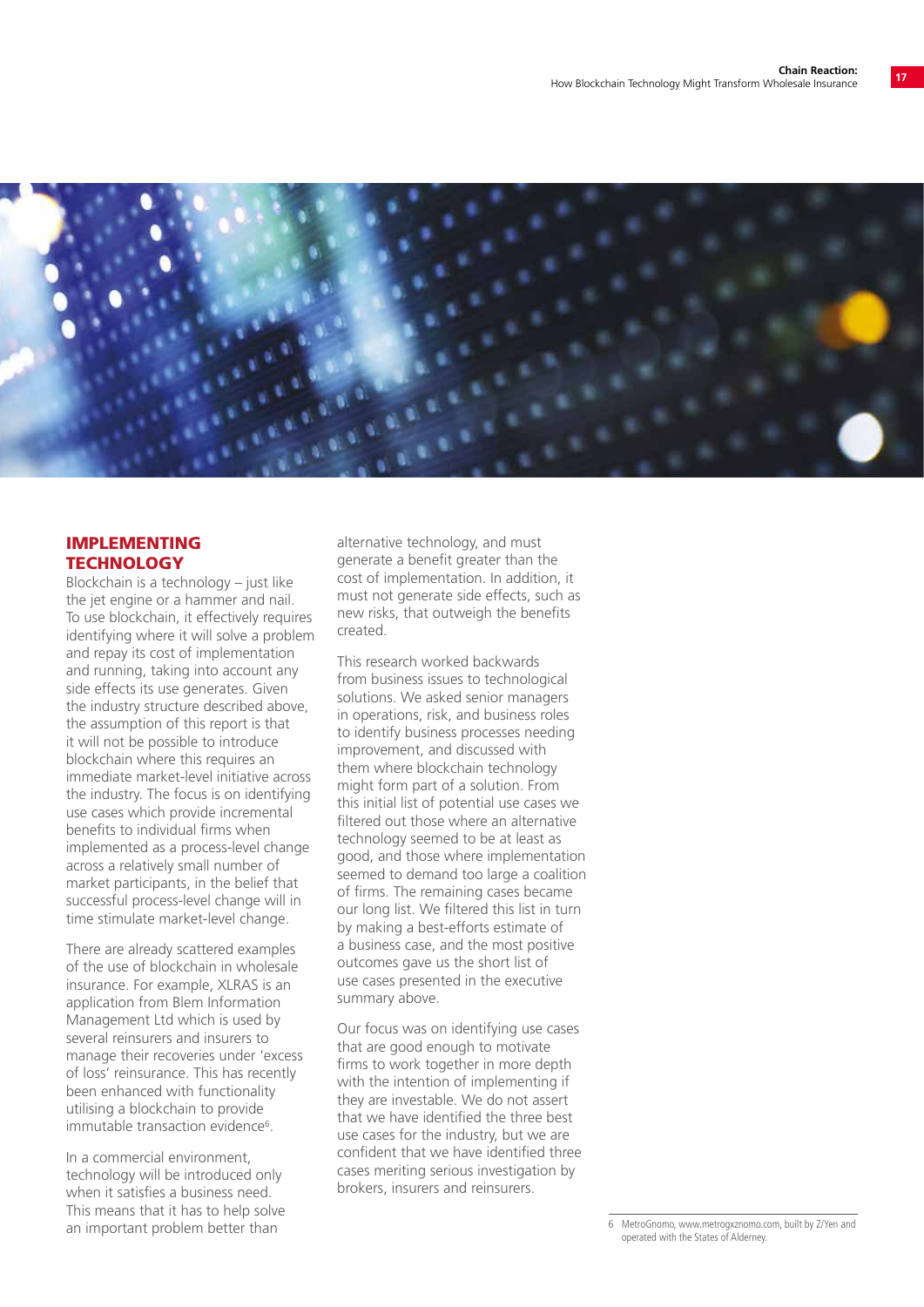# Blockchain **02** Technology

"A BLOCKCHAIN IS A SUPER AUDIT TRAIL"

#### **RISK DIRECTOR, INSURER**

"THERE IS NO SUCH THING AS A GENERIC BLOCKCHAIN."

**IT INNOVATIONS MANAGER, REINSURER**

#### CHAINS OF BLOCKS

A mutual distributed ledger – more simply referred to as a blockchain – is a computer data structure with the following capabilities:

- $\blacksquare$  Mutual blockchains are shared across organisations, owned equally by all and dominated by no-one;
- $\blacksquare$  Distributed blockchains are inherently multi-locational data structures and any user can keep his or her own copy, thus providing resilience and robustness;
- $\blacksquare$  Ledger blockchains are immutable, once a transaction is written it cannot be erased and, along with multiple copies, this means that the ledger's integrity can easily be proven.

Another way to think of blockchains is as permanent timestamping engines for computer records. Timestamps can be used to prove that data elements were entered at or before a certain time and have not been altered.

In a blockchain the data structure links a unique, computer generated signature, 'hash', of the previous record into a new record. Thus, the mechanism for adding new records must ensure:

- $\blacksquare$  updated blocks are broadcast quickly to all users of the blockchain;
- $\blacksquare$  individual users being unable to access the system does not stop the process of adding new records;

 $\blacksquare$  where there is a conflict such that there are two incompatible versions of the blockchain broadcast at about the same time (a 'fork'), there is a process to ensure that the situation is resolved quickly and the integrity of the blockchain is maintained.

#### 'PERMISSIONED' VERSUS 'UNPERMISSIONED'

Oxford Dictionaries define a cryptocurrency as "a digital currency in which encryption techniques are used to regulate the generation of units of currency and verify the transfer of funds, operating independently of a central bank". Cryptocurrencies – Bitcoin in particular – stimulated the current interest in blockchains, which are a core component of the digital technology making cryptocurrencies work.

A blockchain which can be read or updated by literally anyone, such as a cryptocurrency, is termed 'unpermissioned'. In contrast, a 'permissioned' blockchain can be updated or validated only by authorised users within set governance rules. Owing to the detailed properties explored below, the assumption in this report is that any blockchain used in wholesale insurance will be permissioned.

Permissioned blockchains need some form of governance that guarantees admission and expulsion from the community of authorised users and defines how updates to the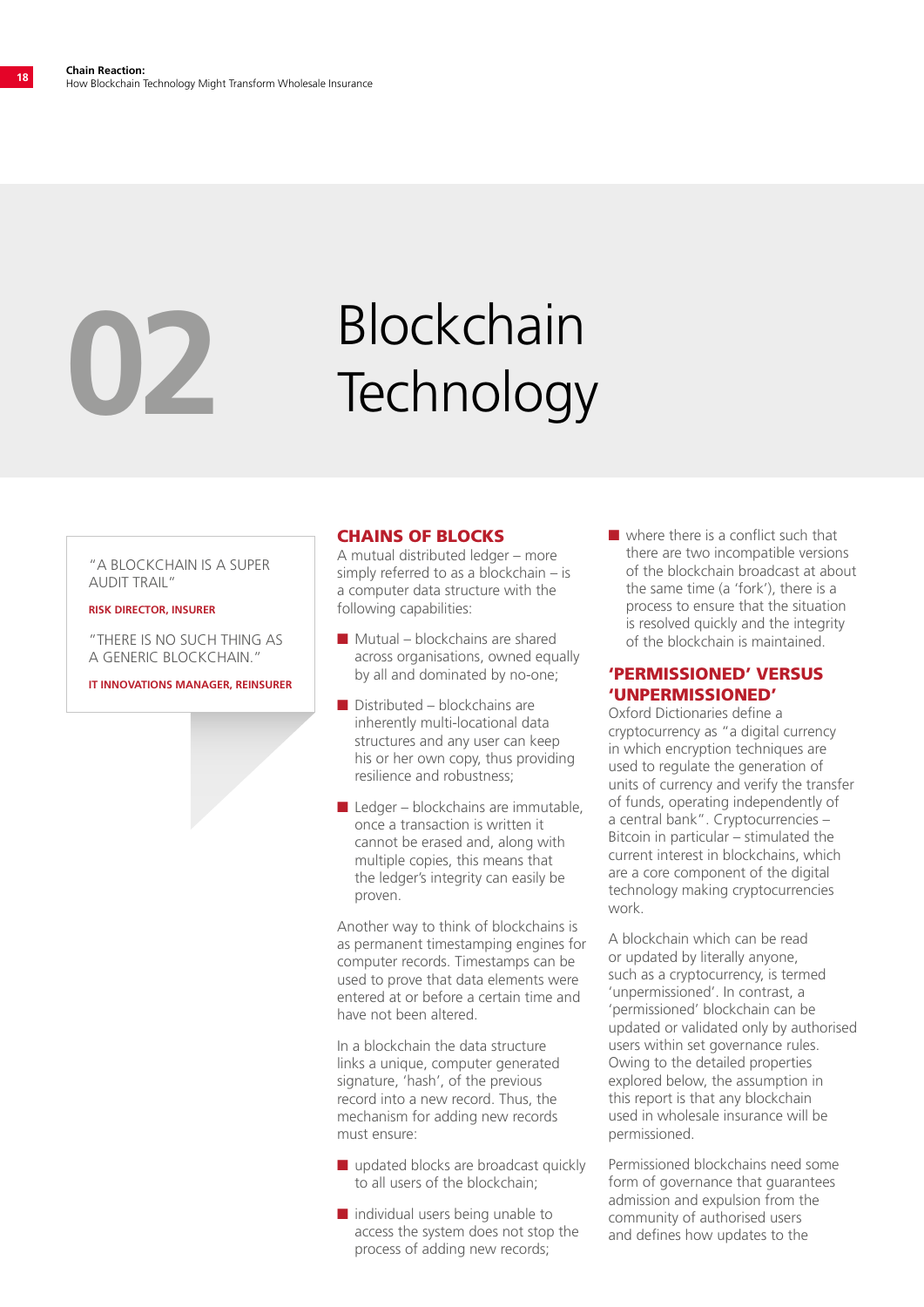

blockchain are made and validated. Permissioned blockchains have a significant advantage in cost and speed. They can also provide an ability to 'evolve', for example providing efficient and timely changes in the structure of the blockchain itself or in supporting processes, as new business or regulatory requirements emerge. Finally, a permissioned blockchain provides a structure for meeting legal and regulatory requirements to 'contract with someone'. In a regulated environment, there may need to be a 'user of last resort' which maintains a current copy of the blockchain and contracts to rebroadcast it if required.

A blockchain can also be 'public' or 'private'. A 'public' blockchain is available for everyone to read. Within the 'public' structure, users can encrypt information placed on the blockchain, so that although everyone can see the encrypted version only those who receive the key can actually read the information. A 'private' blockchain is visible only to authorised users.

Blockchain is generally thought of as useful in applications where multiple participants need to agree a regularly changing dataset. However, it can also be useful within one organisation to provide a tamperproof audit trail for external review or to simplify processes between multiple internal areas.

Appendix B gives further technical description for those interested, including more information on cryptocurrencies.

#### **SCHEMATIC OF BLOCKCHAIN**

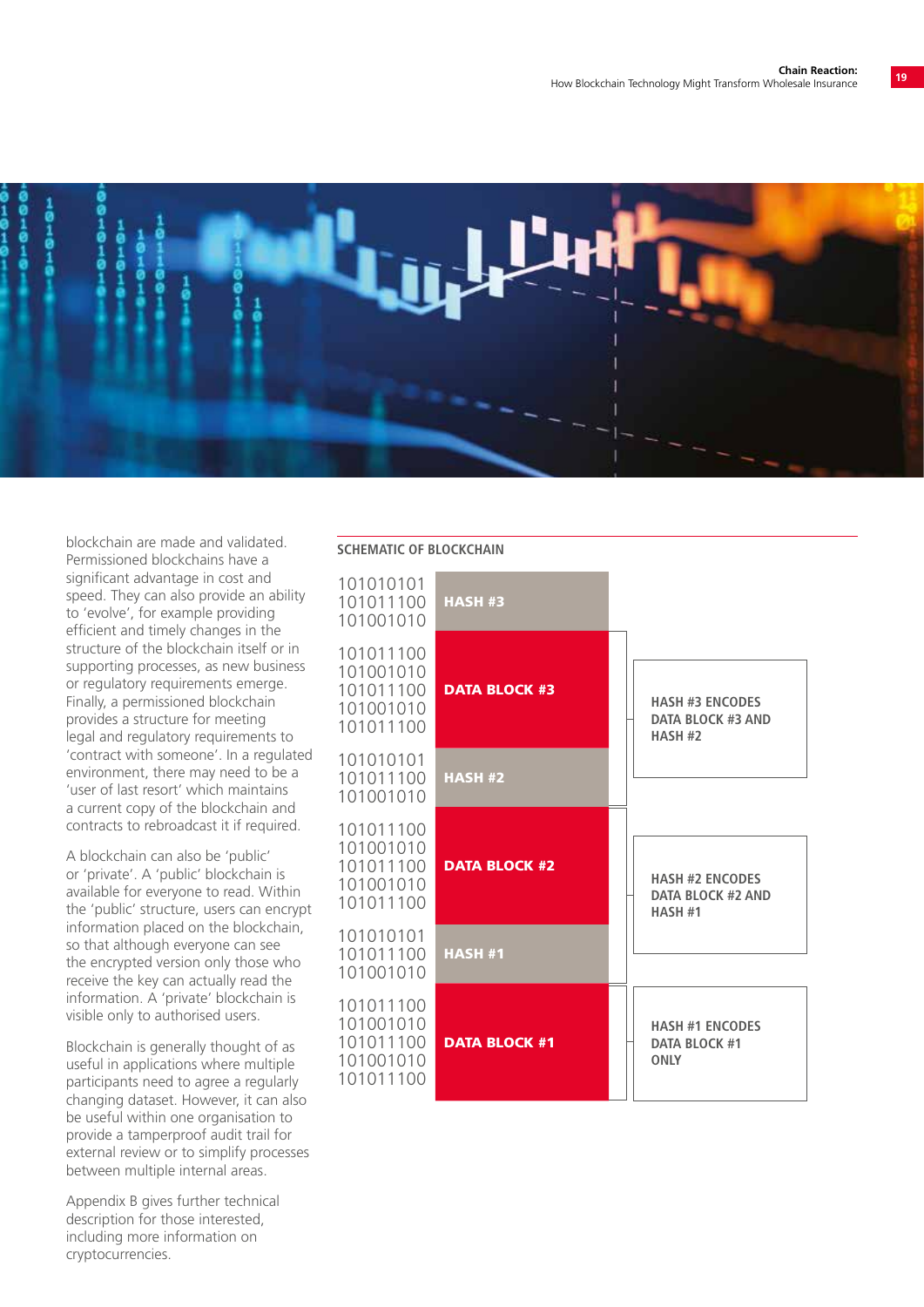## Wholesale Insurance<br>Markets

Insurance is a key enabler of business and trade globally. For example, the OECD explicitly recognises: 'the essential social and economic role [insurance] plays by covering personal and business risks'7 .

'Wholesale' as it is used in relation to the insurance market is generally restricted to transactions which are individually large or complex or are for large organisations. The statistics given below are reported with reference to this definition. Separately, insurers underwrite or reinsure portfolios of individual policies such as motor, health, or properties. Although this is generally described as retail business, it can lead to exposures with characteristics in common with wholesale and which raise similar processing issues.

The global wholesale insurance market is large; in 2013, it wrote £307 billion of Gross Written Premium (GWP), together with an additional £117 billion of GWP in reinsurance<sup>8</sup>. Unsurprisingly claims are also large. According to analysis by Aon Benfield<sup>9</sup> in 2015, in the previous 26 years there were 13 individual corporate liability settlements in excess of USD 10 billion, one every two years.

Within the global wholesale market, the London Market for specialty commercial business has a prominent position. This grouping of insurance businesses comprises about 300 broker and underwriter members of Lloyd's Market together with global insurers and reinsurers which commit capital to wholesale business in London. In 2013, about £60 billion of GWP was written in the London Market<sup>10</sup>. The commercial insurance market in the USA is about twice the size, but is dispersed across many centres; it is also largely domestic, while in the London Market two thirds of the premium is from overseas. The largest reinsurance centre is Germany, with £28 billion of GWP in 2013, about twice that of London<sup>11</sup>.

The basic economic function of insurance is the transfer of risk. Clients pay insurers to assume certain types of risk. A simple example is property insurance. The client pays a premium for cover for a year and if the property burns down the insurer pays the loss that the client has incurred. The loss covered will be defined in the contract and could be, for example, the rebuilding cost to restore the property to its original state plus an amount to compensate the client for its cost of alternative premises during rebuilding. Another example is marine insurance, where the client again pays a premium and the insurer takes on the risk of repaying the costs if a ship sinks or a cargo is lost.

Without such a transfer of risk, any major fire, shipwreck, or other crystallisation of risk could bankrupt a company; if there was no insurance,

- 7 Source OECD website: http://www.oecd.org/daf/fin/insurance/globalinsurancemarkettrends.htm
- 8 Source 'London Matters: The Competitive Position of the London Insurance Market', Boston Consulting Group and the London Markets Group, November 2014.
- 9 Aon Benfield Insurance Risk Study 10th Edition 2015 'Global Insurance Market Opportunities' page 32
- 10 Source 'London Matters: The Competitive Position of the London Insurance Market', Boston Consulting Group and the London Markets Group, November 2014.
- 11 Source 'London Matters: The Competitive Position of the London Insurance Market', Boston Consulting Group and the London Markets Group, November 2014.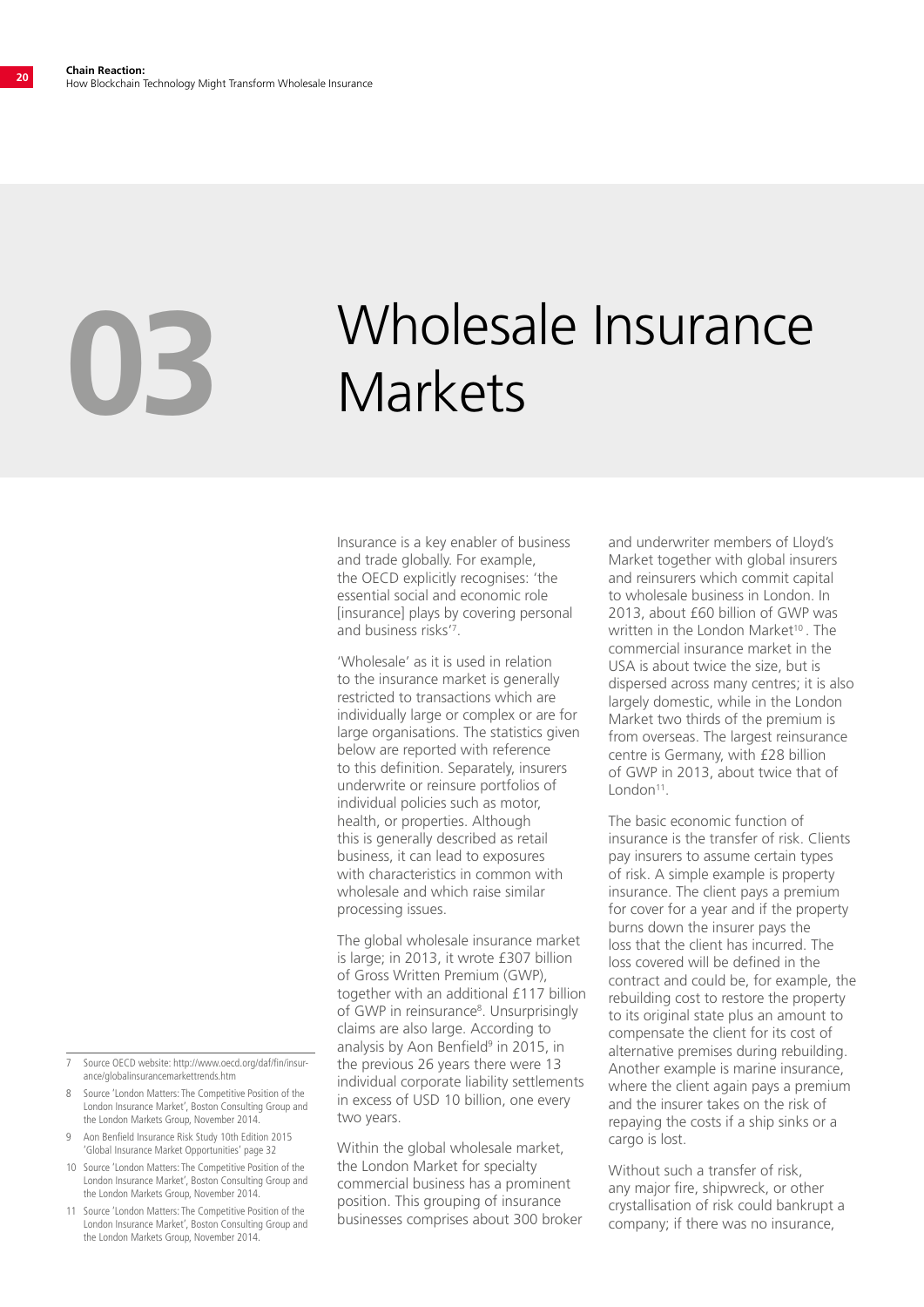companies could not afford to carry risks which were large compared with their own capital. Insurers are able to support the risks they carry because they hold large capital and manage their risks on a portfolio basis, so that there is no single concentration of risk whose crystallisation could bankrupt them. As a result, insurers in aggregate need less capital to carry risk than would individual companies each carrying their own risk. An important tool for insurers to manage risk is reinsurance; this is effectively the same as insurance, but in this case the client is an insurance company which pays a premium to a specialist reinsurance company to assume the risk.

Because insurance and reinsurance functions in a global market, concentrations of risk can be spread over a large number of companies

across different geographies. This means that the claims for even the largest insurance event such as a major earthquake can be paid for out of the capital of the chain of insurers and reinsurers involved.

Insurance is most embedded in mature economies, meaning that the opportunities for growth exist disproportionately in the developing world. This is material for a report looking at ways of using new technology, given the difficulty of distributing insurance in countries with limited infrastructure.

To illustrate this opportunity: a simple comparison of different levels of insurance per head in economies at different stages of development suggests that there is a clear trend: as GDP per head increase, insurance premium per head increases faster.

Unfortunately, statistics on wholesale insurance per country is not readily available, so the scatter diagram below uses 'non-life earned premium' as a proxy12.

This illustrates the massive potential for increased levels of insurance in the developing world as GDP per head increases. It also suggests that for countries with lower GDP and insurance premiums per head, technology such as blockchain could help us meet this unmet demand by addressing distribution challenges.

#### **NON-LIFE INSURANCE PER HEAD VERSUS GDP PER HEAD REPRESENTATIVE COUNTRIES 2014**



<sup>12</sup> Source Verdict financial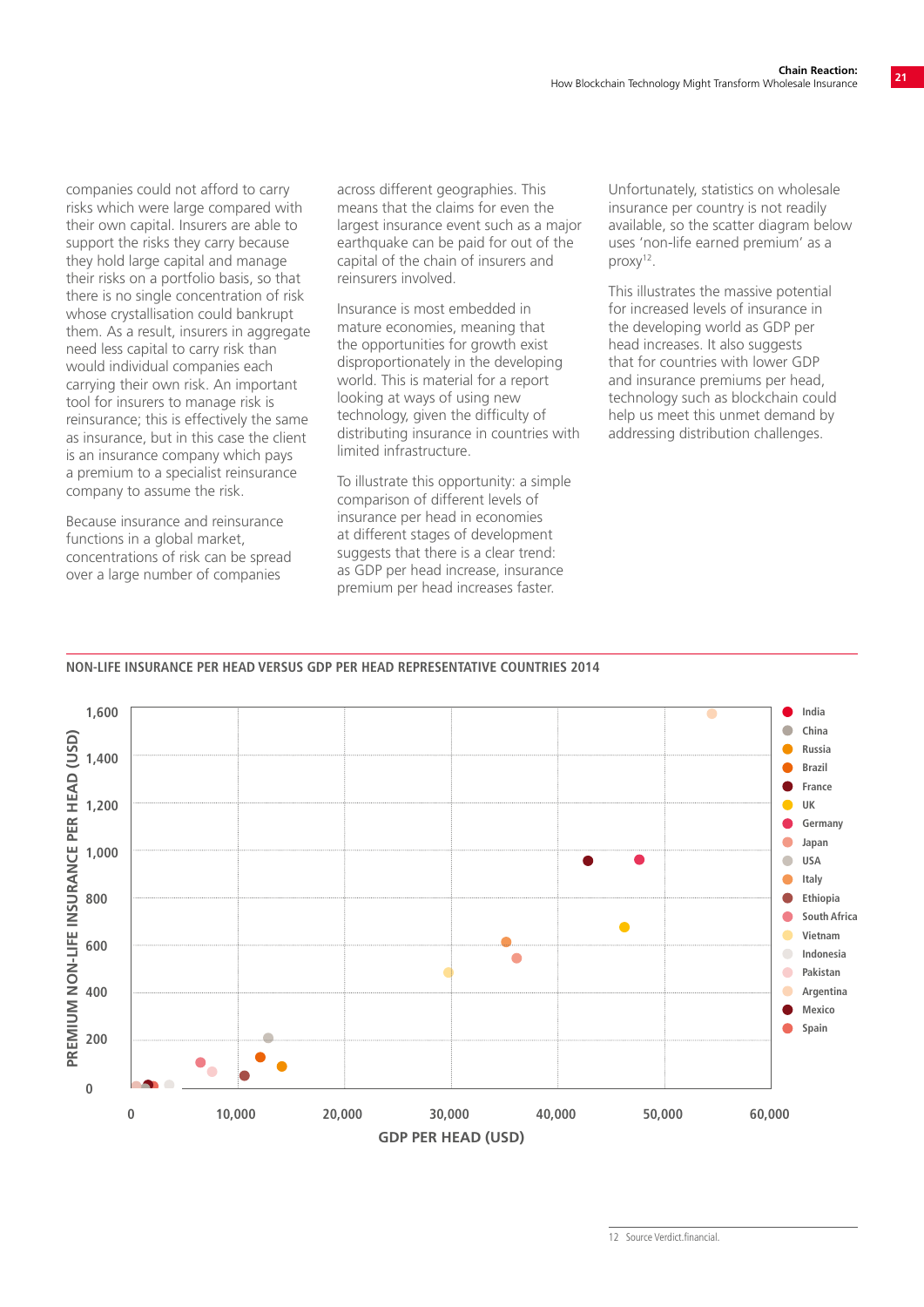

#### BLOCKCHAIN AND INSURANCE: IDENTITY, TIME, SPACE, AND MUTUALITY

*Chain Of A Lifetime* concluded that four themes applied to blockchain applications in retail insurance; Identity, Space, Time, and Mutuality. These four themes also resonate in wholesale insurance.

**Identity** – Blockchain offers the possibility of a portable, secure, globally available store of personal or legal entity data. This could greatly simplify KYC/AML processes, reducing delays and costs. Improved certainty on identity could also reduce the risk of fraud.

**Space** – Blockchain allows resilient interaction between dispersed participants. In the context of wholesale insurance, this could widen the network of insurers involved in a transaction, allowing faster adjustment across markets. Combined with other emerging digital technologies it could also allow more precise, on-demand products, such as insuring a cargo container on a single leg of its journey.

**Time** – By providing an immutable permanent record, blockchain can enable new capacities within insurance. For example, an insured client could maintain a real-time blockchain register of warehouse movements to prove the amount insurable at all times, thus allowing a new type of insurance covering actual risk rather than a maximum risk. Separately, by providing a 'super audit trail' a blockchain can improve legal certainty where parties dispute the timing of events.

**Mutuality** – This is an area in which the power of blockchain manifests itself in several guises in wholesale insurance. Use of the technology enables entities to interact without a central processor, reducing the need for 'natural monopolies' which tend to extract excessive rents.

Much of the processing cost base of wholesale insurance arises from simply keeping track of ancillary contract documentation, and making sure that records are consistent between client, broker, underwriters, reinsurers, and claims managers. Blockchain provides a natural technology for controlling large complicated files which change over time, to create 'one version of the truth' timestamped and tamperproof and available to all, allowing processes which reduce errors, delays, costs, and legal uncertainty.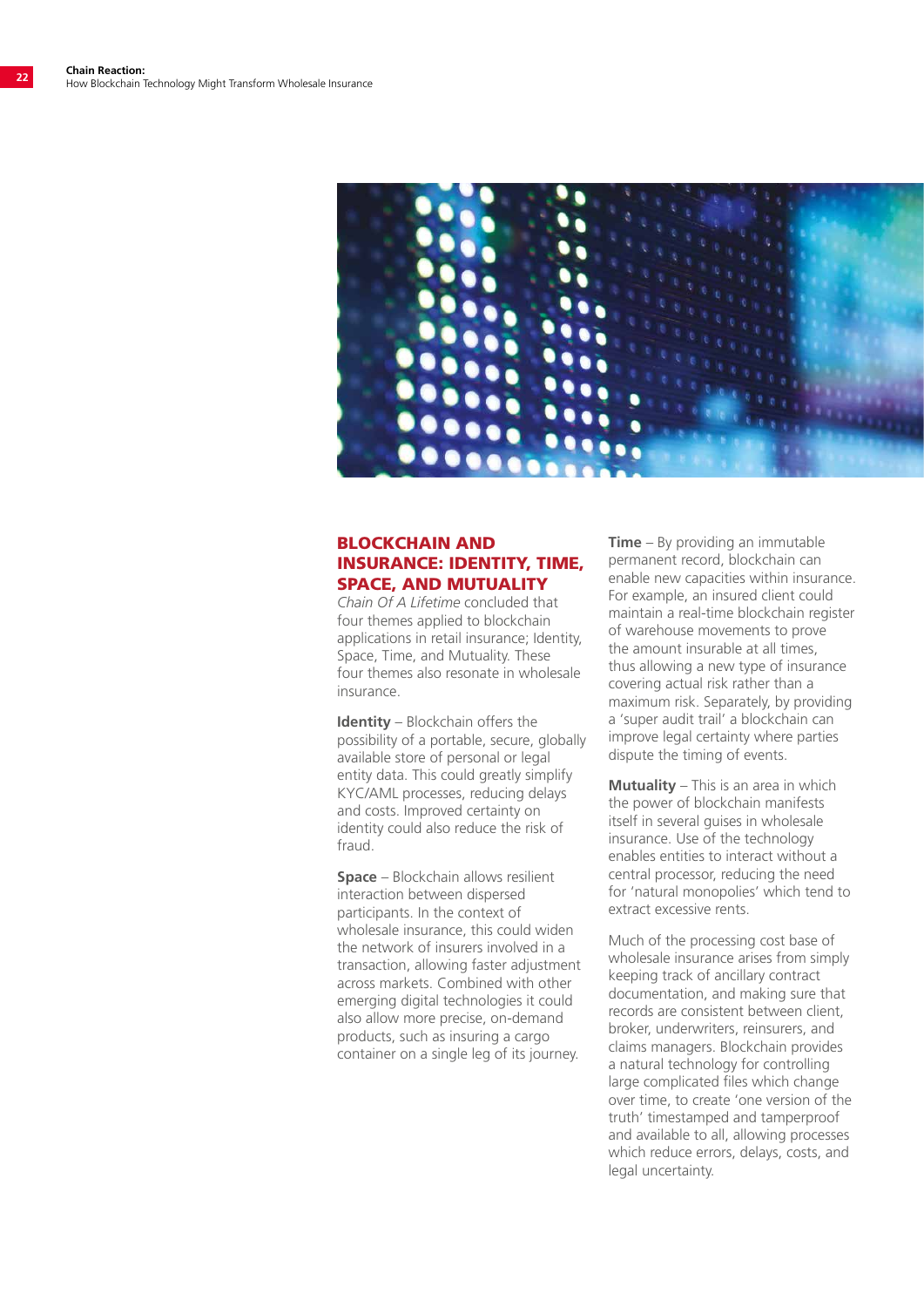

One model of wholesale insurance is the mutual insurance company, as discussed in the box below for mutuals in the shipping industry. Barriers to creating such arrangements for other sectors undoubtedly include factors beyond technology, but blockchain does offer the possibility of standardised processes to simplify the creation and running of new mutuals.

One important feature of the example of P&I clubs is that it shows the possibility of alternative structures arising in wholesale insurance once the environment becomes favourable.

#### P&I CLUBS

An existing model of mutual insurance in the wholesale market is Protection & Indemnity (P&I) insurance for ship owners and operators.

P&I clubs emerged in the mid-1800s to fill the gap of conventional insurance over covering third-party claims. These cover a wide range of liabilities including personal injury to crew, passengers and others on board, cargo loss and damage, oil pollution, wreck removal, and dock damage.

Clubs provide a wide range of services to their members on claims, legal issues and loss prevention, and often play a leading role in the management of casualties, as well as mutual reinsurance amongst themselves. Each year, all club members must pay a certain amount in based on activity. If the claims exceed the pooled money, the members must add supplementary money. Surplus money is returned to the members or applied toward a future year.

Despite their 19th century origin, P&I clubs are still very much in use today, accounting for 90% of the world's sailing tonnage.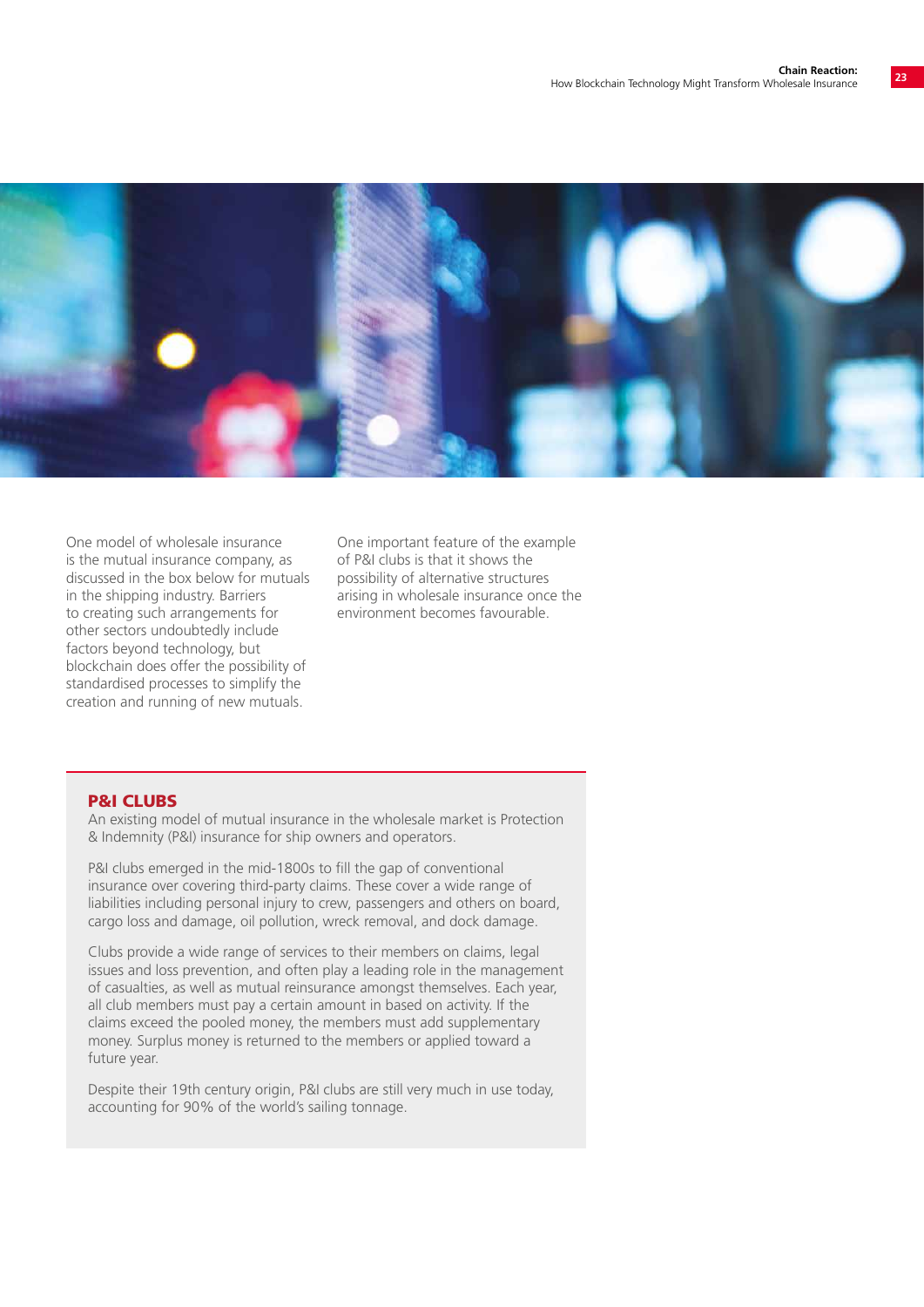## **04** Reactions

#### AWARENESS OF BLOCKCHAIN TECHNOLOGY AND ACTIVITY AMONG **COMPANIES**

Almost all respondents were aware that blockchain technology offered the potential of new capabilities for processing in wholesale insurance. A majority had been to a course or a talk on blockchain or had read articles on the subject, although only a few of those in non-technical roles felt they had a good grasp of the capabilities of the technology. The large insurers and reinsurers typically had active programmes to look at the potential of the technology, with a view to identifying use cases and producing proofs of concept.

Some initiatives are in the public domain. For example, Zhongan Insurance in China plans to release a platform based on blockchain technology which will enable peer-topeer and mutual insurance entities. Zhongan states that its cloud-based IT architecture also incorporates blockchain as part of its core processing. The global insurer Allianz has announced a catastrophe bond/ swap prototype which uses blockchain and smart contracts for settlement. Furthermore, a systems supplier, Blem Information Management, has added an application using blockchain technology for authoritative timestamping to a system currently in use by reinsurers.

#### IMPLEMENTATION JOURNEY

Many respondents emphasised the difficulty of showing a viable business case for a process change using new technology in an environment where operational benefits often came from improved interactions between firms rather than from improved internal processes. Each firm had its own process of investment appraisal and prioritisation to decide which operational changes were implemented. The decision process progressed from strategic priorities, to budgets and plans, and then to prioritisation of individual investments.

Firms seek solutions, not technology; the process is driven by finance and risk considerations. Most respondents confirmed that they included improving operational efficiency, measured as the ratio of expense to premium income, in their strategic priorities. There are many other factors, such as risks mitigated, effectiveness, and wider business objectives. Once budgets are set, investments are often categorised as:

- $\blacksquare$  necessary, because of regulation or commitment to a membership organisation (such as Acord or the Lloyd's Market);
- $\blacksquare$  investible, high net present value (NPV) due to cost savings or attracting significant additional business; or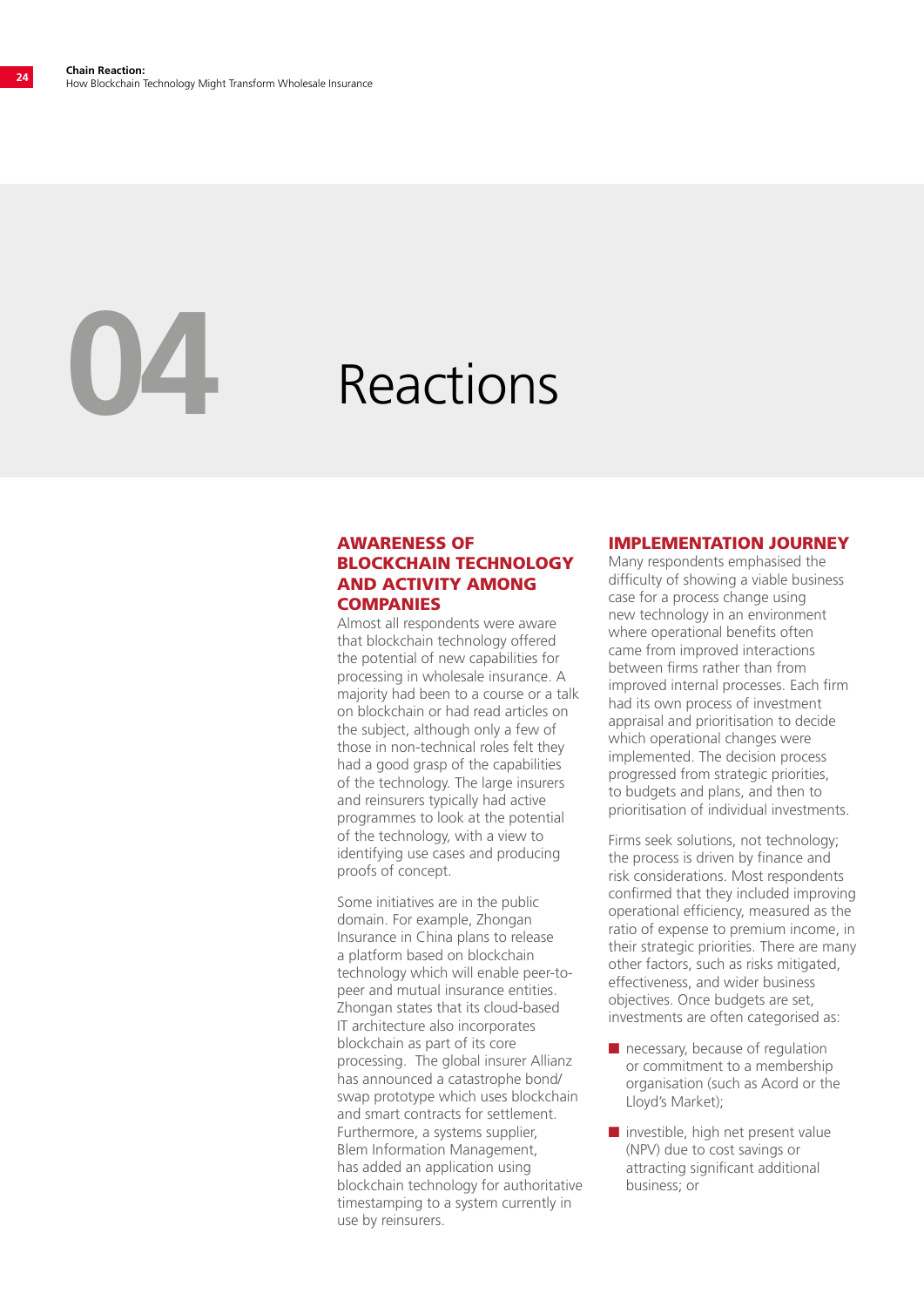

 $\blacksquare$  strategic, aligned with a move to a target systems architecture (including decommissioning legacy systems).

Since much of the processing in wholesale insurance involves information exchange with other firms, there is a network effect whereby the greater the number of firms adopting a change, the greater the cost saving for each firm. This gives an incentive to agree such changes with as many other firms as possible. but this is counterbalanced by the difficulty of agreeing detailed changes and coordinating implementation, which grows with the number of firms involved. As well as this structural difficulty, several respondents expressed the cynical view that some large participants had a vested interest in maintaining the status quo.

Respondents generally agreed that while change was difficult it was not impossible, and that if a process change agreed together by a small group of market participants could be shown to have a positive business case and a credible route to implementation then their firm would be interested in taking part.

#### POTENTIAL SCALE OF **BENEFITS**

Respondents pointed out that although their main interest in blockchain arose from the potential for improving process efficiency, benefits could come from increased income as well as from reduced costs. For example, reduction in delays in setting up insurance or paying claims could attract new business.

Process improvements also offered the possibility of reduction in errors and an improved relationship with regulators, tax authorities, and auditors who would have access to accurate and timely information. As an example of scale, in a recent report<sup>13</sup> Goldman Sachs estimated that in banking, consistent use of blockchain in KYC/ AML could save \$2.5 billion of the estimated \$10 billion global processing costs. There was also an effect whereby insurers on both sides of a transaction might have to carry extra capital while a difference between them was resolved; reducing errors and delays could thus reduce total capital requirements.

One respondent suggested that a move to new technology such as blockchain offered an opportunity for 'spring cleaning' and could provide a stimulus to accelerate the move to greater use of structured electronic data in the industry.

"SOMETIMES A MARKET HAS HIGH COSTS AND HIGH MARGINS AND BARRIERS TO ENTRY, AND THE INCUMBENTS CHOOSE TO KEEP IT THAT WAY."

**FINTECH CEO**

<sup>13</sup> Goldman Sachs report 'Profiles in Innovation blockchain' dated 24 May 2016, available at http://www.the-blockchain.com/docs/Goldman-Sachs-report-blockchain-Putting-Theory-into-Practice.pdf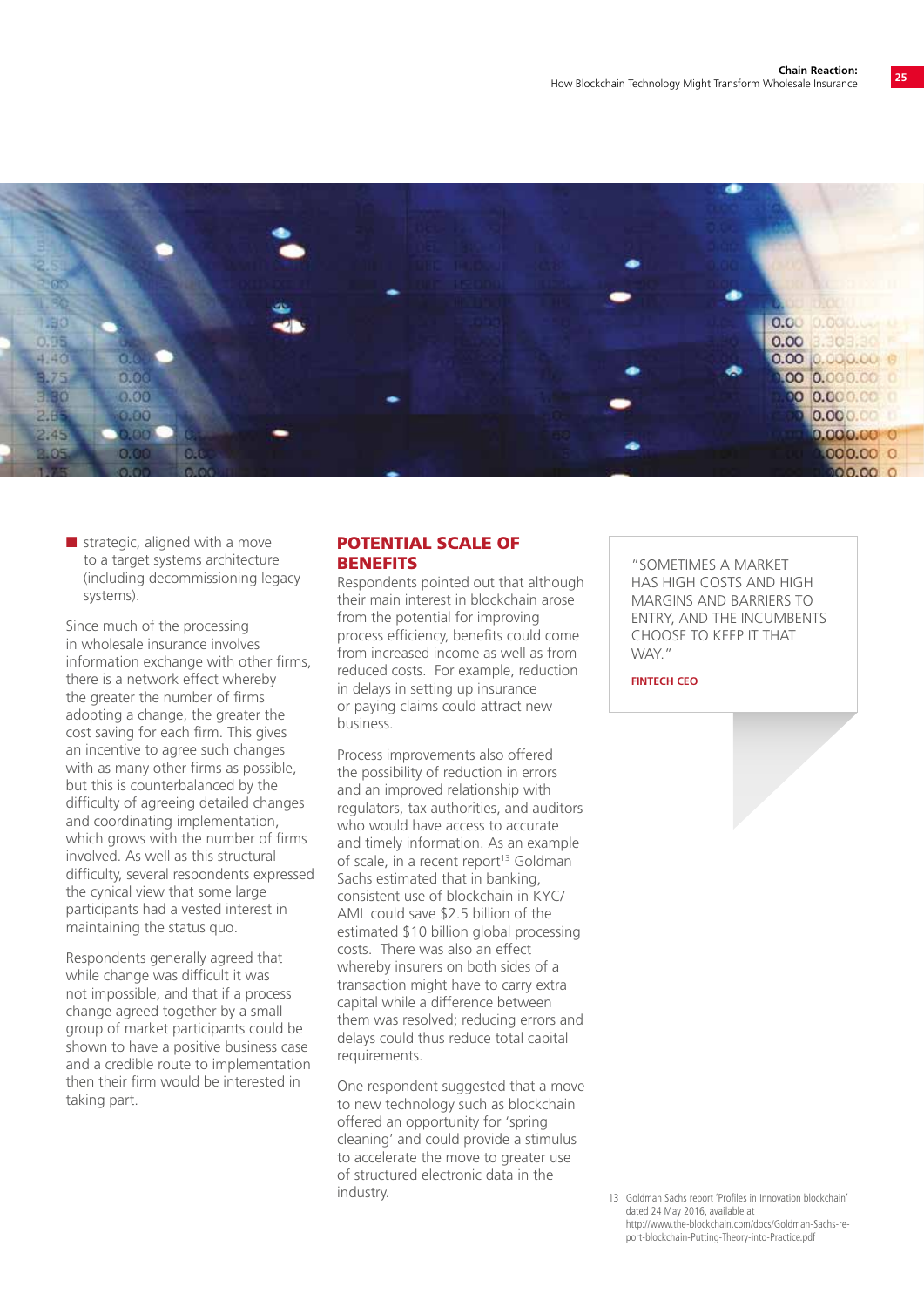"THE WAY TO DEVELOP GOOD STANDARDS IS TO GET INVOLVED AT THE PROCESS DESIGN STAGE."

**PETER TERESI, ACORD**

Process improvements also offered the possibility of reduction in errors and an improved relationship with regulators, tax authorities, and auditors who would have access to accurate and timely information. There was also an effect whereby insurers on both sides of a transaction might have to carry extra capital while a difference between them was resolved; reducing errors and delays could thus reduce total capital requirements.

One respondent suggested that a move to new technology such as blockchain offered an opportunity for 'spring cleaning' and could provide a stimulus to accelerate the move to greater use of structured electronic data in the industry.

#### **STANDARDS**

While respondents generally agreed on the tactical approach recommended in this report of looking to implement changes among a small group of firms, several pointed out the potential danger of 'islands of standards' where several different blockchain applications existed in slightly different form amongst different groups of firms. A more optimistic view was that the emergence of local standards would force the industry to choose its preferred standard.

A consortium of national regulators and interested parties, led by The States of Alderney and assisted by PwC, has started a feasibility study for intergovernmental standards for mutual distributed ledgers. The objectives are to explore and raise awareness of approaches for regulating blockchains in financial and other services, with a particular focus on voluntary standards, such as ISO accreditation and certification. The study will sketch out the wide range of possible technical, performance, inter-operability, and governance and management standards.

A frequent observation from respondents was that they have to expend extensive processing time rekeying documents. For example, in property insurance they may have to enter data from paper copies of property and lease schedules, and the schedules are likely to differ between clients. Even structured electronic documents may require rekeying, as different descriptor fields may be used to describe the same type of asset or different encoding methods may be used for data elements such as addresses or geolocation.

In principle, pressure to use electronic files rather than paper documents, the development of standards, and the use of technologies such XML to label data elements give a route for moving towards greater data consistency and hence less rekeying. In practice, insurance is a global industry with clients in every country, and with major data exchanges with other sectors such as shipping, property, and banking; moving towards standards is a slow process.

Respondents were interested in any impetus which blockchain applications could give towards the use of (semi) structured electronic documents rather than paper and towards the adoption of data standards.

#### REGULATORY & LEGAL

Insurance is a highly regulated sector, and any entity that is proposing to use blockchain would need to comply with its existing regulatory obligations or, alternatively, liaise with regulators and law-makers to amend the existing law to allow for such changes in the systems it uses<sup>14</sup>.

In particular, the greatest difficulty with blockchain would be the use of an unpermissioned system, where anybody could access the system and there is no guarantee of knowing the contracting parties. Regulation currently operates by regulators imposing rules on entities; not on systems or networks. A change in approach, particularly to embrace an unpermissioned system, would require a wholesale rethink of how regulation applies (although there are precedents; for example, emails are transmitted through a system without specific legal entity obligations through the chain of transmission).

Assuming that this is not envisaged and that regulation will continue to apply to particular entities or individuals, then a permissioned system seems likely to be

<sup>14</sup> The information in this section is largely based on discussions with a law firm, and it reflects thoughts on principles rather than on specific facts. This material is for general information only and is not intended to provide legal advice.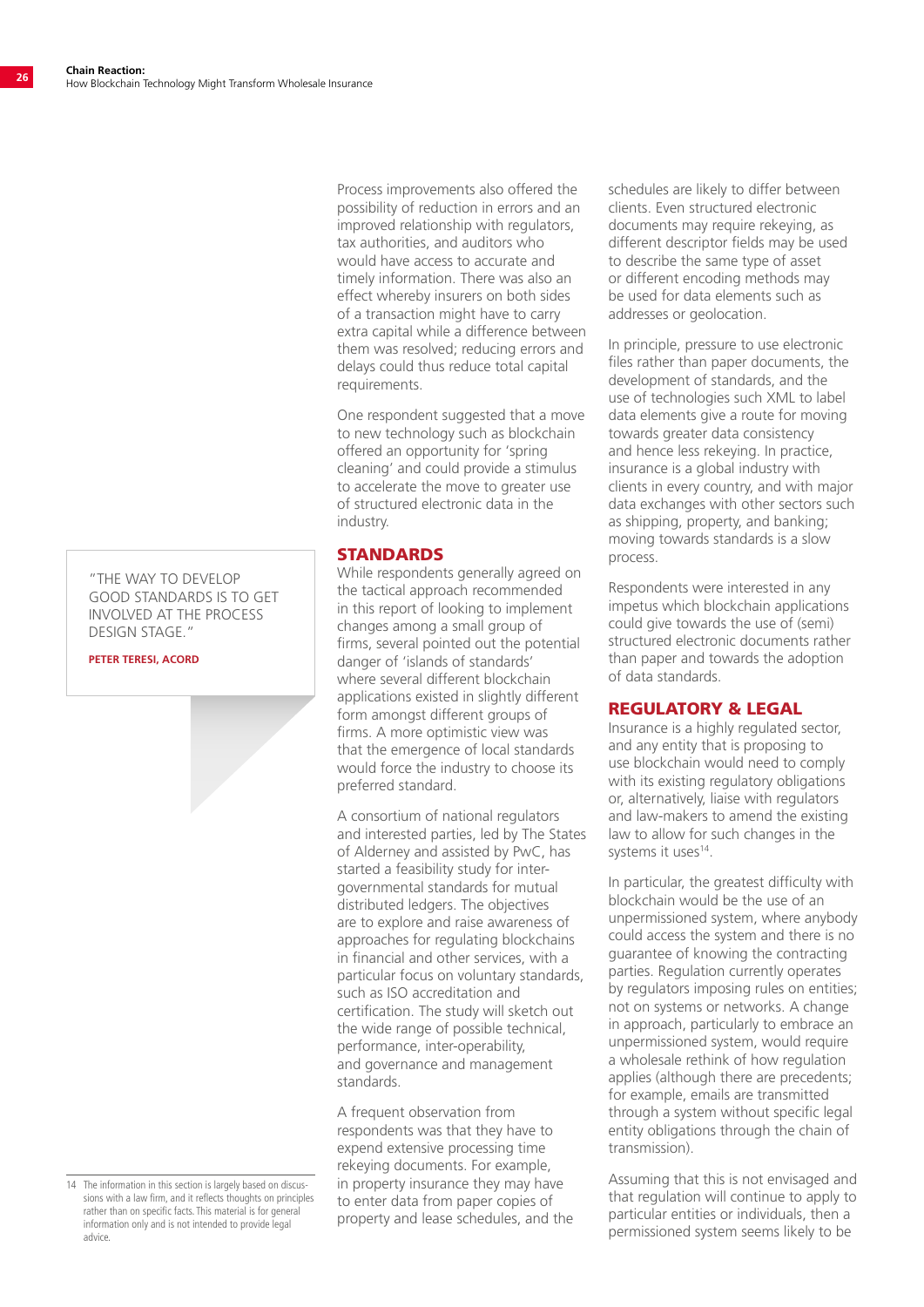more satisfactory from the perspective of those entities. A broker or insurer remains liable for its own contractual and regulatory responsibilities to its customers and a permissioned system could allow only certain entities meeting certain requirements (for example, authorisation as an insurance company under certain laws) to join the system, and each entity would know the identity of the counterparties in the system.

As discussed in further detail below, firms must satisfy themselves with the integrity of systems and processing, which could be problematic with unpermissioned blockchains. In addition, the discussion on data protection demonstrates why unpermissioned blockchains would be impractical in any application involving personal data.

For these reasons, this report assumes that any blockchain technology to be used in wholesale insurance will permissioned based.

The legal and regulatory position for permissioned blockchains breaks into two main categories:

- $\blacksquare$  cybersecurity and outsourcing;
- $\blacksquare$  data protection.

Similarly to other regulated sectors, insurers often rely on third parties and outsource various aspects of their operations. At an EU level, the Solvency II directive contains a number of provisions relating to outsourcing. The basic principle is that whenever an insurer enters into an outsourcing arrangement with a third party, the insurer remains responsible for compliance with its regulatory obligations. Therefore, insurers have to be satisfied that any provider of a system, or use of another system, will not breach the insurer's regulatory obligations.

Further, insurers are under increasing regulatory pressure to have effective risk management practices in place to address cybersecurity risks. Cybersecurity has become a key priority of the UK's Prudential Regulation Authority (PRA) and Financial Conduct Authority (FCA). By way of example,

the PRA recently issued a questionnaire to insurers designed to understand firms' current policies and capabilities in the area of cybersecurity. This focused on three areas: cybersecurity and resilience capabilities, the extent to which firms underwrite cyber-insurance business, and (in conjunction with the FCA) what confidential customer information firms receive and how this is handled and stored.

In principle a permissioned blockchain system could provide improvements to existing systems, including reducing cyber risk and reducing reliance on a single provider of services, which should be viewed positively by regulators. Indeed, blockchain is regarded as having innate cybersecurity advantages. Insurers, however, would have to be satisfied that the blockchain application achieves at least the same integrity of processing as the technology it supersedes.

This may create a problem of timing, since regulators tend to want to review what exists, rather than give permission in advance, but insurers may not be willing to develop (or pay a third party to develop) systems based on blockchain without knowing that this will be acceptable. In practice, regulators may be persuaded to engage in an iterative way, before the point at which a proposed change becomes well defined, so that it should be possible to get reasonable assurance that a change to a blockchain application will be acceptable.

It should be noted that future outsourcing requirements and the focus on cybersecurity will remain, even after moving processes to a blockchainbased system.

Data protection creates issues even for permissioned blockchains. If a blockchain contains personal data (that is, any information relating to an identified or identifiable natural person) or sensitive personal data, this gives several legal requirements. In the EU, for example:

 $\blacksquare$  the data must be obtained only for specific lawful purposes and used only for the purpose for which it was collected;

"REGULATORS DO NOT WANT TO TRY AND REGULATE SPECIFIC TECHNOLOGY – THEY DO WANT TO REGULATE OUTCOMES."

**PATRICK SPENS, PWC UK**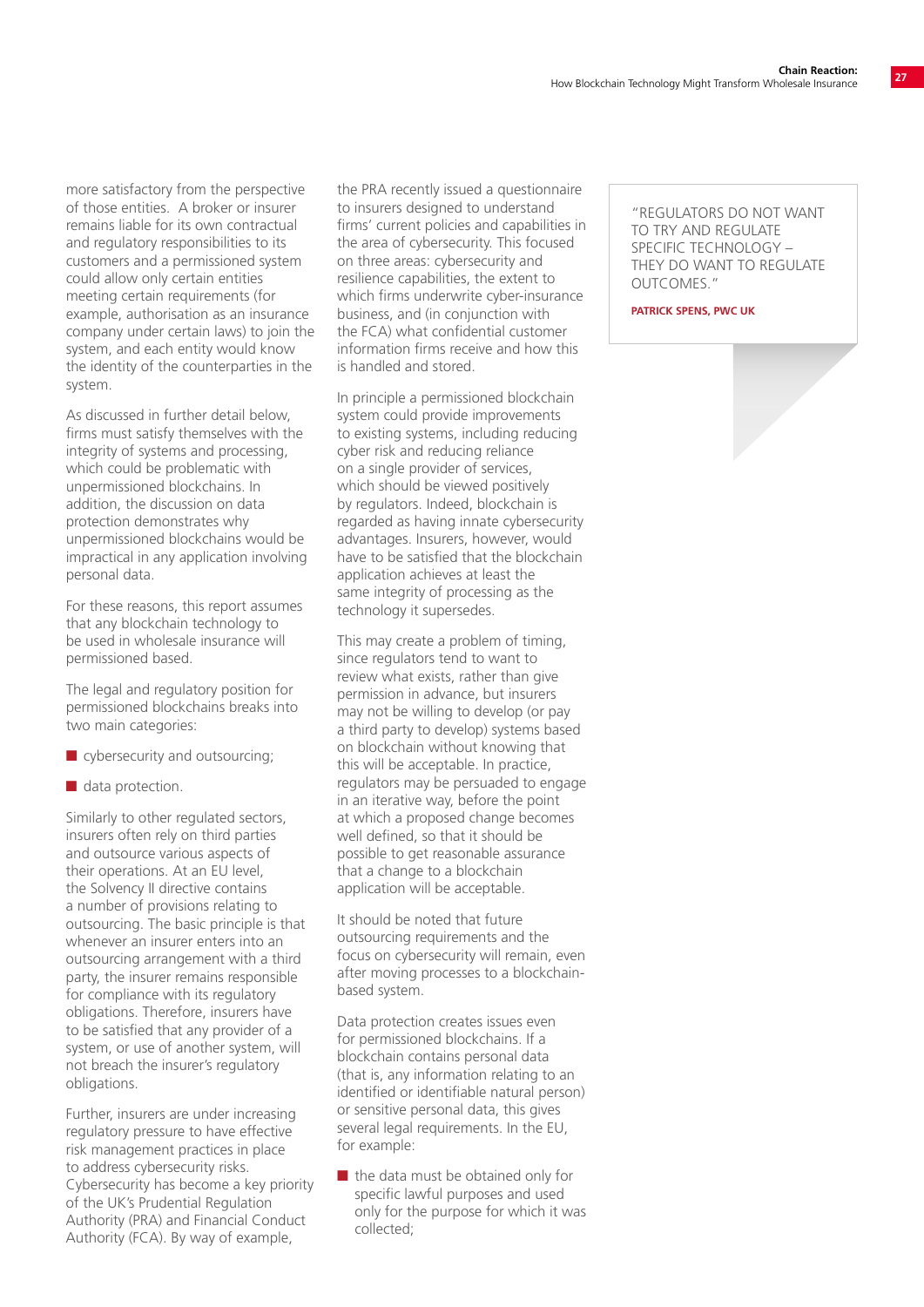

- $\blacksquare$  the data must not be kept for longer than is necessary;
- $\blacksquare$  there is a general prohibition on the transfer of personal data from the EU to a country outside the EEA unless that country ensures an adequate level of protection for the data. In practice, this means to a limited number of non-EEA countries that have been designated by the European Commission;
- $\blacksquare$  the 'right to be forgotten' potentially allows an individual to demand the destruction of person data held about him or her.

In analysing the impact of these requirements on the use of blockchain, it should be noted that insurance companies must already comply with them. Absent of a change in law, any adaptation of existing processes to use blockchain would also need to comply with such requirements. For example, contracts between companies should ensure that all data protection requirements are complied with by the company receiving personal data.

A central issue is, of course, that the blockchain is immutable, so that personal data once entered will be included for ever. One potential mechanism to resolve this is to encrypt each document separately<sup>15</sup>. Instead of deleting the record of the sensitive personal data, the firm would delete the key to that data. This may be satisfactory from a practical

perspective, but the approach has not been tested in court as meeting statutory requirements and would likely need to be discussed with appropriate regulators. Using encryption also creates the need to distribute the keys in a controlled way; this will have to be resolved in any viable application.

A technical issue to be considered is the capacity of future cryptography. Certain ciphers used today, particularly the most common types of public/private key ciphers such as RSA, are vulnerable to decryption if a quantum computer of adequate power is developed<sup>16</sup>. There are ciphers which are believed to be not vulnerable to quantum computers<sup>17</sup> although key sizes may need to be increased. Given the need to prove that data records are unreadable when the key is destroyed, there is a need to ensure that cryptography methods used are believed unbreakable on any reasonable timescale.

Drilling down into the detail of personal information shows that there are more subtle cases to consider. For example, if an electronic document in a blockchain contains structured lists of personal data, there may have to be a key at the level of the record for each individual. If a scanned paper document contains details of multiple individuals, the problems of control are analogous to those of the paper-based processes which exist today. Similar issues exist with unstructured electronic documents such as emails.

- 15 The UK Information Commissioner's Office recognises encryption as "a valuable tool for safeguarding data' (amongst a range of technical and organisational measures).
- 16 See for example http://spectrum.ieee.org/tech-talk/ computing/hardware/encryptionbusting-quantum-computer-practices-factoring-in-scalable-fiveatom-experiment for a non-technical explanation.
- 17 See for example http://csrc.nist.gov/publications/drafts/ nistir-8105/nistir\_8105\_draft.pdf for the USA Government recommendations.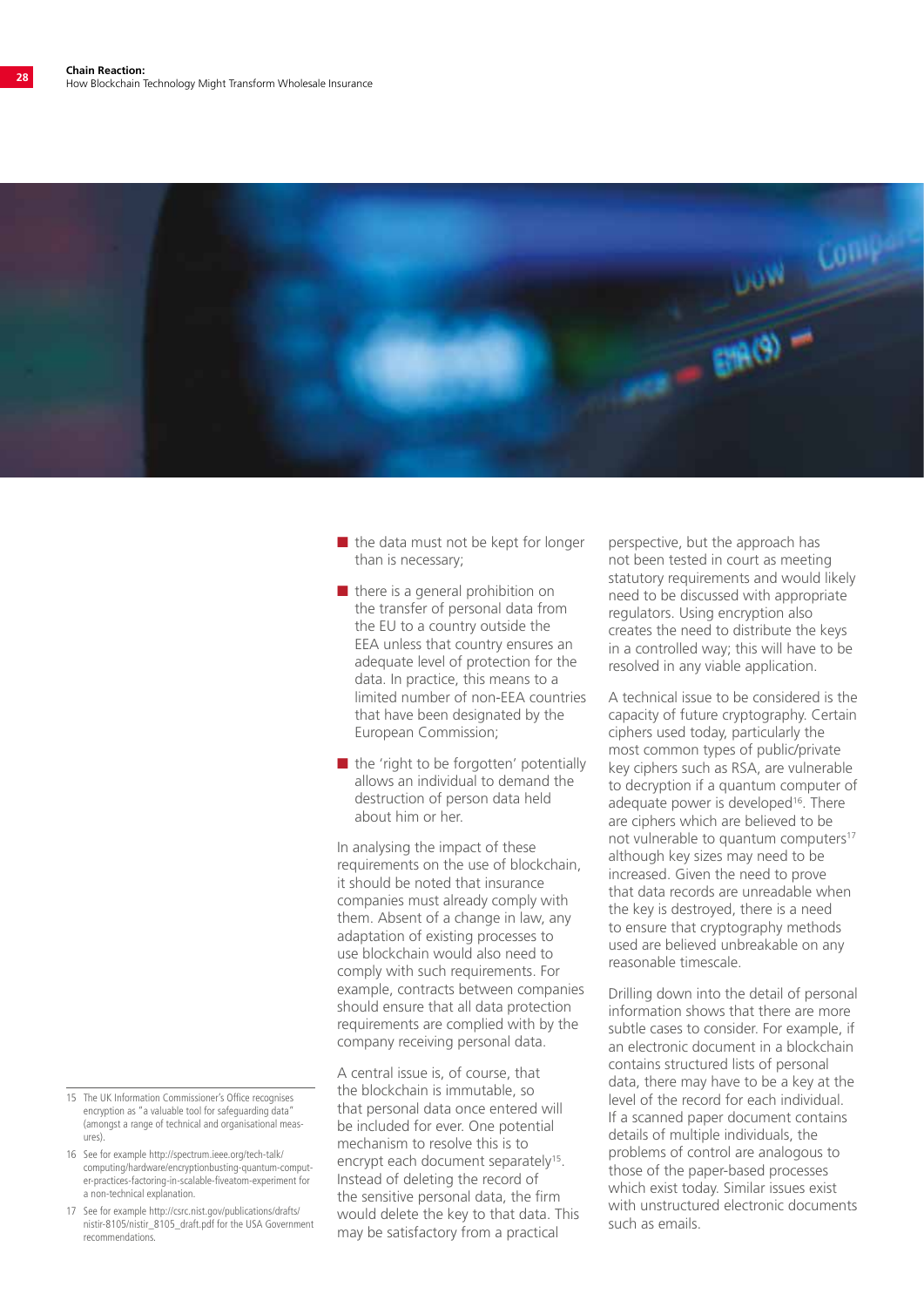#### POTENTIAL USE CASES

The thrust of the interviews was to identify potential use cases. This subsection looks at process issues mentioned by respondents which did not meet the criteria for the long list, that is, either we could not identify a blockchain application as part of a best technical solution for the perceived process issue, or there was a relevant blockchain application, but it did not seem feasible to implement it except by doing so simultaneously across a sector or geography.

The process issue raised most often related to accounting and settlement in the London Market, currently mediated by central processing. Although this was seen as expensive and inefficient. no respondent was able to give a clear vision of an alternative solution using blockchain which could be implemented at process level by a small subset of firms.

One respondent suggested the creation of a national fraud register, where all financial transactions were recorded, providing a database for checking by banks and insurers to help prevent future fraud. A good example of the importance of this would be the £24 billion paid out by UK banks in payment protection insurance (PPI) claims since 2009 (approximately £1,000 per UK household), excluding fines and administration costs $18$ . The application would be based on a blockchain with all banks and insurers as users and updaters. The national fraud register might be structured in a way that permits financial firms to avoid organised fraud schemes, while protecting consumers' rights and consumers' abilities to redress incorrect information. This idea is currently being explored in Australia.

A few respondents talked about the potential role for blockchain in supply chain management and provenance. When goods were lost or damaged along a supply chain, there were often arguments as to where exactly this happened and therefore which insurance policy covered the loss. If there could be more certainty as to which individual items arrived safely at each point of the chain, then there

would be more legal certainty around insurance and less time, effort, and cost spent identifying which insurer carried the risk. Chain-of-custody, or provenance, problems exist in many industries, from low value (timber or fish) to high value (drugs or rare-earth elements).

Various respondents mentioned blockchain applications which were relevant to wholesale insurance but not a part of it. For example, there was interest in the Everledger<sup>19</sup> initiative to use a blockchain application to track individual diamonds, thus proving provenance and offering protection from fraud and from the sale of stolen stones. This – and its potential extension to other domains such as works of art – was seen as a positive development for insurers. There was also interest in announcements from Honduras and Denmark on putting their land registry on a blockchain, as a way of creating legal certainty and reducing scope for corruption. Honduras was seen as a test case for creating infrastructure in the developing world which could accelerate the use of insurance.

#### DISRUPTIVE VERSUS INCREMENTAL CHANGE

What is disruptive depends on the viewpoint of the observer. Uber is disruptive for licensed taxi drivers, but not yet for cyclists. Respondents did not see the proposed use cases in this report as having the potential to disrupt the insurance ecosystem as a whole, but some saw potential for radical impact in particular areas. For example, a substantial increase in efficiency of transmitting ancillary contract information has the potential of increasing the power of the insurers and reinsurers over the brokers currently active in the reinsurance market, potentially leading to brokers being squeezed out.

Because the research focused on existing processes, it is not surprising that the use cases identified relate to incremental change. 18 Since January 2011, a total of £24.2 billion has been paid



"FIRST YOU APPLY NEW TECHNOLOGY TO EXISTING PROCESSES. ONLY THEN DO YOU SEE HOW TO USE IT IN A DISRUPTIVE WAY."

#### **HEAD OF IT, INSURER**

19 See http://www.everledger.io/

out to customers who were mis-sold payment protection insurance (PPI)." – retrieved from FCA website (25 July 2016) - https://www.the-fca.org.uk/consumers/payment-protection-insurance/monthly-ppi-refunds-and-compensation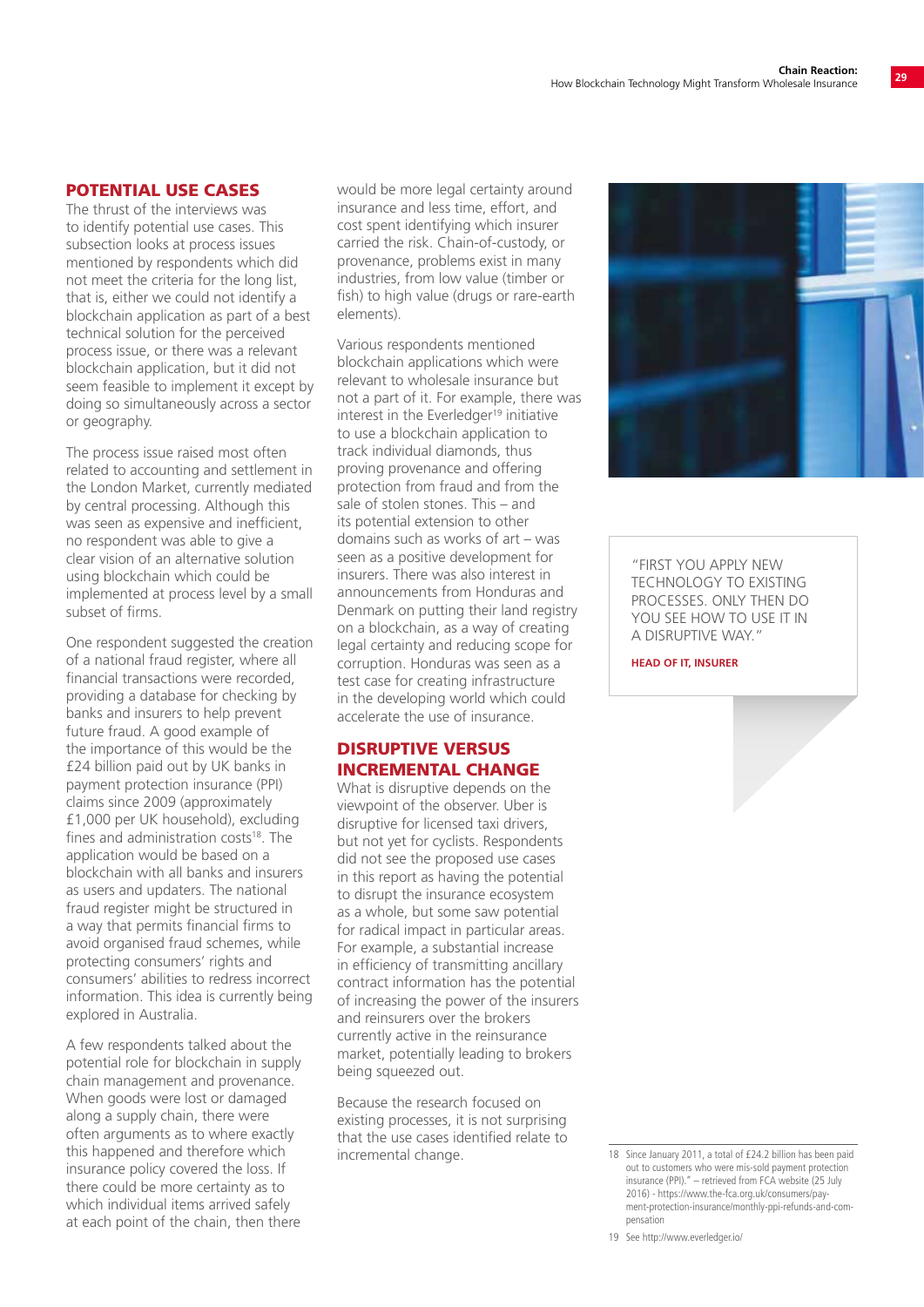# Long List Of Potential **05** Use Cases

This list includes all areas where respondents thought blockchain technology might improve or transfer wholesale insurance processes, making them more efficient or effective. As described in the methodology, the filtering removed cases where an alternative technology seemed to offer a better solution or where implementation would require marketlevel agreement across an entire sector or geography.

The long list consists of:

- $\blacksquare$  Placement and contract lifecycle documentation;
- $\blacksquare$  Establishing treaty between reinsurer and underwriter/insurer;
- $\blacksquare$  Archiving of bindings;
- $\blacksquare$  Claims management;
- $\blacksquare$  Proof of insurance:
- $\blacksquare$  Managing policies for multinational clients;
- **N** KYC/AML;
- $\blacksquare$  Inter-firm accounting reconciliation;
- $\blacksquare$  Managing a global health policy;
- $\blacksquare$  Tracking policies imposing operational limits on policyholder;
- **n** P&I club bail bond cancellation;
- $\blacksquare$  Excess of loss reinsurance:
- $\blacksquare$  Managing a portfolio of retail insurance risks;
- $\blacksquare$  Mobile phone and blockchain to create insurance infrastructure in developing markets.

Suggested cases filtered out before creating the long list were:

- $\blacksquare$  Accounting and settlement in the London Market;
- $\blacksquare$  National fraud register;
- $\blacksquare$  Improved supply chain management information.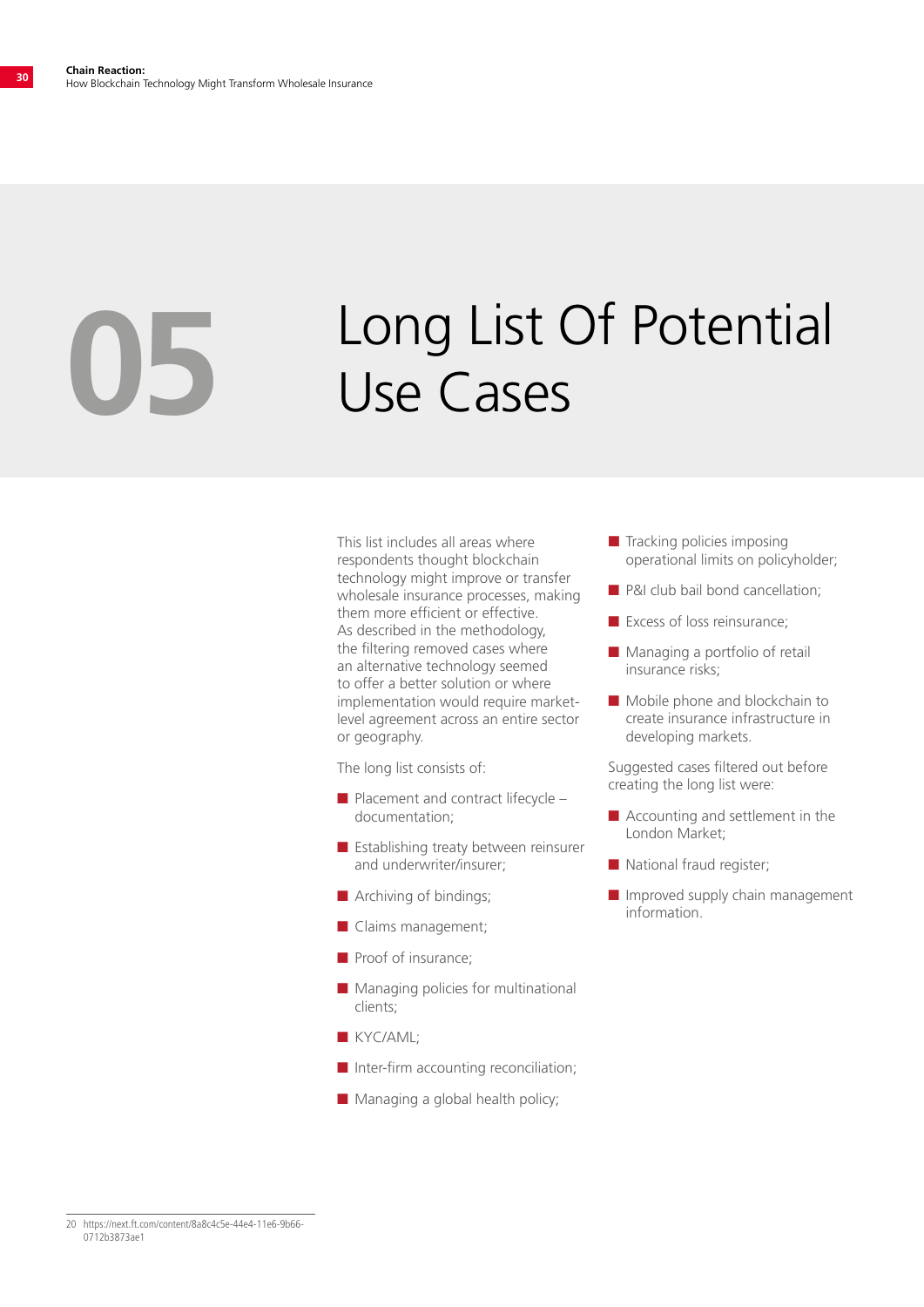#### 1 PLACEMENT AND CONTRACT LIFECYCLE – DOCUMENTATION

| <b>Background</b> | The current process for a broker to obtain a quote from an underwriter for a<br>transaction of any complexity is to present a 'heads of terms' of the overall contract<br>required, together with ancillary documents comprising both electronic files and<br>physical paper documents. These ancillary documents will describe the insured risk;<br>this often requires immense detail.                                                                                                                                                                                                                                                                                                                                                                                                                                                                                                                                                                                                                                |
|-------------------|-------------------------------------------------------------------------------------------------------------------------------------------------------------------------------------------------------------------------------------------------------------------------------------------------------------------------------------------------------------------------------------------------------------------------------------------------------------------------------------------------------------------------------------------------------------------------------------------------------------------------------------------------------------------------------------------------------------------------------------------------------------------------------------------------------------------------------------------------------------------------------------------------------------------------------------------------------------------------------------------------------------------------|
| <b>Issue</b>      | Insurance contracts relate to a file of electronic or paper 'real life' documents which<br>can be very large and which will generally be added to throughout the placement<br>process and the contract life. As each participant has to check this file at each<br>stage of interaction, which may for example be several times during an iterative<br>underwriting process and at subsequent points in the deal lifecycle, there can be<br>a heavy processing overhead in simply reconciling to the file presented on the<br>previous occasion.<br>There is operational inefficiency in preparing any paper document and in the<br>underwriter copying required sections. Moreover, even with electronic files it is<br>difficult to create an adequate audit trail to show the exact documents and versions<br>included. As there are multiple participants and iterations in the process, there is<br>an additional risk that the file will change (or be changed accidentally) between<br>requests to underwriters. |
| <b>Risks</b>      | Errors from processing inefficiencies<br>$\blacksquare$ Cost<br>$\blacksquare$ Delay<br>$\blacksquare$ Legal uncertainty                                                                                                                                                                                                                                                                                                                                                                                                                                                                                                                                                                                                                                                                                                                                                                                                                                                                                                |
| Use of blockchain | Use a blockchain to store all ancillary contract documents, and share between the<br>broker and underwriters (and as required other participants such as reinsurers and<br>claims agents). This would ensure that every reference to contract documents was<br>consistent and would remove the need for participants to check the same file on<br>different occasions - at most they would have to check the documents updated<br>since the previous occasion. The blockchain would also be viewable by regulators<br>and tax authorities which would simplify reporting and checking processes.<br>As it would not normally be the case that all participants could read all documents,<br>the applications would need to encrypt certain documents and distribute keys in a                                                                                                                                                                                                                                           |
|                   | controlled way.<br>The actual documents could be included in encrypted form on the blockchain itself<br>or else the blockchain could contain hashes only, with a few nodes holding the<br>documents.<br>As noted in the Executive Summary, this is a minimalist proposal, which would<br>not in itself address the issue of rekeying made necessary by the prevalent use of<br>paper or unstructured electronic documents in the industry. There is no simple fix<br>to this, but the 'spring cleaning' effect of a group of first movers creating a new<br>platform offers an opportunity to impose behaviours which accelerate the move to<br>recognised standards and to the use of source electronic documents.                                                                                                                                                                                                                                                                                                     |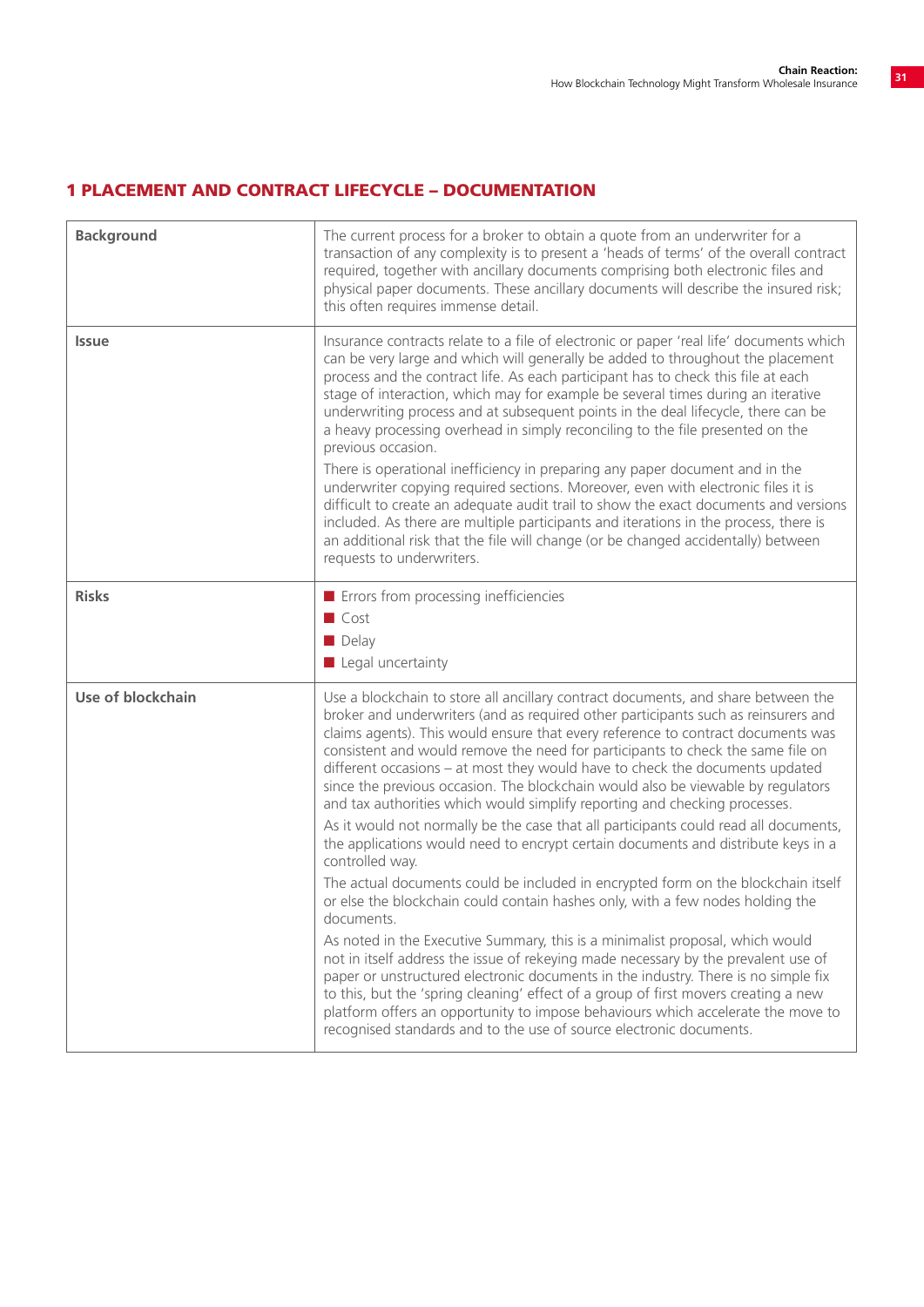### 2 CLAIMS MANAGEMENT

| <b>Background</b> | When a claim is made on a policy, each underwriter/insurer/reinsurer (abbreviated<br>below simply to underwriter) involved will want to be kept informed of progress<br>and will potentially wish to instigate specific actions. For Lloyd's Market, generally<br>only the lead underwriter and immediately following underwriter will be involved<br>in processing and fighting the claim, but outside Lloyd's typically many or all<br>underwriters will wish to be involved. Usually one claims broker coordinates the<br>claims process.                                                                                                                                                                                                                                 |
|-------------------|------------------------------------------------------------------------------------------------------------------------------------------------------------------------------------------------------------------------------------------------------------------------------------------------------------------------------------------------------------------------------------------------------------------------------------------------------------------------------------------------------------------------------------------------------------------------------------------------------------------------------------------------------------------------------------------------------------------------------------------------------------------------------|
| <b>Issue</b>      | There are multiple underwriters pursing their own process (which may involve<br>external lawyers) and generating additional costs for themselves and the client<br><b>broker</b>                                                                                                                                                                                                                                                                                                                                                                                                                                                                                                                                                                                             |
| <b>Risks</b>      | $\Box$ Cost<br>Delay<br>$\blacksquare$ Legal uncertainty<br>$\blacksquare$ Reputational risk                                                                                                                                                                                                                                                                                                                                                                                                                                                                                                                                                                                                                                                                                 |
| Use of blockchain | There is scope for creating a blockchain incorporating all documents created in the<br>claims process and available to all underwriters and in addition to the client broker<br>and claims broker. This could enable more underwriters to accept the claims process<br>without actively participating as they would be able to monitor and review as they<br>required. It could also reduce the cost of administration for the claims broker as it<br>would reduce duplication of process.<br>Depending on the design of the process, the 'Claims' blockchain could be<br>standalone or could simply be an extension of the 'Contract Lifecycle' blockchain<br>described above. In either case there would need to be additional functionality to<br>map the claims process. |

#### 3 PROOF OF INSURANCE

| <b>Background</b> | As an example, before an aircraft takes off it has to provide a proof that it is<br>insured. This can create complications particularly in developing markets, since the<br>paperwork may be complicated and there is a risk of fraud. Similar requirements<br>exist in other markets.                                                                          |
|-------------------|-----------------------------------------------------------------------------------------------------------------------------------------------------------------------------------------------------------------------------------------------------------------------------------------------------------------------------------------------------------------|
| <b>Issue</b>      | If the paperwork is difficult to sort out, the plane can be delayed, causing<br>disruption and costs.                                                                                                                                                                                                                                                           |
| <b>Risks</b>      | $\Box$ Cost<br>$\blacksquare$ Delay                                                                                                                                                                                                                                                                                                                             |
| Use of blockchain | By linking the insurance of an aircraft to a blockchain distributed to a number<br>of trusted insurers round the world, it should be possible to provide instant<br>confirmation of insurance by each airport having a link to a specific insurer. This is<br>in some ways similar to how credit cards achieve global coverage through a chain<br>of providers. |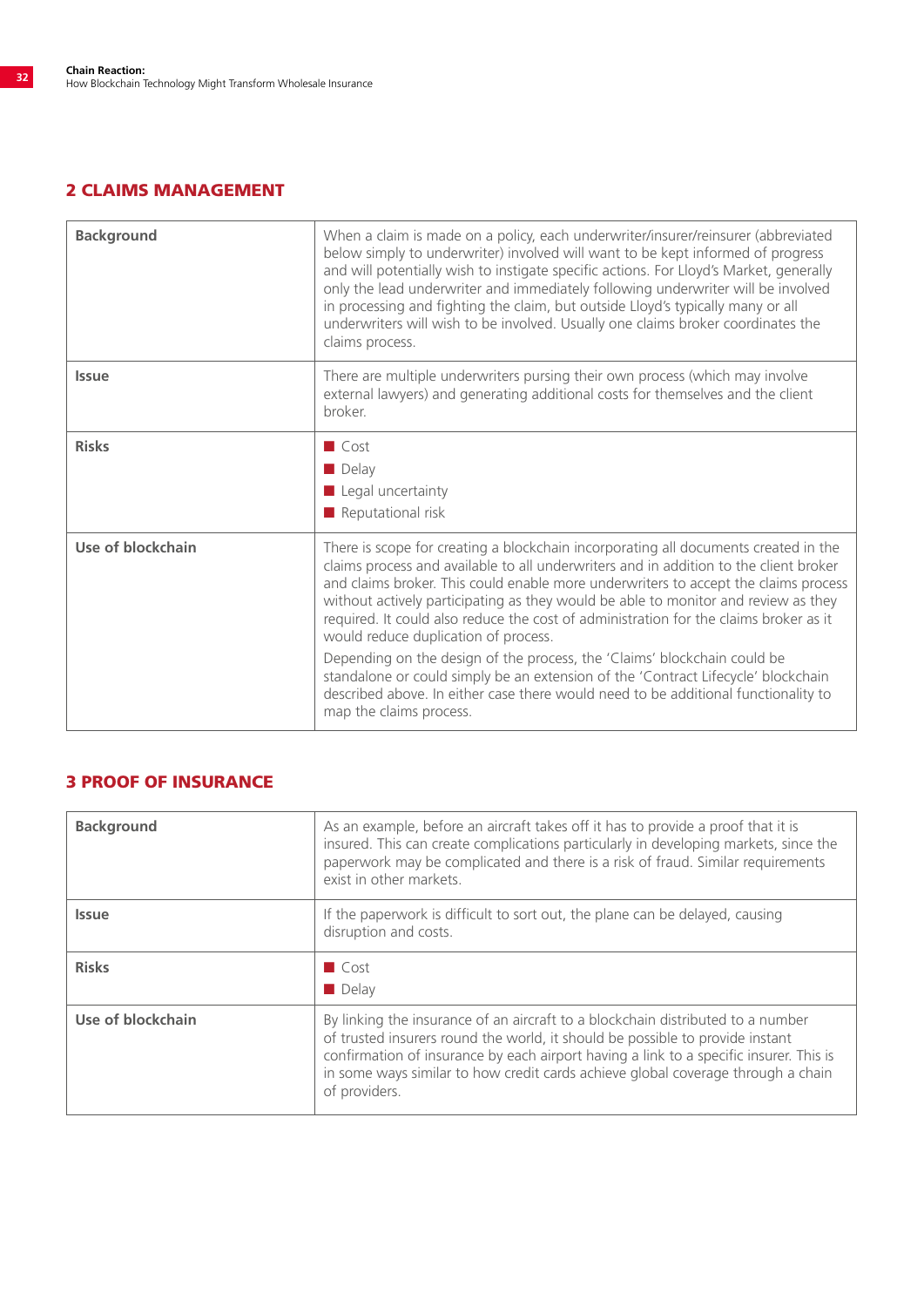

### 4 MANAGING POLICIES FOR MULTINATIONAL CLIENTS

| <b>Background</b> | A single policy for a large multinational company may be implemented as a set of<br>local policies in each country in which the company has a presence. This requires<br>a complex process to break out and track the overall policy against the subsidiary<br>policies in each country. The same issue arises for claims under the policy.                                                                                                                                                                                                                                                                                                                    |
|-------------------|----------------------------------------------------------------------------------------------------------------------------------------------------------------------------------------------------------------------------------------------------------------------------------------------------------------------------------------------------------------------------------------------------------------------------------------------------------------------------------------------------------------------------------------------------------------------------------------------------------------------------------------------------------------|
| <b>Issue</b>      | It is generally complex to set up and manage the contracts for individual<br>jurisdictions which have to be set up through subsidiaries or third parties. Payments<br>of premium and ultimately for claims have to be passed up and down the chain<br>as will contract amendments as insured assets move between jurisdictions, and<br>aggregate global limits have to be applied locally. Risk management may be<br>complicated by the disaggregation of the global contract. Local tax authorities may<br>query payments both for the insurer and the client, and the insurer will have to<br>support the client in reconciling payments, cover, and claims. |
| <b>Risks</b>      | Cost of processing<br>$\blacksquare$ Delay<br>Mistakes in risk management or claims leading to costs<br>$\blacksquare$ Errors in tax reporting or inability to prove reporting to tax authorities<br>$\blacksquare$ Reputational risk if the insurer causes problems for the client                                                                                                                                                                                                                                                                                                                                                                            |
| Use of blockchain | By recording the overall contract and its split country by country in a blockchain,<br>it should be possible to provide certainty internally, to the client and to external<br>stakeholders such as tax authorities. This would allow development of more robust<br>processes for risk management and claims handling.                                                                                                                                                                                                                                                                                                                                         |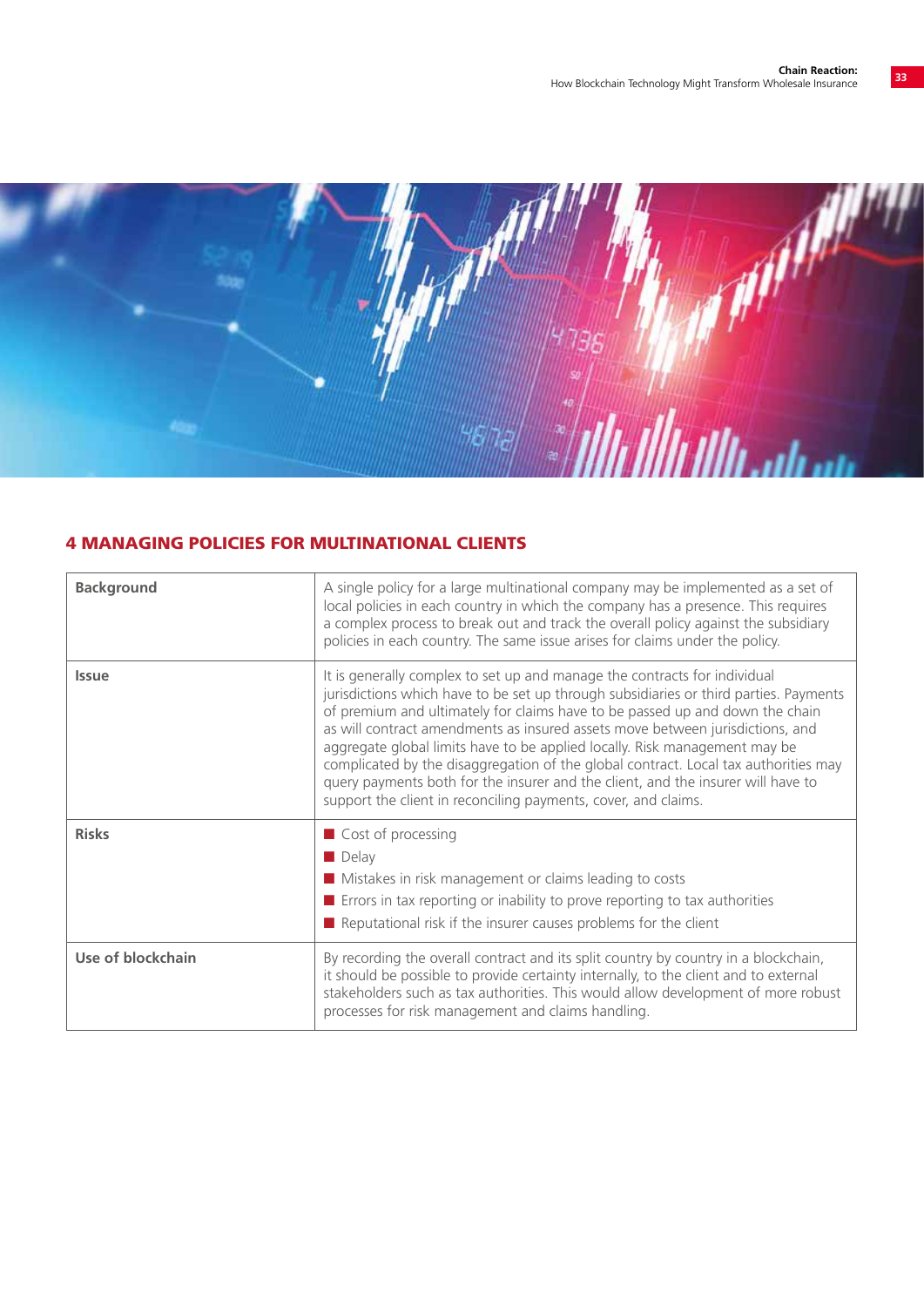### 5 KYC/AML

| <b>Background</b> | Brokers, insurers, and reinsurers have to perform KYC/AML on all of their<br>counterparties, both legal entities and individuals, including third parties due<br>payment under claims. Other processes such as sanctions screening or the<br>determination of ultimate beneficial ownership are either part of this process or<br>sit alongside. Requirements also differ by regulator. If a client deals with a broker<br>which deals with multiple underwriters, most of which deal through brokers with<br>reinsurers, a single transaction can involve many tens of participants, each of which<br>has to perform KYC/AML along the chain. This multiplicity of repeated checks adds<br>to cost and delays.<br>KYC/AML generally has to be repeated for the same individuals or firms in different<br>transactions, and by different brokers, underwriters, insurers, and reinsurers in the<br>same transaction chain. |
|-------------------|----------------------------------------------------------------------------------------------------------------------------------------------------------------------------------------------------------------------------------------------------------------------------------------------------------------------------------------------------------------------------------------------------------------------------------------------------------------------------------------------------------------------------------------------------------------------------------------------------------------------------------------------------------------------------------------------------------------------------------------------------------------------------------------------------------------------------------------------------------------------------------------------------------------------------|
| <b>Issue</b>      | The need for each institution to carry out KYC/AML from scratch creates cost and<br>delay.                                                                                                                                                                                                                                                                                                                                                                                                                                                                                                                                                                                                                                                                                                                                                                                                                                 |
| <b>Risks</b>      | $\Box$ Cost<br>Delay<br>■ Loss of business which cannot be placed within the timescale required by the<br>KYC/AML process<br>Reputational risk if payment of claims is delayed while KYC/AML is carried out<br>on a beneficiary                                                                                                                                                                                                                                                                                                                                                                                                                                                                                                                                                                                                                                                                                            |
| Use of blockchain | Building on an existing model developed by Z/Yen for PwC, use an outsourced<br>bureau to perform a major part of the validation of customer identity. Use<br>blockchain within this to record all the customer's personal documents and<br>evidence of validation by the bureau. All documents on the blockchain would be<br>encrypted with only the customer having the keys, thus resolving a set of regulatory<br>issues around privacy and data protection. The customer could then present<br>the blockchain with an appropriate subset of keys to the next institution with<br>which they want to do business, and this institution would be able to rely on the<br>validation done by the bureau without delay. The overall effect would be to reduce<br>the total cost and time spent on KYC/AML within the industry.                                                                                              |

### 6 INTER-FIRM ACCOUNTING RECONCILIATION

| <b>Background</b> | Outside the London Market, brokers, insurers, and reinsurers typically exchange<br>payments statements each quarter.                                  |
|-------------------|-------------------------------------------------------------------------------------------------------------------------------------------------------|
| <b>Issue</b>      | These are not standardised and typically contain rounding differences as well as<br>some errors, creating a processing overhead to achieve agreement. |
| <b>Risks</b>      | Cost of processing                                                                                                                                    |
| Use of blockchain | Potentially gross payments could be reflected in a blockchain creating a trusted<br>record for reconciling against.                                   |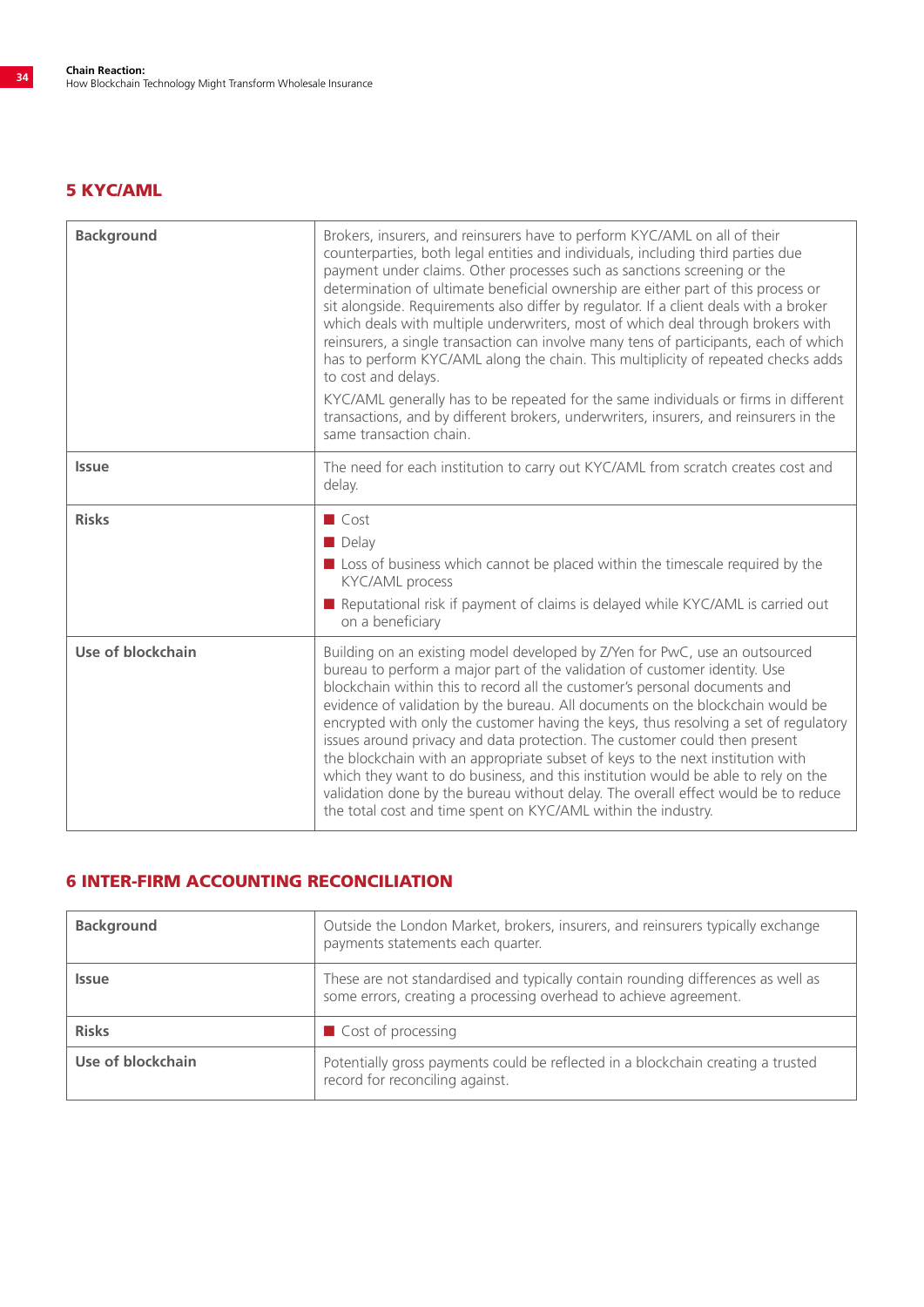| <b>Background</b> | An example is insurance of warehouse contents up to a value of $\epsilon$ 5m, with an<br>'after the fact' increased premium paid for periods where the value is above this.                                        |
|-------------------|--------------------------------------------------------------------------------------------------------------------------------------------------------------------------------------------------------------------|
| <b>Issue</b>      | The insurer needs to deliver a quick response and to handle sensitive data in many<br>different countries on the one policy.                                                                                       |
| <b>Risks</b>      | <b>B</b> Breach of data protection laws<br>■ Conduct risk if data security breached<br>Reputational risk if data security breached                                                                                 |
| Use of blockchain | Putting individual data on a blockchain in encrypted form with keys available only<br>to the individual and in escrow would lend itself to a structure where information is<br>widely distributed but safely held. |

### 7 MANAGING A GLOBAL HEALTH POLICY

### 8 TRACKING POLICIES IMPOSING OPERATIONAL LIMITS ON POLICYHOLDER

| <b>Background</b> | An example is insurance of warehouse contents up to a value of $\epsilon$ 5m, with an<br>'after the fact' increased premium paid for periods where the value is above this.                                                                                                                                                                                                                                                                           |
|-------------------|-------------------------------------------------------------------------------------------------------------------------------------------------------------------------------------------------------------------------------------------------------------------------------------------------------------------------------------------------------------------------------------------------------------------------------------------------------|
| <b>Issue</b>      | Operationally it is hard to prove the value held day by day, even when every stock<br>movement in or out has a $\epsilon$ value recorded.                                                                                                                                                                                                                                                                                                             |
| <b>Risks</b>      | <b>P</b> Premium paid will not reflect the full risk, creating a loss for the insurer over time                                                                                                                                                                                                                                                                                                                                                       |
| Use of blockchain | By writing all stock movements to a blockchain there would be a 'super audit trail'<br>which would allow reconstruction of the history of value held each day. This could<br>also be used to support a new type of product insuring actual value rather than a<br>maximum. Another example might be 'geostamping' the geolocation of insured<br>assets, registering their location, e.g. a ship or vehicle with certain navigational<br>restrictions. |

#### 9 P&I CLUB BAIL BOND CANCELLATION

| <b>Background</b> | As an example, where a ship in port causes damage covered by insurance it may<br>need to present a 'bail bond' to be allowed to leave. This 'bail bond' is a standby<br>letter of credit quaranteeing payment of the insurance claim directly to the port.<br>Resolution of complex claims may take five to ten years, and the bail bond cannot<br>be cancelled until the claim is paid in full.                                                                                                                                                           |
|-------------------|------------------------------------------------------------------------------------------------------------------------------------------------------------------------------------------------------------------------------------------------------------------------------------------------------------------------------------------------------------------------------------------------------------------------------------------------------------------------------------------------------------------------------------------------------------|
| <b>Issue</b>      | Bail bonds are paper and have to be physically cancelled. This can be a difficult<br>process, especially in developing countries.                                                                                                                                                                                                                                                                                                                                                                                                                          |
| <b>Risks</b>      | $\blacksquare$ The bail bond remains open, and the insurer has to continue to pay the bank,<br>maintain capital, and suffer loss                                                                                                                                                                                                                                                                                                                                                                                                                           |
| Use of blockchain | By recording the bail bond in a blockchain rather than in paper it can be linked<br>directly to payment of the claim and cancelled automatically. This could be<br>achieved, for example, by having extra terms in the insurance that allows the<br>issuing bank to cancel the bail bond following (a) receipt of a 'confirmation of final<br>settlement request' and (b) confirmation of receipt of payment by the port's bank.<br>This needs a blockchain structure, because a paper bond would still require physical<br>return to enable cancellation. |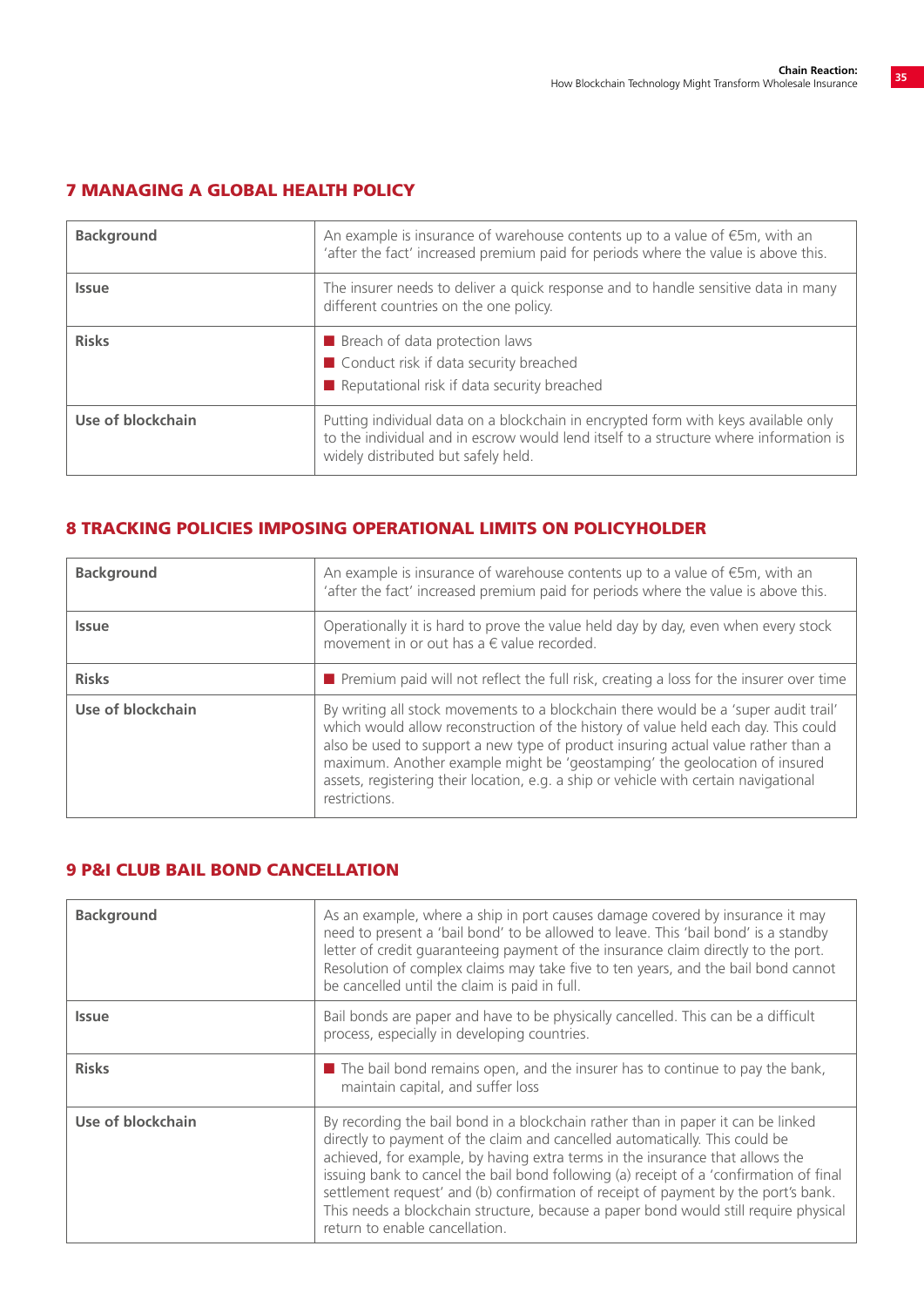#### 10 EXCESS OF LOSS REINSURANCE

| <b>Background</b> | Reinsurance contracts ('treaties') can be equivalent to underwriting a percentage<br>of the risk of a single client contract, but there is also a form of reinsurance at the<br>portfolio level which pays out losses on specified risks over a trigger limit up to<br>a higher limit. This is known as 'non-proportional' reinsurance or 'excess of loss'<br>reinsurance.                                                               |
|-------------------|------------------------------------------------------------------------------------------------------------------------------------------------------------------------------------------------------------------------------------------------------------------------------------------------------------------------------------------------------------------------------------------------------------------------------------------|
| <b>Issue</b>      | An excess of loss treaty can be complex in its underlying documentation and<br>processing, especially when there are claims. If the cedent (party insured) makes<br>a claim it has to demonstrate its portfolio losses for the stated risk. Complexities<br>include assigning time, jurisdiction, and exchange rate to losses, and the fact that<br>at various stages the estimates of loss included in the calculation will be updated. |
| <b>Risks</b>      | Process errors<br>■ Capital tied up while differences are resolved<br>Need for reinsurer to hold additional liquid assets to make payments, due to<br>inability to forecast liabilities accurately<br>$\blacksquare$ Reputational risk                                                                                                                                                                                                   |
| Use of blockchain | By recording the evolution of internal losses on a blockchain for each treaty, the<br>insurer and reinsurer can track and reconcile the emerging liability. Moreover, by<br>standardising this reporting across treaties, the insurer should be able to improve its<br>controls over how it tracks its own risks, enabling better risk management                                                                                        |

#### 11 MANAGING A PORTFOLIO OF RETAIL INSURANCE RISKS

| <b>Background</b> | Wholesale insurance processes involve handling documents holding large quantities<br>of retail client information which have been grouped into portfolios for group<br>processes, such as reinsurance, run-off, or trading - such as portfolios of motor<br>policies.                                                                                                                                                                                                                                                                          |
|-------------------|------------------------------------------------------------------------------------------------------------------------------------------------------------------------------------------------------------------------------------------------------------------------------------------------------------------------------------------------------------------------------------------------------------------------------------------------------------------------------------------------------------------------------------------------|
| <b>Issue</b>      | It is difficult to ensure protection of data by participants downstream in the broker/<br>insurance/reinsurance/claims chain. Further, if the data is unstructured, it is difficult<br>to aggregate the information effectively for risk management and pricing.                                                                                                                                                                                                                                                                               |
| <b>Risks</b>      | Breach of data protection laws<br>■ Conduct risk if data security breached<br>$\blacksquare$ Reputational risk if data security breached<br>$\blacksquare$ Processing cost<br>Poor pricing and risk management from failure to aggregate data effectively                                                                                                                                                                                                                                                                                      |
| Use of blockchain | Use of blockchain for document handling naturally lends itself to encryption of<br>data and to permissioning of individual documents to individual users. It does not<br>necessarily improve on conventional technologies as regards to more granular<br>protection of individual data fields, but protection at document level may be<br>sufficient for many applications. Blockchain also does not automatically impose<br>standardisation of data to improve aggregation, but it could provide an impetus to<br>encourage use of standards. |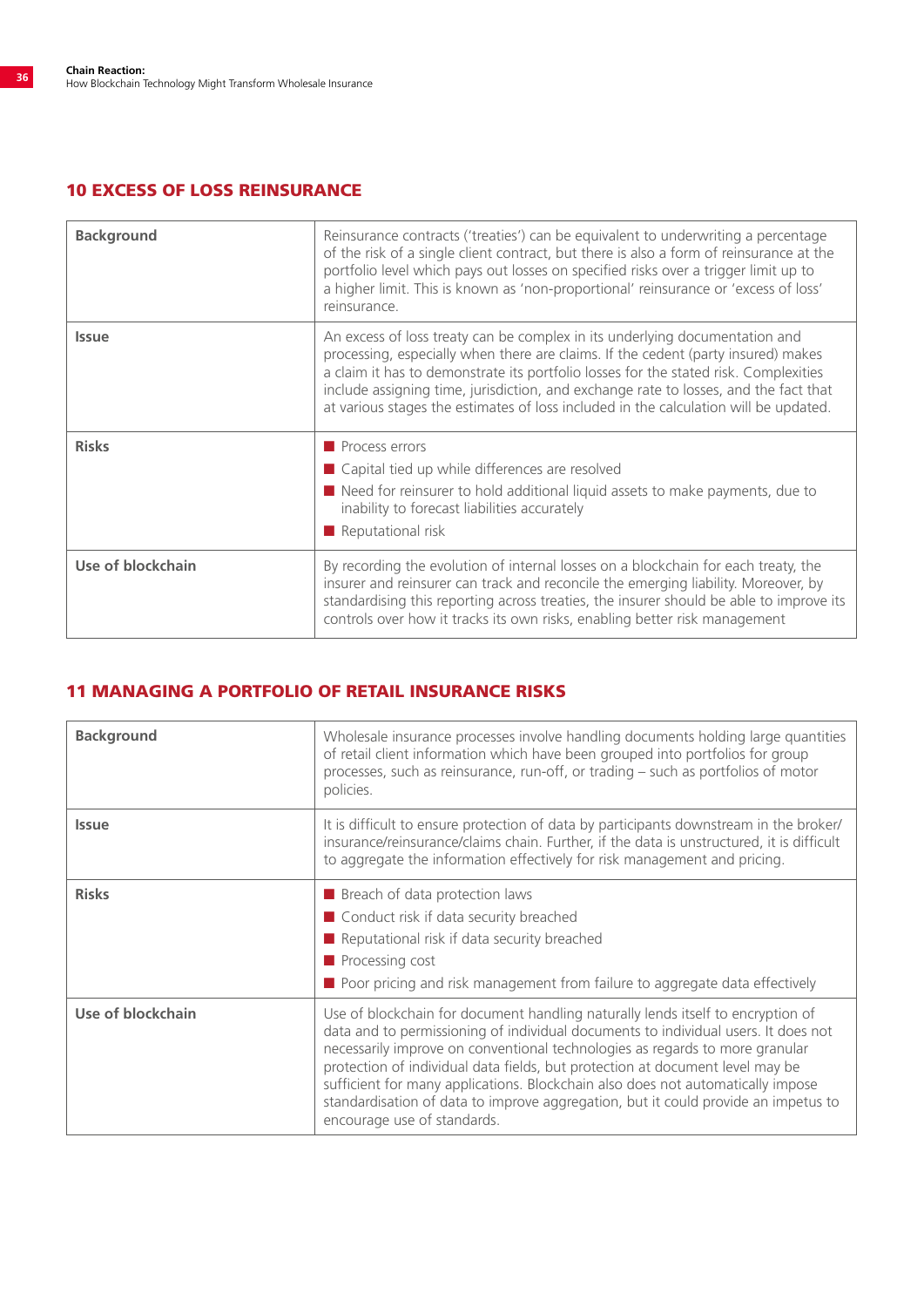#### 12 MOBILE PHONE AND BLOCKCHAIN TO CREATE INSURANCE INFRASTRUCTURE IN DEVELOPING MARKETS

| <b>Background</b> | In some developing markets the use of insurance is limited by distribution costs,<br>as well as by issues in legal and commercial infrastructure - for example the risk of<br>corruption. This impacts insurance volumes – for example in property insurance.                                                                                        |
|-------------------|------------------------------------------------------------------------------------------------------------------------------------------------------------------------------------------------------------------------------------------------------------------------------------------------------------------------------------------------------|
| <b>Issue</b>      | Costs and risks of legal uncertainty can make it prohibitive to create a network to<br>distribute insurance.                                                                                                                                                                                                                                         |
| <b>Risks</b>      | ■ Lack of infrastructure creating risk of fraud or high legal costs for insurers<br>■ Underinsurance among potential customers leading to lower income for insurers<br>$\blacksquare$ Slower economic development for the country                                                                                                                    |
| Use of blockchain | Use of mobile phone apps as a channel with standardised contract structures can<br>make blockchain a natural tool for recording liabilities that cannot be disowned by<br>either party and are not susceptible to interference by third parties. At least one<br>large global insurer is developing a prototype application in a developing country. |

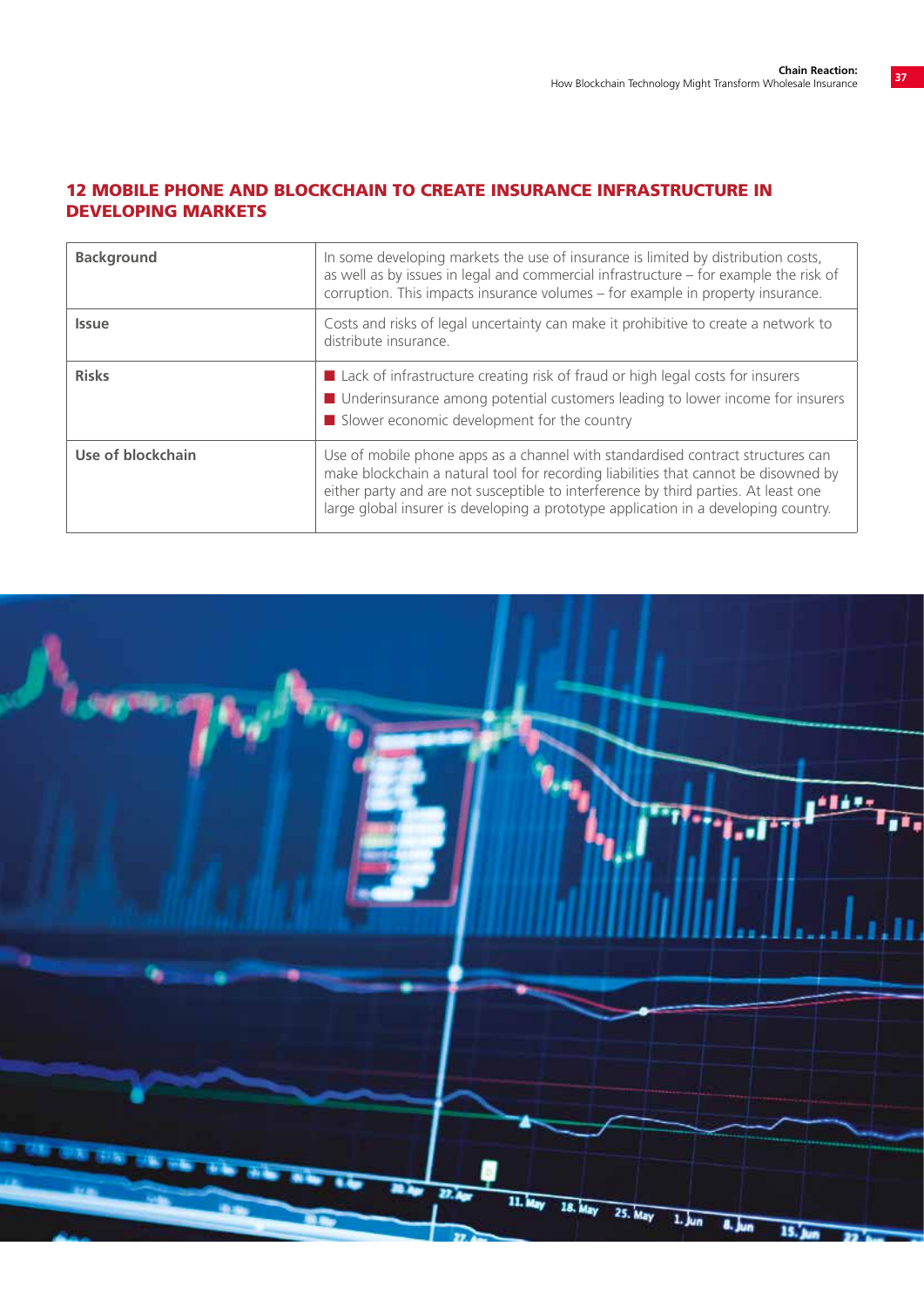# Short List of Potential **06** Use Cases

#### EVALUATION OF 'BARRIER' AND 'BENEFIT'

As described in the methodology, the process followed excluded from the long list potential use cases where an alternative technology gave a better business case than blockchain or where implementation required marketlevel cooperation across a sector or geography.

We show below the process of filtering the long list use cases based on an initial subjective evaluation of their 'Benefit to business' and 'Barrier to implementation'. The factors considered in the evaluation were:

Barrier:

- $\blacksquare$  complexity of the expected functionality;
- $\blacksquare$  need to develop distribution and use outside the industry.

Benefit:

- $\blacksquare$  size of the process involved for the relevant firms;
- $\blacksquare$  potential fraction of process costs which could be saved;
- $\blacksquare$  other non-cost benefits, such as reduced delay, extra business, or reduced reputational risk.

In the tables below, each of these factors is estimated on a scale from 1 (low) to 4 (high) and combined to give an overall rating for Barrier and Benefit.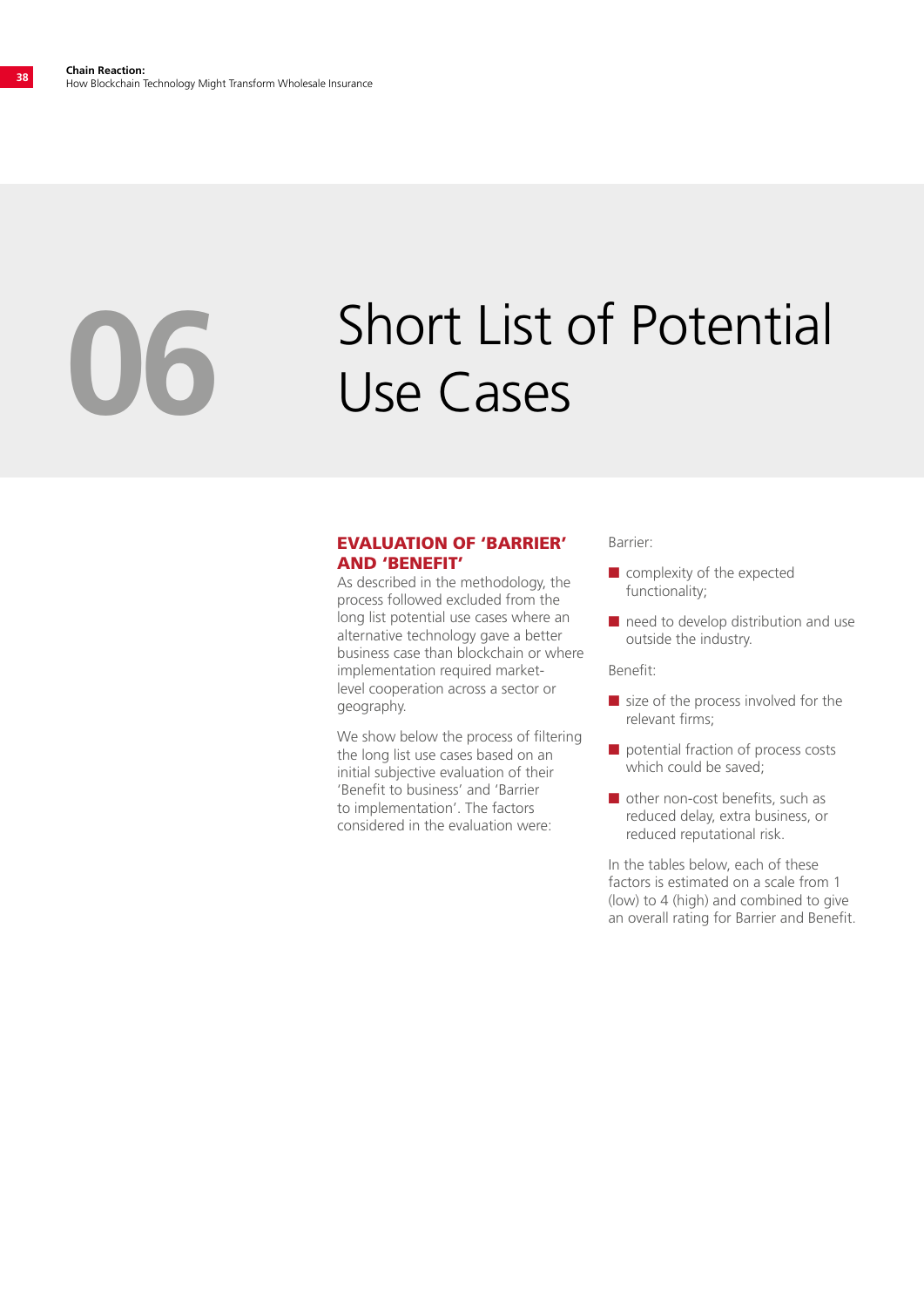

#### BARRIER

| #  | <b>Use Case</b>                  | <b>Expected</b><br><b>Functionality</b> | <b>Reach beyond</b><br>industry | <b>Barrier</b> |
|----|----------------------------------|-----------------------------------------|---------------------------------|----------------|
|    | Contract<br>documentation        | $\overline{2}$                          |                                 | $\overline{2}$ |
| 2  | Claims management                | $\overline{2}$                          | 1                               | $\overline{2}$ |
| 3  | Proof of insurance               | 1                                       | 3                               | 3              |
| 4  | Multinational entity<br>policies | $\overline{2}$                          | $\overline{2}$                  | 3              |
| 5  | <b>KYC/AML</b>                   | $\overline{2}$                          | 2                               | 2              |
| 6  | Inter-firm accounting            | 3                                       | 3                               | 3              |
| 7  | Global health policy             | 3                                       | $\overline{2}$                  | 3              |
| 8  | Operational limits               | 3                                       | $\overline{2}$                  | 3              |
| 9  | Bail bond                        | 1                                       | $\overline{4}$                  | $\overline{4}$ |
| 10 | Excess of loss<br>reinsurance    | 3                                       | 1                               | 3              |
| 11 | Portfolio of retail risk         | $\overline{2}$                          | 1                               | $\overline{2}$ |
| 12 | Mobile phone app                 | 3                                       | 3                               | 3              |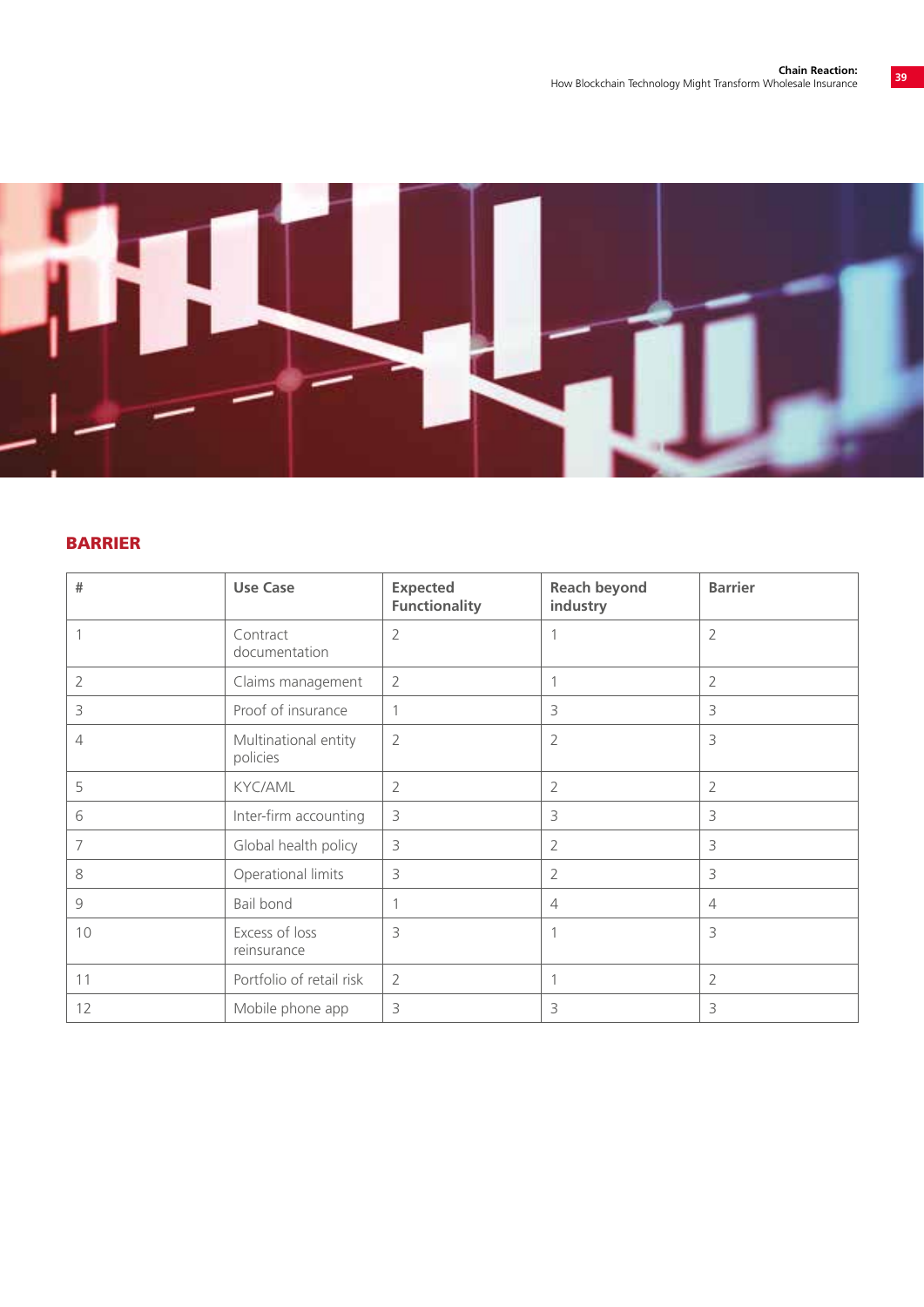

#### BENEFIT

| $\#$           | <b>Use Case</b>                     | Size of process<br>as fraction of<br>business for<br>firms involved | <b>Potential</b><br>saving (as<br>fraction of cost<br>of individual<br>process) | Non cost<br>benefit:<br>e.g. speed,<br>reputation,<br>more business | <b>Benefit</b> |
|----------------|-------------------------------------|---------------------------------------------------------------------|---------------------------------------------------------------------------------|---------------------------------------------------------------------|----------------|
| 1              | Contract lifecycle<br>documentation | $\overline{4}$                                                      | $\overline{4}$                                                                  | $\overline{2}$                                                      | $\overline{4}$ |
| $\overline{2}$ | Claims<br>management                | $\overline{4}$                                                      | $\overline{2}$                                                                  | $\overline{4}$                                                      | $\overline{4}$ |
| $\mathcal{E}$  | Proof of insurance                  | $\mathbf{1}$                                                        | 3                                                                               | $\overline{4}$                                                      | $\overline{2}$ |
| $\overline{4}$ | Multinational<br>entity policies    | $\overline{2}$                                                      | $\overline{4}$                                                                  | 3                                                                   | 3              |
| 5              | <b>KYC/AML</b>                      | 3                                                                   | $\overline{2}$                                                                  | $\overline{4}$                                                      | $\overline{3}$ |
| 6              | Inter-firm<br>accounting            | $\overline{2}$                                                      | $\overline{2}$                                                                  | $\mathbf{1}$                                                        | $\overline{2}$ |
| $\overline{7}$ | Global health<br>policy             | $\mathbf{1}$                                                        | $\overline{2}$                                                                  | 3                                                                   | $\overline{2}$ |
| 8              | Operational limits                  | 1                                                                   | $\overline{2}$                                                                  | $\overline{2}$                                                      | $\mathbf{1}$   |
| $\overline{9}$ | Bail bond                           | 1                                                                   | $\overline{2}$                                                                  | $\overline{2}$                                                      | $\mathbf{1}$   |
| 10             | Excess of loss<br>reinsurance       | $\overline{2}$                                                      | $\overline{2}$                                                                  | $\overline{2}$                                                      | $\overline{2}$ |
| 11             | Portfolio of retail<br>risk         | $\mathbf{1}$                                                        | $\overline{2}$                                                                  | $\overline{2}$                                                      | $\overline{2}$ |
| 12             | Mobile phone<br>app                 | 1                                                                   | $\mathbf{1}$                                                                    | $\overline{4}$                                                      | $\overline{4}$ |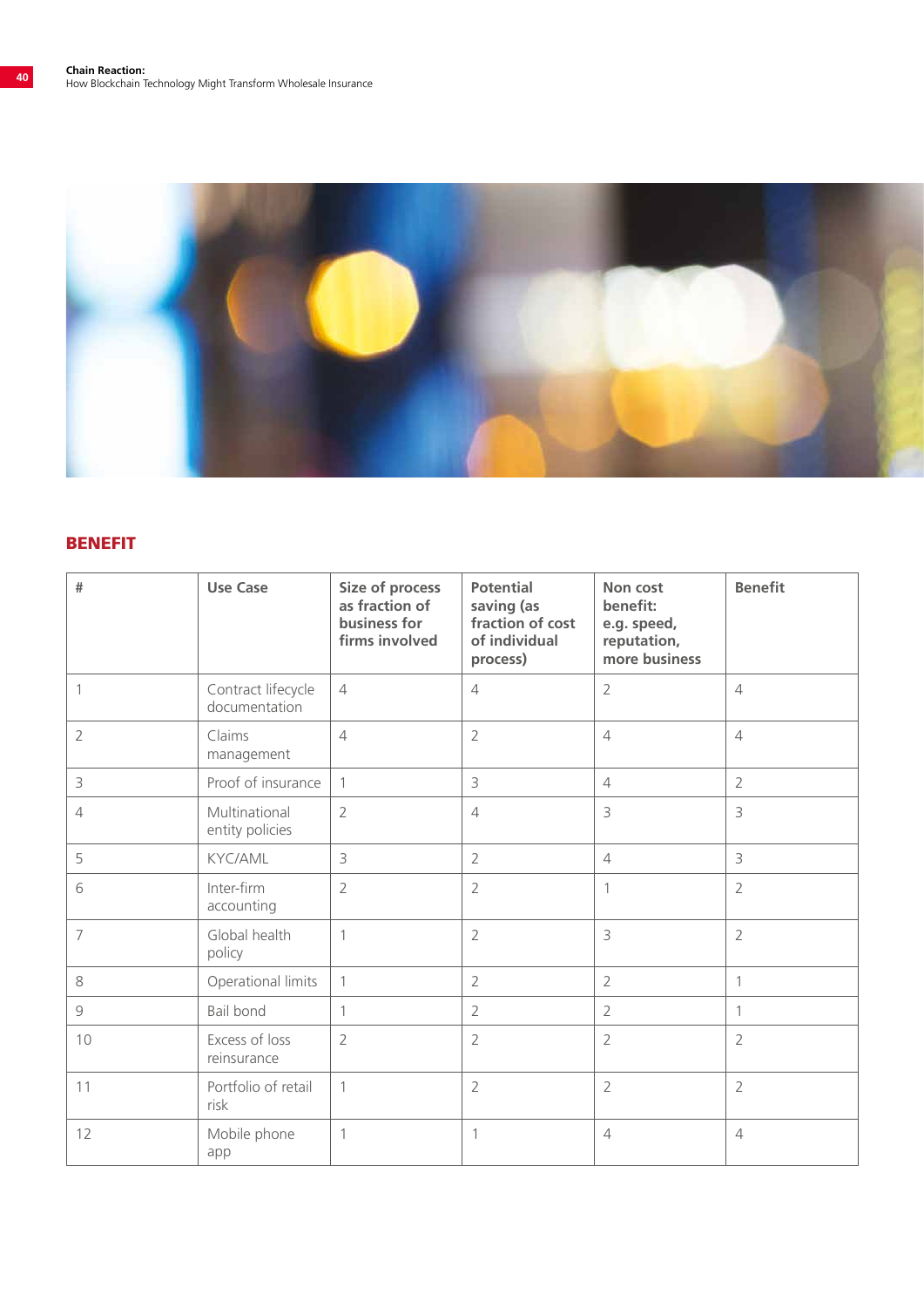

These estimates give the following grid, which has been used to select the short list of use cases.



The short list is the three use cases in the top right quadrant:

- $\blacksquare$  Placement and contract lifecycle documentation;
- Claims management;
- **N** KYC/AML.

These seem worth serious investigation by an industry consortium.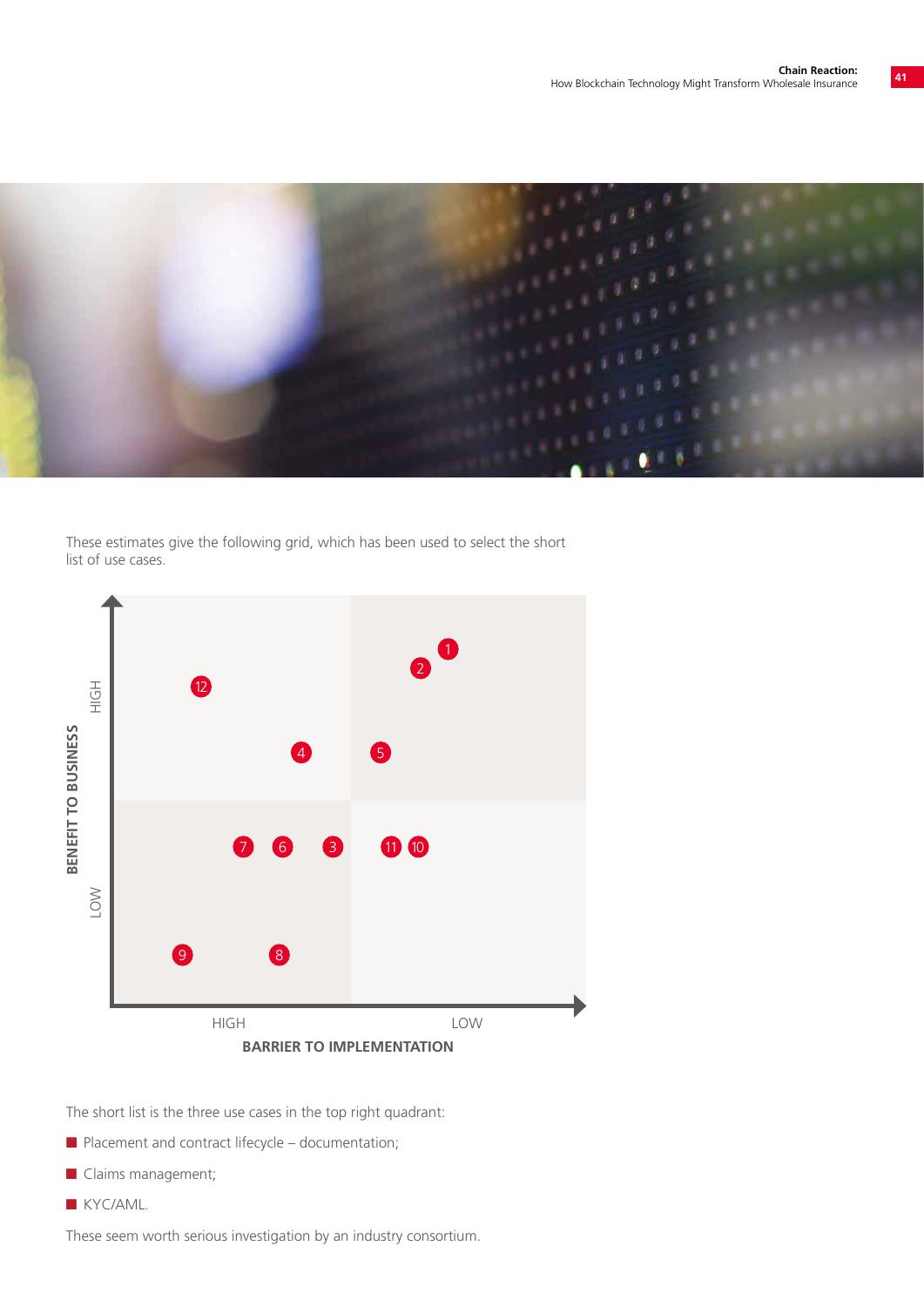# Conclusions and **07** Recommendations

#### **CONCLUSIONS**

Blockchain technology has unique characteristics that create new organisational and operational opportunities within wholesale insurance. Market participants are aware of the technology. Many have taken initial steps to learn more about blockchain, with several larger firms setting up their own projects to identify use cases and to develop proofs of concept. Allianz has recently publicised a catastrophe bond prototype and Blem Information Management has introduced a blockchain application within an existing industry product.

Furthermore, the London Market Target Operating Model (TOM) project is also looking at the use of blockchain for different applications, and plans to publish its initial programme shortly.

The aim of the report was to identify use cases for blockchain which seemed likely candidates for having a positive business case provided that a relatively small group of firms is willing to implement together. There are at least three plausible use cases:

- $\blacksquare$  Placement and contract lifecycle documentation;
- $\blacksquare$  Claims management;
- **N** KYC/AML.

It was not possible to identify and analyse every potential use case, and undoubtedly there are other examples of potential applications for blockchain likely to show positive business cases.

Although we have identified only a few immediate candidate use cases, we are confident that creative minds within the industry will identify many more over the years to come. Mutual distributed ledgers help communities share information across time and space, and provide protection from central monopolies. Blockchains ledgers provide persistent and permanent utilities that safeguard transactions and preserve transaction data and could displace much centralised messaging and shared data functions. Moreover, the technology is well suited to support process-level initiatives which could act as a catalyst for change across markets, thus bypassing the structural barriers to immediate top-down market-level change. These capabilities make blockchain well-suited to the needs of the wholesale insurance industry.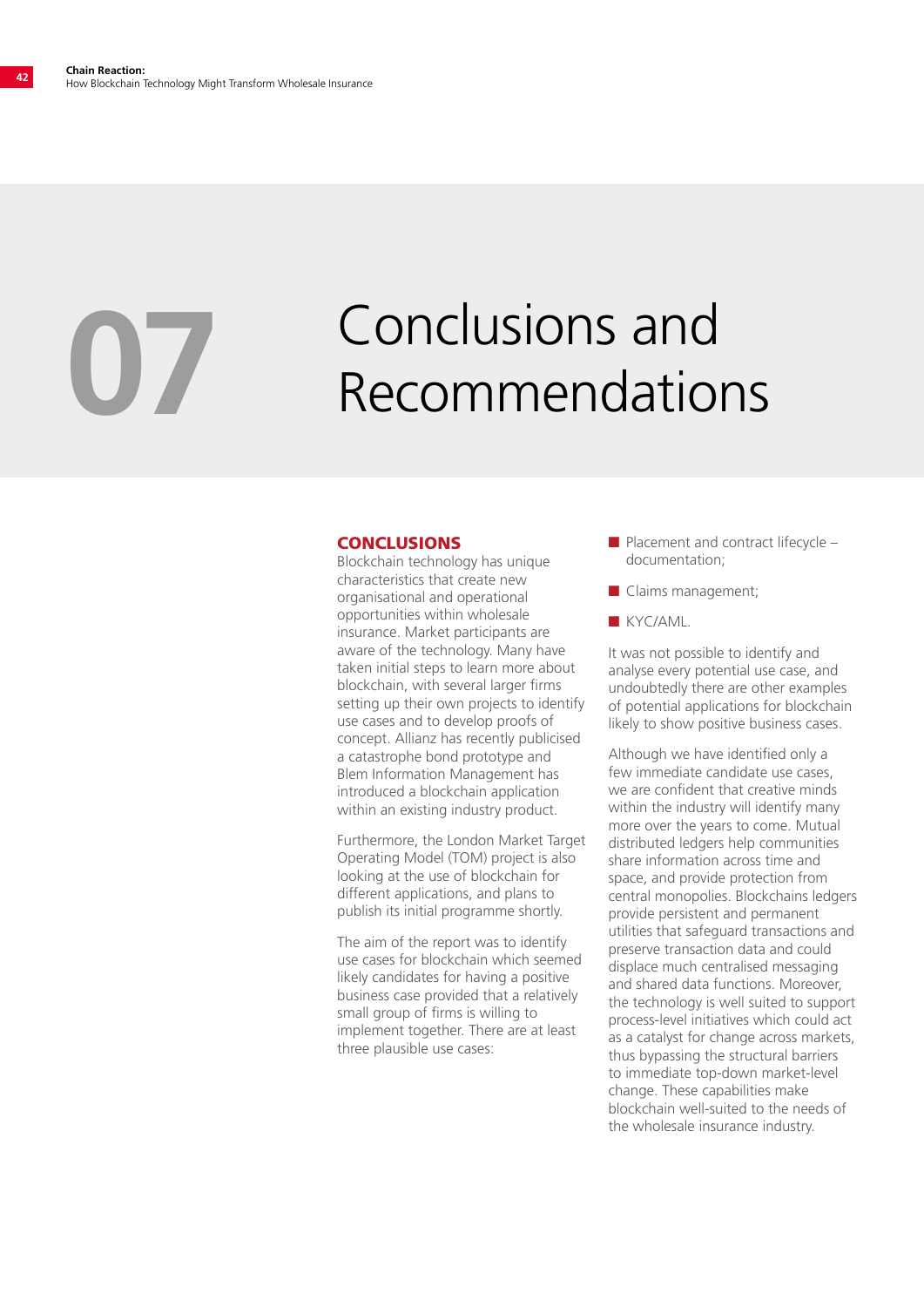

#### RECOMMENDATIONS

The recommended next step is to identify a group of firms willing to join a consortium to investigate the business case for at least one of the potential use cases. The consortium firms would also work together on areas of common interest by, for example:

- $\blacksquare$  expanding frontiers develop and publishing thoughts on common insurance applications of blockchain technology;
- $\blacksquare$  changing systems provide evidence-based examples on where blockchains work and don't work in wholesale insurance;
- $\blacksquare$  delivering services such as standards, common technology bases, and shared demonstrators;
- $\blacksquare$  building communities engaging wider stakeholders (regulators, trade bodies, customers, suppliers) through meetings, networking and events, including conferences and training using collaborative tools.

The expectation is that the first stage of this would be a relatively high-level (and hence swift and inexpensive) exercise, with the following activities:

 $\blacksquare$  reviewing the initial subjective estimates of 'benefit to business' and 'barrier to implementation' used to establish the short list of use cases;

- $\blacksquare$  defining the minimal functional requirements for the proposed new process and blockchain application;
- $\blacksquare$  estimating the development cost of the application;
- $\blacksquare$  validating that the risks and issues of the proposed change are understood and manageable;
- $\blacksquare$  each participating company estimating its business benefits and cost of implementation;
- $\blacksquare$  combining the above to form an aggregate business case and a business case for the individual companies.

This would be analogous to the process which an individual company would carry out to estimate the costs and benefits of a proposed process change, as part of its methodology of selecting the changes to implement. Assuming that the resultant business case was attractive, the consortium would look to obtain approval from its members to build and implement the application.

Long Finance is pleased to have had the opportunity to research and publish this report, and looks forward to its stimulating the use of blockchain in wholesale insurance.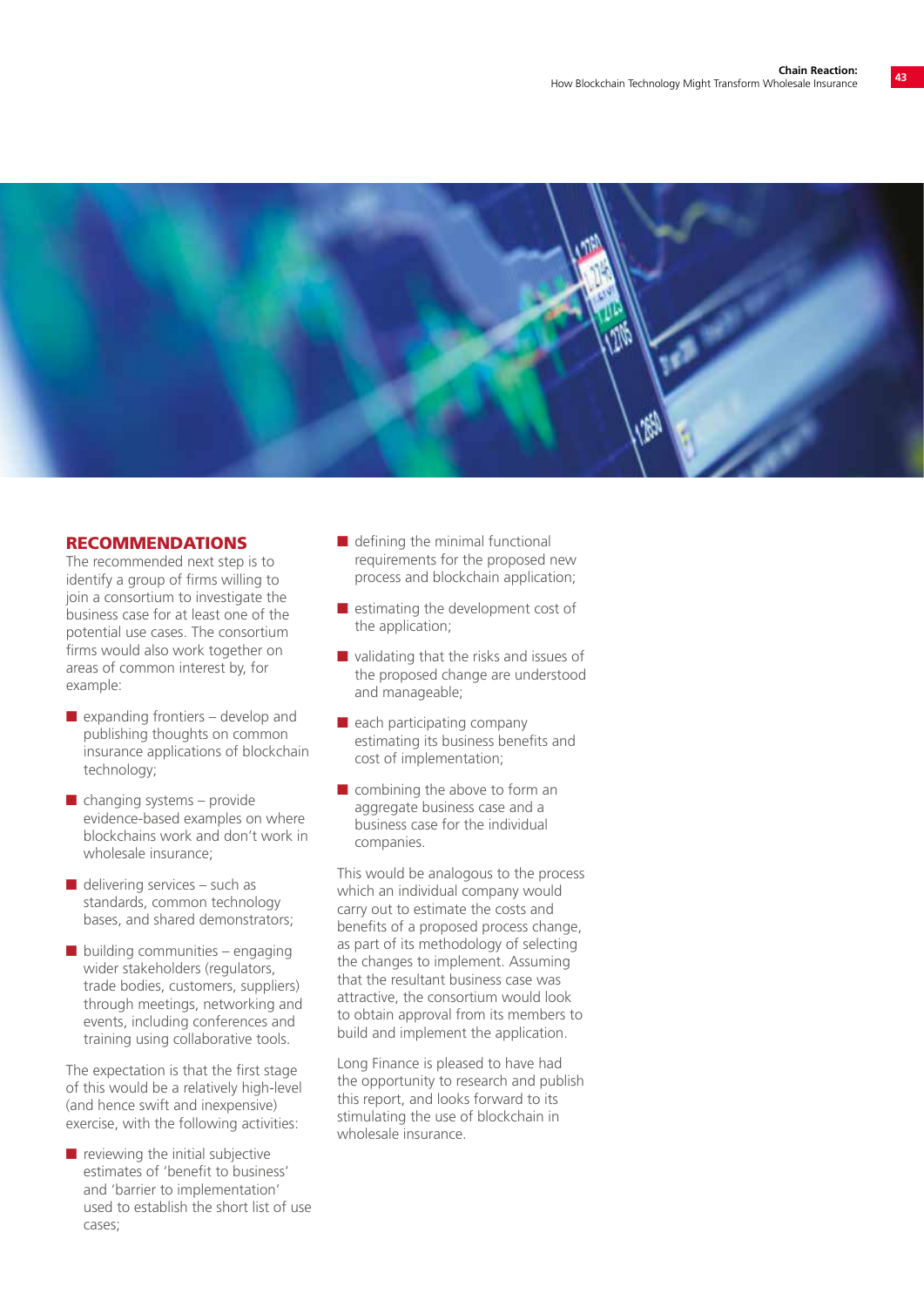## Appendix A – Acknowledgements

We would like to thank all those who have contributed time and expertise to this research. Without implying any endorsement of our conclusions, we would particularly like to thank people working at the following organisations for their input. Please note that the views expressed are not of the companies they are employed by. Any misinterpretation or errors are the responsibility of Z/Yen.

Acord Airmic Arthur J Gallagher Allianz Aon Assicurazioni Generali Association of British Insurers Aviva Axa Bank of England Barclays Bank Beazley Bitcoin Foundation Blem Information Management Ltd Brit Insurance Chain Finance Consensys Deutsche Bank Ethereum Foundation FCA Freshfields Bruckhaus Deringer Great Lakes (Reinsurance) UK Hannover Re Hiscox IdenTrust Informa International Underwriting Association Irish Funds Association

Jardine Lloyd Thompson Group Liberty Mutual Insurance Litmus Analysis Lloyd's of London London & International Insurance Brokers' Association London Market Group Markel International Insurance Company Marsh Microexchanges Miller Munich Re Norton Rose Fulbright Prudential UK  $P_{\text{V}}/C$ RFIB SafeShare Insurance Sumitomo Life Suncorp Group Swiss Re Thomas Miller UBS Willis Xchanging XL Catlin Zhongan Insurance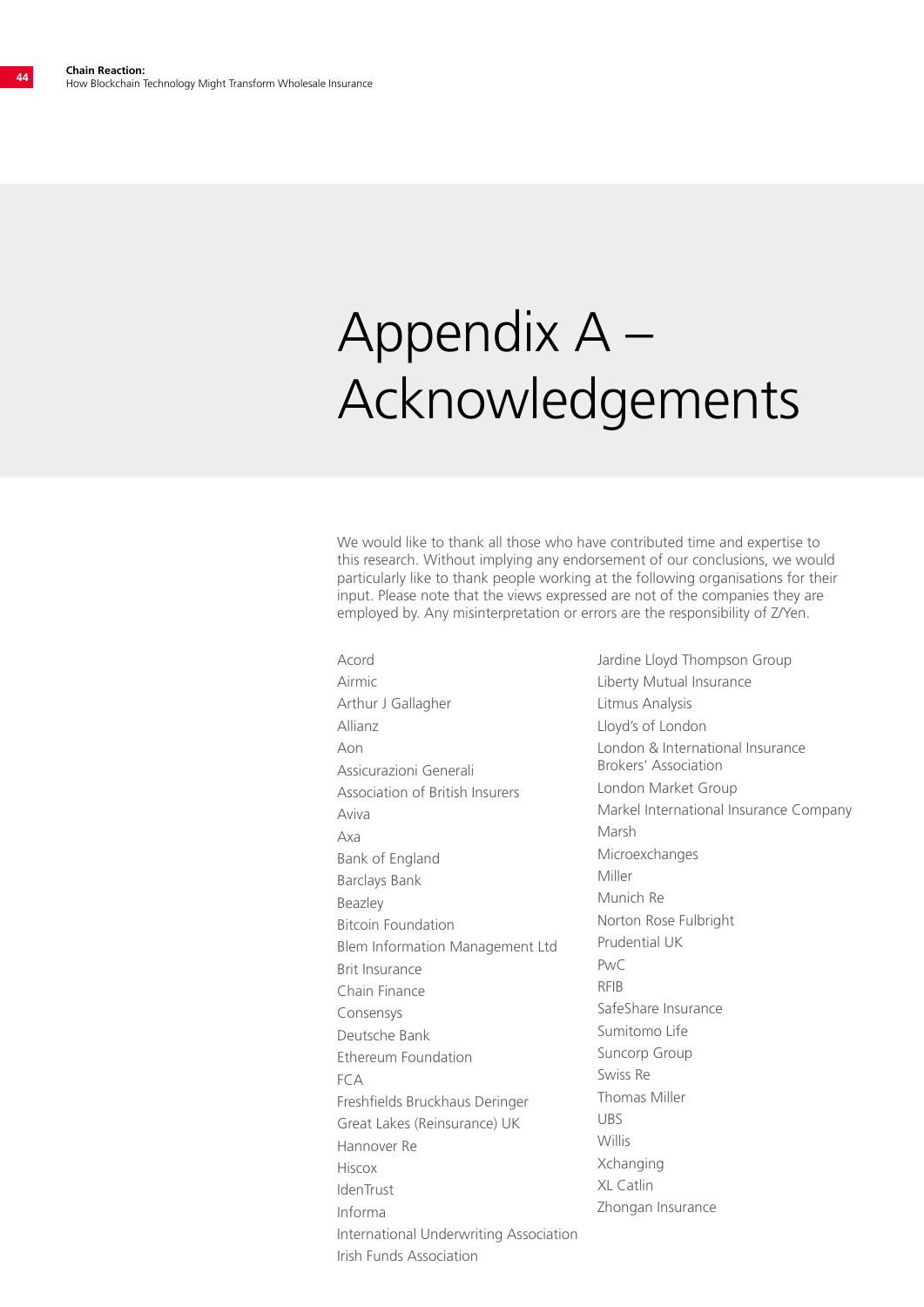## Appendix B – Technical Background On Blockchain

#### BLOCKCHAIN TECHNOLOGY

The key purpose of the technology is to produce a data file which is guaranteed tamper proof, and which can be shared between users. All users can read the file and check its consistency, and one or more users will be able to update the file. A configuration enabling updates by multiple users can remove the need for a central owner.

The basic tool is a 'hash' embedded in the data file to guarantee that the data has not been tampered with. The hash is produced by an arithmetic function taking as input every bit (0 or 1) of the data and changing its output unrecognisably if a single bit is changed or added.

Thus, for example, SHA-256, a commonly used hash function, gives the following output for data files 'abcdefghijklm'and 'abcdefghijklo' – two strings differing only in the last letter and there only by a single bit in the computer code:

#### **ff10304f1af23606ede1e2d8abcdc94c229047a61458d809d8bbd53ede1f6598** and

#### **880433bd8ba16631775ddfba51d505df76d8a3420db9e21d123c2fcbd46fe48f**

(Each output is a number which would be about 77 digits in decimal and is represented here slightly more efficiently in base 16 – hexadecimal – where the numbers from 10 to 15 in decimal are represented as 'digits' a, b, c, d, e, f.)

Given a SHA-256 code for a random file, your chance of finding a second file with the same code – assuming you have a computer per person on the planet each capable of processing a billion billion billion files per second, and the time available since the big bang – is infinitesimal: about one in a million billion billion billion.

In a blockchain, a hash is appended after each new block of data. This takes as input not only all of the new data but also the previous hash. This guarantees that any change of data anywhere in the entire file will create an inconsistency in the final hash.

The integrity of the process is underwritten by distributing copies of the blockchain file to all users each time there is an addition of a data block and hash. Everyone thus has an updated copy of the file and can check the consistency of the hashing. This also allows for different users (with appropriate permission) to update the file, subject to there being rules in place to deal with simultaneous updates.

A blockchain file therefore looks like:

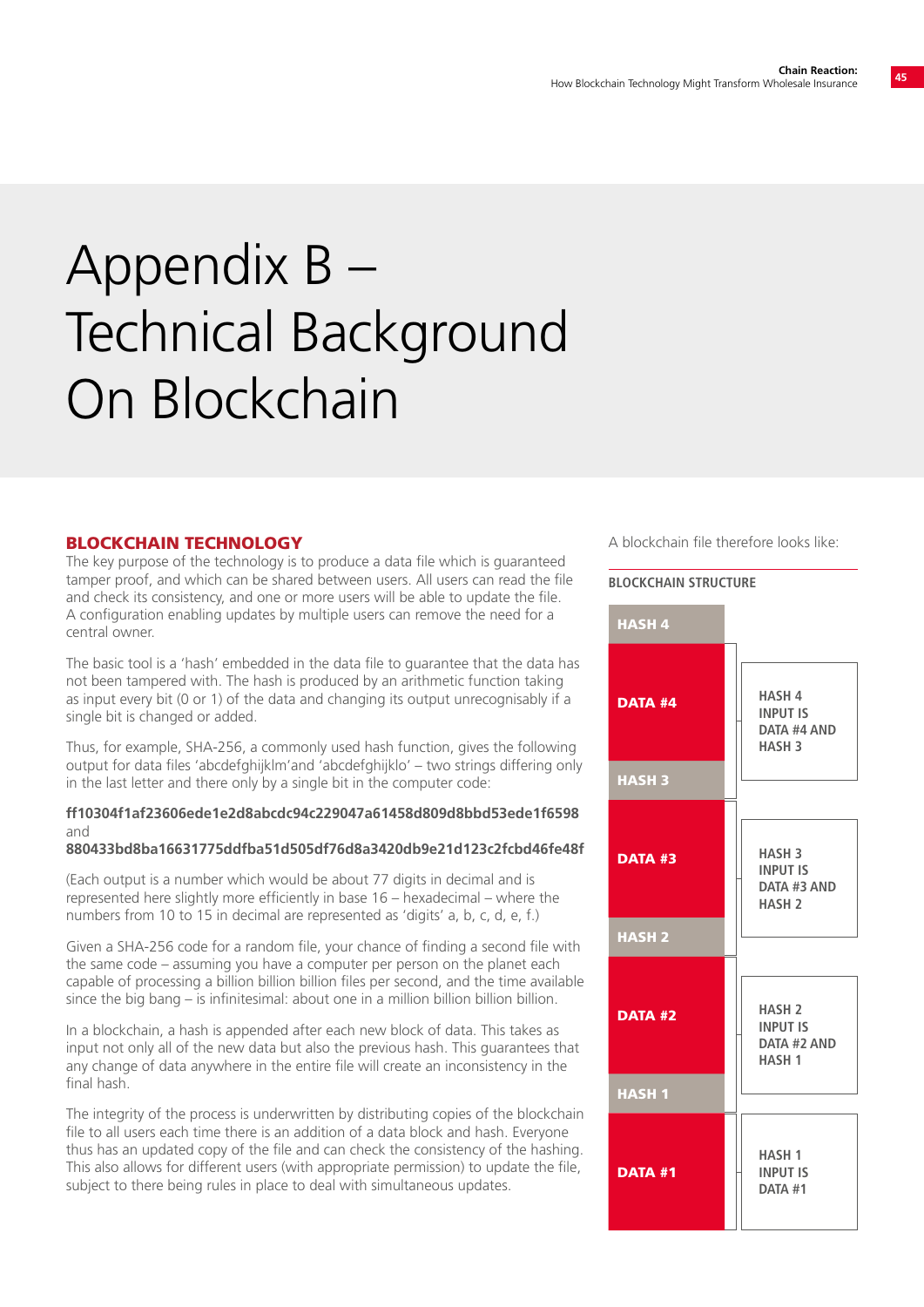By removing the hashes, you recover a normal data file which can contain any set of data you wish. This could include databases, word documents, PDFs, spreadsheets, and photographs or video or audio files. The blockchain can thus be used to replace any paper or electronic files and to transmit the whole with perfect integrity and version control (each new version will require a new hash).

An alternative structure is to include just the hashes in the distributed blockchain and to store the data elsewhere. This means that the blockchain itself is much shorter and there is potentially better data protection, while the core capability of providing proof that the data blocks were added at specific times is maintained. However, there now has to be a separate process for maintaining distributed copies of the data blocks, raising new issues of governance, process, and risk.

Given that blockchain guarantees accuracy of data, it can be used for Smart Contracts. These are contracts embedded as code in the blockchain and executed automatically when some trusted external data source hits a defined value. An example with relevance to insurance might be a weather insurance contract which pays out if the rainfall in a specific location in a specific month exceeds 7cm, as defined by a data output from the UK Met Office.

#### UPDATE PROCESS FOR NEW **BLOCKS**

The internal design of the blockchain is described above, but there also needs to be a process by which the blockchain is extended each time there is a new block of data to be added. This mechanism for update must ensure the following:

- $\blacksquare$  whenever there is data to add, it is added to the blockchain as a new block maintaining the integrity of the blockchain structure;
- $\blacksquare$  update is timely;
- $\blacksquare$  updated blocks are broadcast quickly to all users of the blockchain;
- $\blacksquare$  whe process is resilient against individual users being unable to access the system;
- $\blacksquare$  where there is an update of the same blockchain by different nodes with different data, so that there are two incompatible versions of the blockchain broadcast at about the same time (a 'fork'), there is a process to ensure that the situation is resolved quickly and the integrity of the blockchain data is maintained.

There are different technical and governance models for achieving this for a permissioned blockchain. Choice of mechanism will depend on factors such as the application being supported and the number of active users. In a regulated environment, there may be a need for a 'user of last resort' which maintains a current copy of the blockchain and contracts to rebroadcast if required.

Part of the process of implementing any blockchain application will be to optimise the governance and technical framework for the update mechanism. There are many technical solutions for validating new transactions and adding a new block of data to the chain.

Perhaps most simply, high-volume ledger recording, such as data logging, may allow a stream of transactions to be added to a blockchain by any user. If there is little chance of fraud, then the mere act of adding the data, and timestamping if required, may be a sufficient level of validity.

The governance of a permissioned blockchain can establish a more sophisticated update process based on a voting system. At its simplest, a single central party could have the right to validate and update the blockchain – a single voter. Given the reason for choosing blockchain technology in the first place, it is more likely that governance would require some sort of involvement by all participants. This might require unanimity, or it might require a threshold number of participants. Many other models are possible.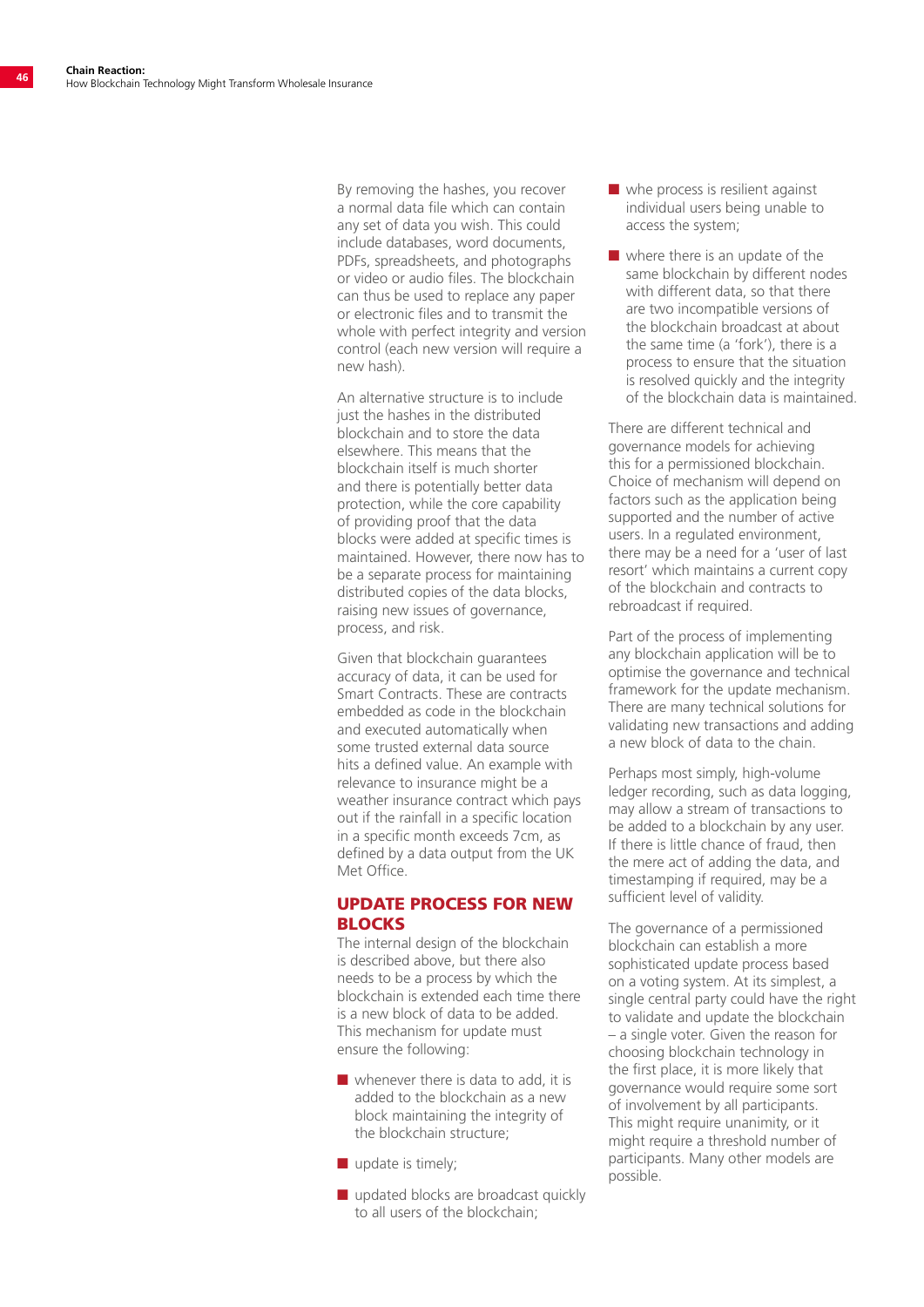The user adding a new block of data will generally include a block of cryptographic information to prove its own identity and to evidence the validation it has carried out.

Any 'democratisation of data' raises issues of governance, risk, and cost, but working solutions exist for these within existing applications.

#### **CRYPTOCURRENCIES**

This subsection is peripheral to the use of permissioned blockchains; it is included as background.

Another definition of cryptocurrency, this time from 'CryptoCoin News', is "a medium of exchange like normal currencies such as USD, but designed for the purpose of exchanging digital information through a process made possible by certain principles of cryptography."

Cryptocurrency applications such as Bitcoin are built on unpermissioned mutual distributed ledgers, but they add more. The distinguishing computer function of a cryptocurrency is how it validates new transactions and avoids people cheating by writing invalid transactions. The intense interest among technologists in Bitcoin derives from its innovative approach to achieving distributed consensus on new transactions: the 'mining' process.

Bitcoin's mining uses a 'proof-of-work' test to assign who can update the blockchain. On each iteration of the blockchain, this asks users to find – by running a hashing function on random numbers – a number which gives a SHA-256 hash within a target range. The more computing power a user puts in, the more likely it is to be first to the solution and hence to have the right to update the blockchain – and to receive a prize of newly minted Bitcoins which is the economic drive for participation in the process. Many other systems, such as the second most well-known cryptocurrency, Ethereum, use a similar approach.

Bitcoin's mining carries a heavy overhead in terms of cost and slowness. The process is energy-intensive meaning that the cost of writing a Bitcoin transaction is rather high (tens of cents or dollars) and is likely to remain high. The mining process is also slow, on the order of about ten minutes to process a new block of data. This is a dynamic environment and Bitcoin may get cheaper and faster, but at the moment it can process only about seven transactions per second at peak volume.

A suggested alternative approach is 'proof-of-stake' which requires users to prove ownership of a certain amount of currency or to use some of their 'stake' in the currency to indemnify transactions against fraud in order to take part in the next update of the blockchain. The most significant proofof-stake environment is Ripple. The debate on whether 'proof-of-stake' is a viable approach is heated, and is outside the scope of this paper. To date, proof-of-stake approaches have been overshadowed by proof-of-work for unpermissioned blockchains.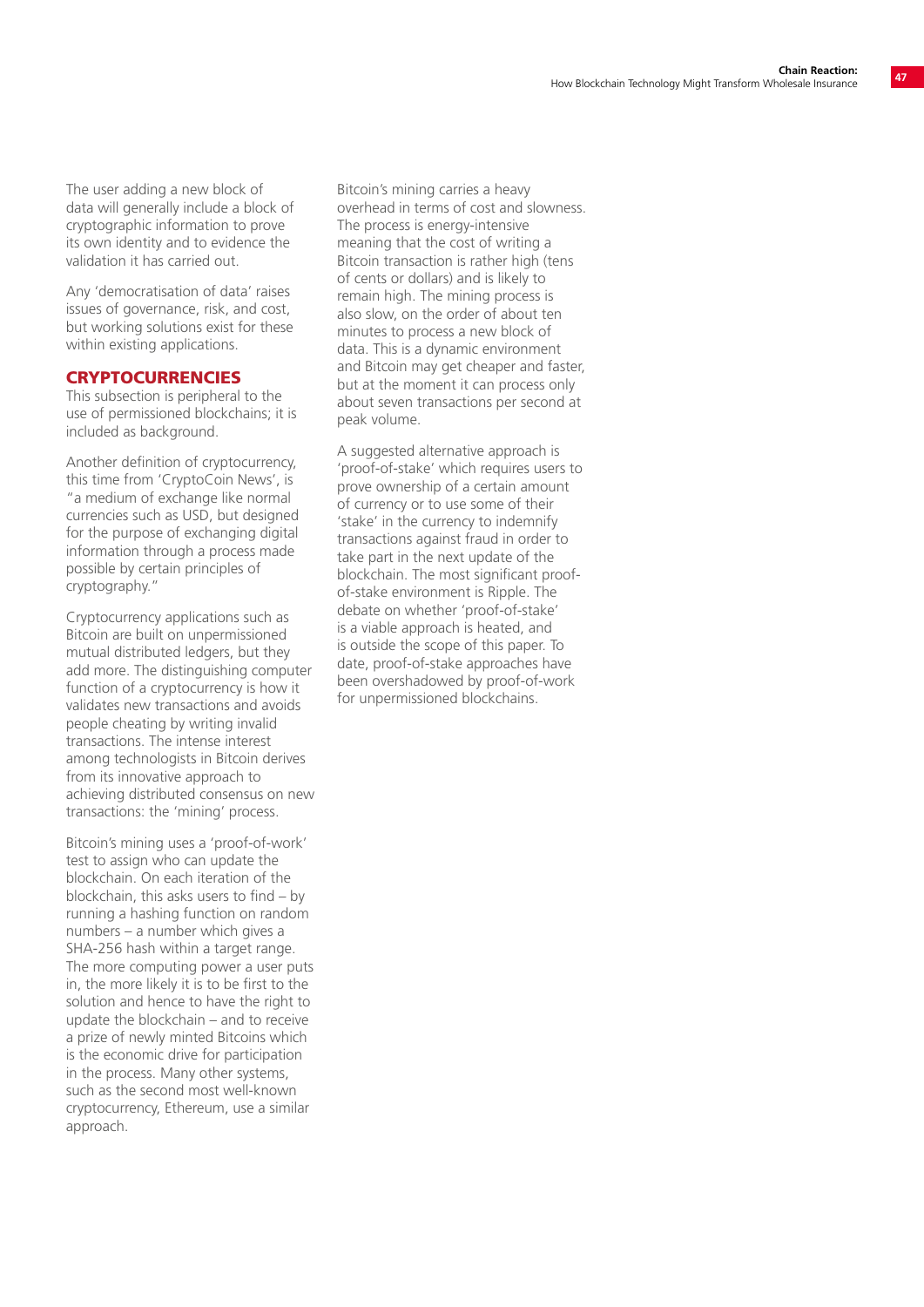## Appendix C – Proof-of-concept

This Appendix was written by the Insurance Team members of the PwC Blockchain Development Lab in Belfast, who developed the Proof-of-concept (PoC) that accompanied this report.

#### BACKGROUND AND **OBJECTIVE**

When PwC and Z/Yen agreed to undertake this research, our objective was to both test the understanding and interest of the wholesale insurance market in this technology and to inform and illustrate how the technology could be applied to business problems.

Whilst the survey output will provide the industry with new and interesting insight into how the technology may be deployed, we also felt it important to go beyond the purely theoretical and demonstrate, with working code, some of the benefits that come from the deployment of mutually distributed ledgers. Indeed, we feel that a key success factor when working with such new technologies as blockchain is to move quickly from conceptual design to hands on experimentation. In this way firms can understand what is possible, discover limitations and learn from experience, how business problems can be resolved.

To that end the PwC Blockchain Development Lab in Belfast undertook to build a working PoC alongside the development of the industry report. The benefit to participants will be that they can see the technology in action,

understand how it may be used to tackle business problems and also see the difference between this and more conventional centralised database solutions.

It is our intention to utilise the PoC in demonstrations (it was demonstrated already at the report pre-launch event on July 18th) and if there is interest then, with some restrictions, we may look to make it available to the participants in the survey to inform and educate stakeholders within their own firms.

The remainder of this section describes the approach to developing the PoC both to explain the purpose of it in more detail and to illustrate how an agile approach using this type of technology can rapidly (within 5 weeks) result in working code. The penultimate 2 parts of the section are intended for a more technical audience and provide more detail on the technology fabric selected and technology techniques adopted.

#### WHAT IS A POC?

According to the Oxford English Dictionary the definition of a PoC is:

*Proof-of-concept n. evidence (usually deriving from an experiment or pilot project) demonstrating that a design concept, business idea, etc., is feasible;*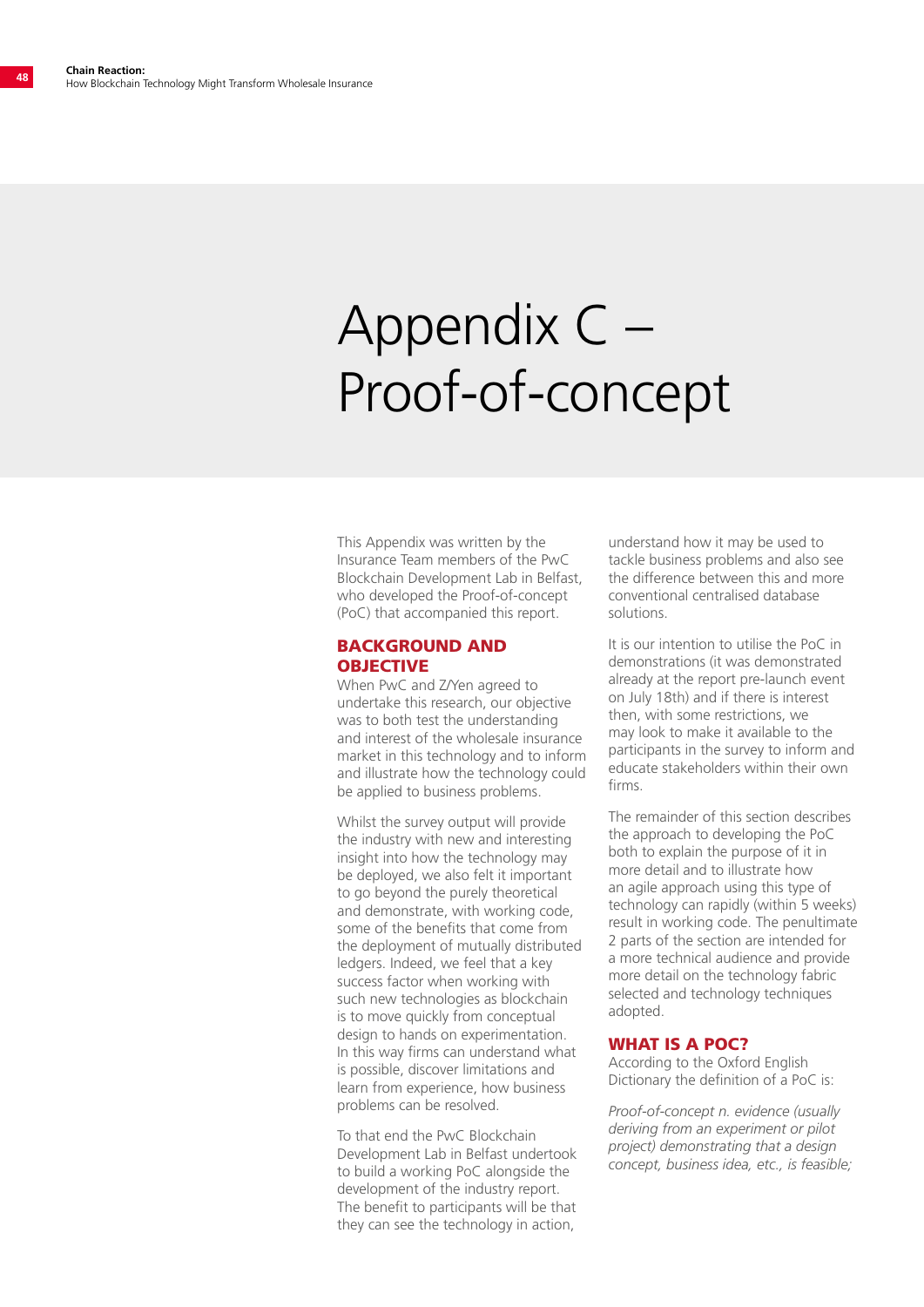

The term itself is often misused. Some people view it as always being the first step on the road to a live production system. In some cases, that may well be true but the essence of many PoCs is that they are throwaway pieces of work. They are intended for scoping, experimentation, educating, learning and discovery.

In line with the definition given above our aim when we set out to produce this PoC was not to focus in too much detail on any existing insurance process but instead to provide evidence through an experiment to demonstrate how blockchain provides an especially elegant solution to some generic problems faced in the industry and how the technology has particular benefits over more traditional centralised database solutions. Given the short timeframe involved (5 weeks) we have focused on our core objective and the resulting PoC is by no means a 'complete' product.

A final objective of the PoC was to provide insight to survey participants in how we approached the development of the PoC. This illustrates how an agile development approach based on sharp focused sprints is well suited to this type of technology.

#### SCOPING THE POC

Mutually distributed ledgers have been around for a long time, so as part of the PoC we wanted to illustrate some of the characteristics that have driven the huge increase in interest. When Satoshi Nakamoto published

the Bitcoin white paper back in 2008 (Bitcoin: A Peer-to-Peer Electronic Cash System) he brought together a number of existing technologies to solve a long standing problem. This major breakthrough was distributed trustless consensus and it has enabled systems to be built where there is no single trusted intermediary. Previously, mutually distributed ledgers required there to be a trusted intermediary to either update the ledger or to verify its integrity. These intermediaries add cost, time and complexity to business processes and thus the realisation that they can potentially be eliminated begins to justify the excitement.

A number of the perceived blockchain benefits that the PoC illustrates are:

- $\blacksquare$  each party has their own copy of the shared data and every party is seeing a common shared 'single view of the truth'. This eliminates the need for a firm to reconcile their copy against a centralised view or another parties view;
- $\blacksquare$  there is no single point of failure. If other parties in the blockchain network are down (maybe through a fault in their application or a networking issue) the other parties can access their records and transact;
- $\blacksquare$  different parties can have different 'permissioned' roles. For example, we created a 'regulator' role for the POC that is able to see all transactions but not participate;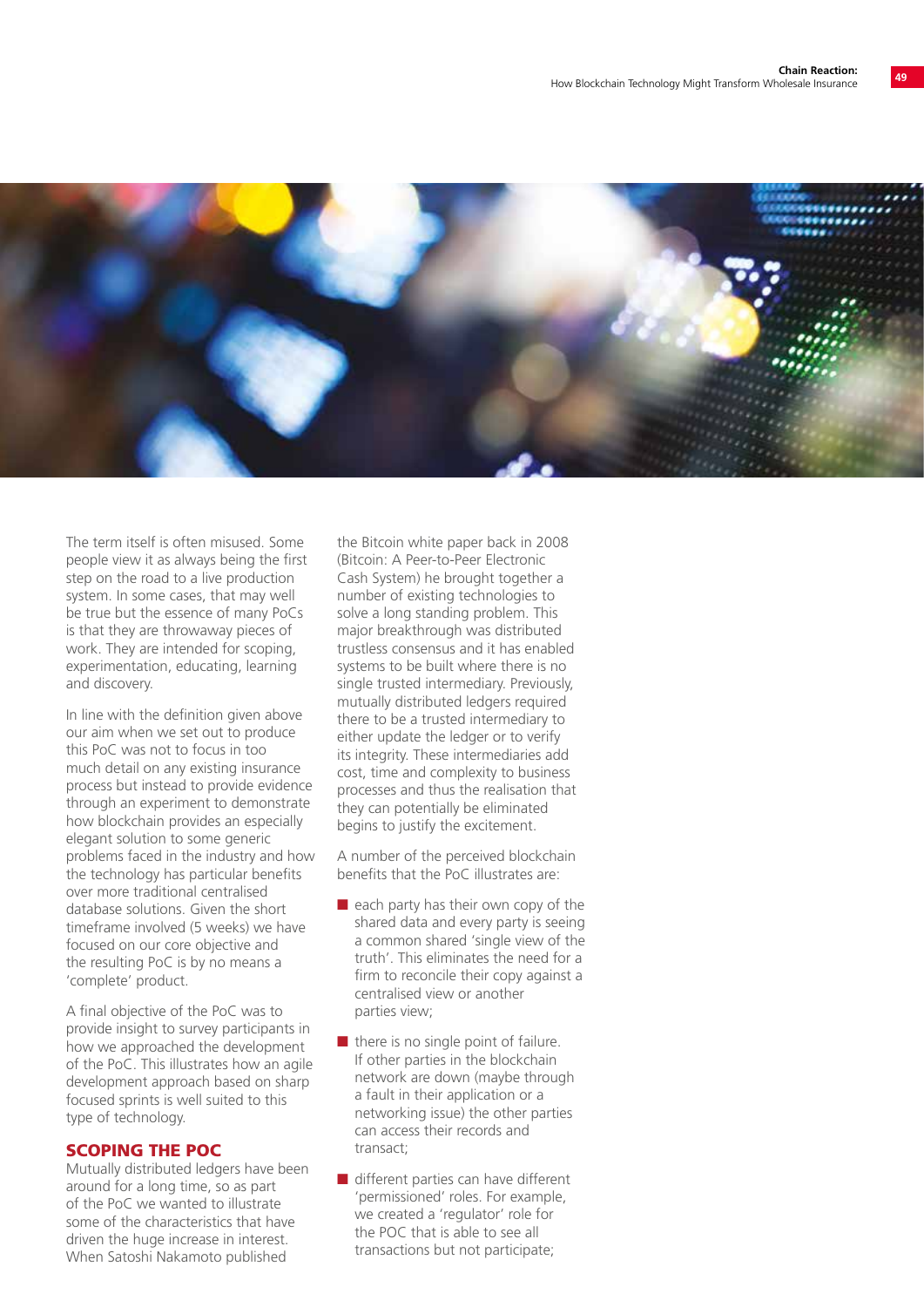If the following conditions apply, then blockchain has strong potential to provide a solution:

- **1. Multiple parties share data** – multiple participants need views of common information
- **2. Multiple parties update data** – multiple participants take actions that need to be recorded and change the data
- **3. Requirement for verification** – participants need to trust that the actions that are recorded are valid
- **4. Intermediaries add cost and complexity** – removal of 'central authority' record keeper intermediaries have the potential to reduce cost (e.g. fees) and complexity (e.g. multiple reconciliations)
- **5. Interactions are time sensitive** – reducing delay has business benefit (e.g. reduced settlement risk, enhanced liquidity)
- **6. Transaction interaction** – transactions created by different participants depend on each other.

If you can't tick at least four out of six ask "why blockchain"?

 $\blacksquare$  the technology provides an excellent, complete and tamper proof history complete with time-stamping. This can reduce disputes and eliminate fraud and enhance auditability of the transaction history.

To select the business process that we would base the PoC around we conducted meetings with PwC's insurance specialists, who have worked in many roles, from brokers to underwriters in many major insurance organisations. These people effectively played the role of the business stakeholders that are vital to the agile development approach that we followed. When preparing the stakeholder group for initial idea discovery workshops we provided them with guidance using PwC's six questions approach. For example, if the following conditions apply, then blockchain has a strong potential to provide a solution:

- $\blacksquare$  Multiple parties share data
- $\blacksquare$  Multiple parties update data
- $\blacksquare$  Requirement for verification
- $\blacksquare$  Intermediaries add cost and complexity
- Interactions are time sensitive
- $\blacksquare$  Transaction interaction

#### APPROACH FOR THE POC

The development team was made up of the following roles: Product Owner, Delivery Lead, Solutions Architect, Software Engineers and Test Engineer. Each team member was involved at various times, in the full end-to-end development process, from ideation, to design, right through to execution. We strongly encourage close collaboration between all members of the development team at each stage of the process. In all seven people took some part in the PoC development.

At the outset we held ideation workshops to identify the priority business applications ('use cases') that we would focus on. Within the confines of this exercise these were conducted utilising the in-house insurance expertise of PwC. These sessions identified a wide range of potential use cases within the wholesale insurance market, from KYC, AML, claims management, and settlement to reinsurance. All of these have unsurprisingly also been identified by participants in this survey. Having discussed the use cases at length, we made the decision to base our PoC specifically on Policy Placement. Whilst we recognised that certain markets have or are developing automated solutions for this (PPL in London for example) the team felt that it is a natural starting point, and forms a substantial contribution to the pre-requisites of the other use cases identified. It was also felt that it was a sufficiently broad process to provide an opportunity for our PoC to highlight the unique blockchain capabilities defined above. Finally, it was felt that this process would be sufficiently familiar to all participants including international firms, to make the PoC meaningful.

Progressing from these introductory sessions, we moved to use case development, where we began to investigate at a lower level, concentrating on the current process and clearly identifying agreed problem areas. From this we commenced brainstorming on how blockchain could be implemented to help solve the current issues. Our approach to such an activity is primarily white-boarding and sketching. By removing the technology at this point, it allowed the entire team to focus and share an understanding of what we were trying to achieve, what we were going to build, who the end user would be and what the Minimal Viable Product (MVP) requirements were.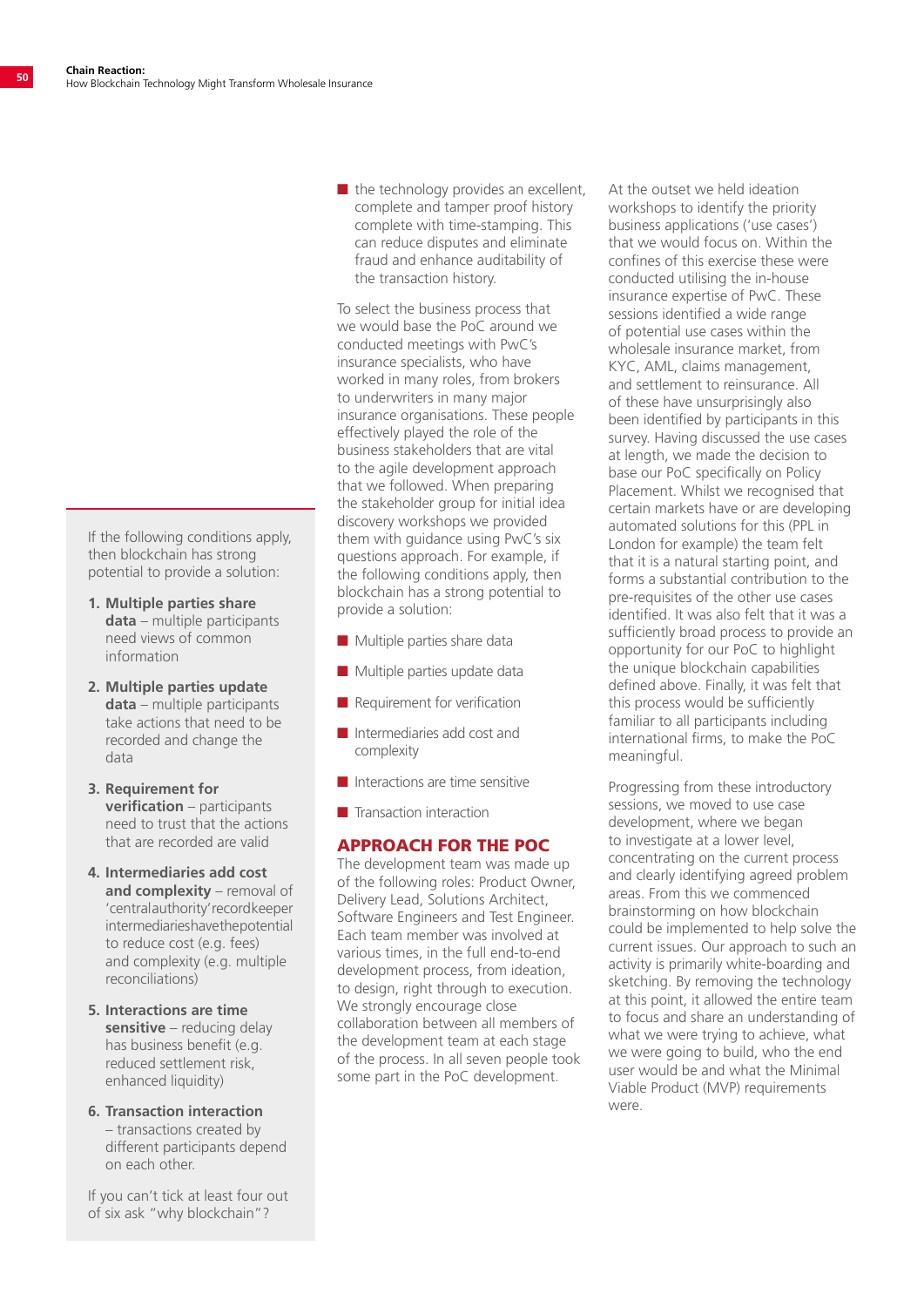An identical approach was followed in the product definition stage. The initial whiteboard sessions concentrated on illustrating the breakdown of the use case into features, with this stage's objective being to list the potential features we could include within our PoC, and define what our MVP would be from this. Within product development, by definition the MVP is a product with just enough features to gather validated learning about the product and its continued development. To achieve this, we reviewed the full range of potential features we could cover and prioritised these, using a defined set of criteria:

- $\blacksquare$  what benefit would this bring to the end user, and the wholesale Insurance market as a whole?
- $\blacksquare$  how will this prove out specific blockchain capabilities we want to illustrate?
- $\blacksquare$  what would the development effort be?
- $\blacksquare$  can this be achieved within the short timeframe of five weeks?

At the end of this stage, we had a prioritised list of what we believe would satisfy the use case and demonstrate the key benefits of Blockchain functionality, and could be successfully developed by the deadline.

The Product Design stage requires buy-in from the entire development team, to ensure that the whole team are committed to delivering within the fixed timebox. Throughout this stage we identified who were the end users we would represent within the scope of the PoC, selecting the Broker, the Insurer, the Regulator and the Policy Holder. We considered what the PoC process flow would be, clearly recognising the functionality limitations dictated by time-scales, outlining assumptions and avoiding low level details and features. This resulted in a high level process overview. This is followed by the User Interface (UI) design of the application, which defines how an end user will interact with the product. This outlines the end user's navigation flow throughout the application which is vital as the product execution commenced.

To deliver the PoC, the team retained an agile approach, being flexible to adapt to changing needs and ensuring focus on the highest priority task. The PoC was delivered in an iterative fashion, working in weekly sprints for the 5-week duration of the project. The goal was to have a working prototype at the end of each week, allowing weekly demonstrations to our internal subject matter experts. Completing this on a regular basis provides an ongoing stream of feedback, ensuring we were not straying from the original goal, we had not made any erroneous assumptions, and reaffirming that at all times we were working on the correct features

In the time-frame allowed we were not able to gather significant feedback from participants in the interviews, which in a real development we would clearly have sought. Following input received at a workshop 3 weeks into the study, however, we were able to adjust the PoC to add some features that illustrated specific points that study participants had raised.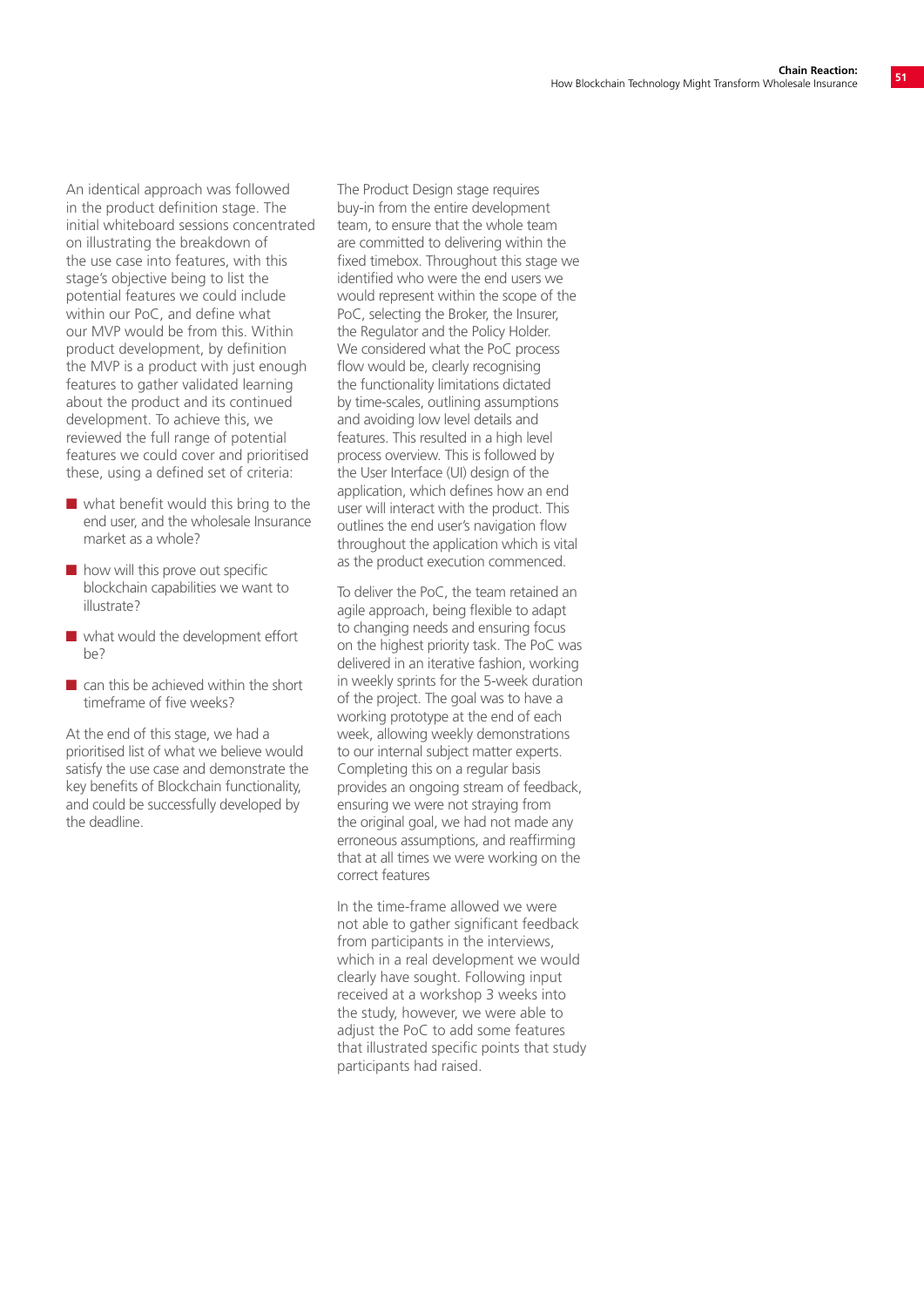#### THE FUNCTIONAL SCOPE OF THE POC

The PoC itself represents a high level policy placement flow, allowing a Broker to create a digital policy which is shared on the blockchain. An Insurer can view policies on the blockchain, and make offers to back risk on a particular policy, with the Broker having the ability and control to accept or decline these offers. This communication and negotiation between parties takes place all within the blockchain. When a policy is fully backed, a formalised insurance Contract is created and again shared on the blockchain. This gives visibility to the Regulator and Policy Holder actors (used in the sense of 'participant in the process'). This is graphically detailed below.

When we demonstrated the application we were able to highlight the ways in which it illustrates a number of features for blockchain that provide elegant solutions for issues raised in the report:

■ Orchestration of multiple roles: "… allows more efficient workflow for all parties, without the need for a central authority"

- Distributed with no central **authority:** "… a central third party … because, without choice, the natural monopoly rents might become excessive. Many historic market reforms failed to propose solutions that recognised this market structure."
- No Single Point of Failure: "... as there is no single central authority resulting in no risk of a single point of failure."
- **n Timestamped:** "Timestamps can be used to prove that data elements were entered at or before a certain time and have not been altered. A blockchain is a super audit trail"
- **n Traceability:** "Placement: It is difficult to create an adequate audit trail to show the exact documents and versions included"
- **n** Immutable Tamper Proof: "Proof of insurance – as an example, before an aircraft takes off it has to provide a proof that it is insured … instant confirmation of insurance by each airport".

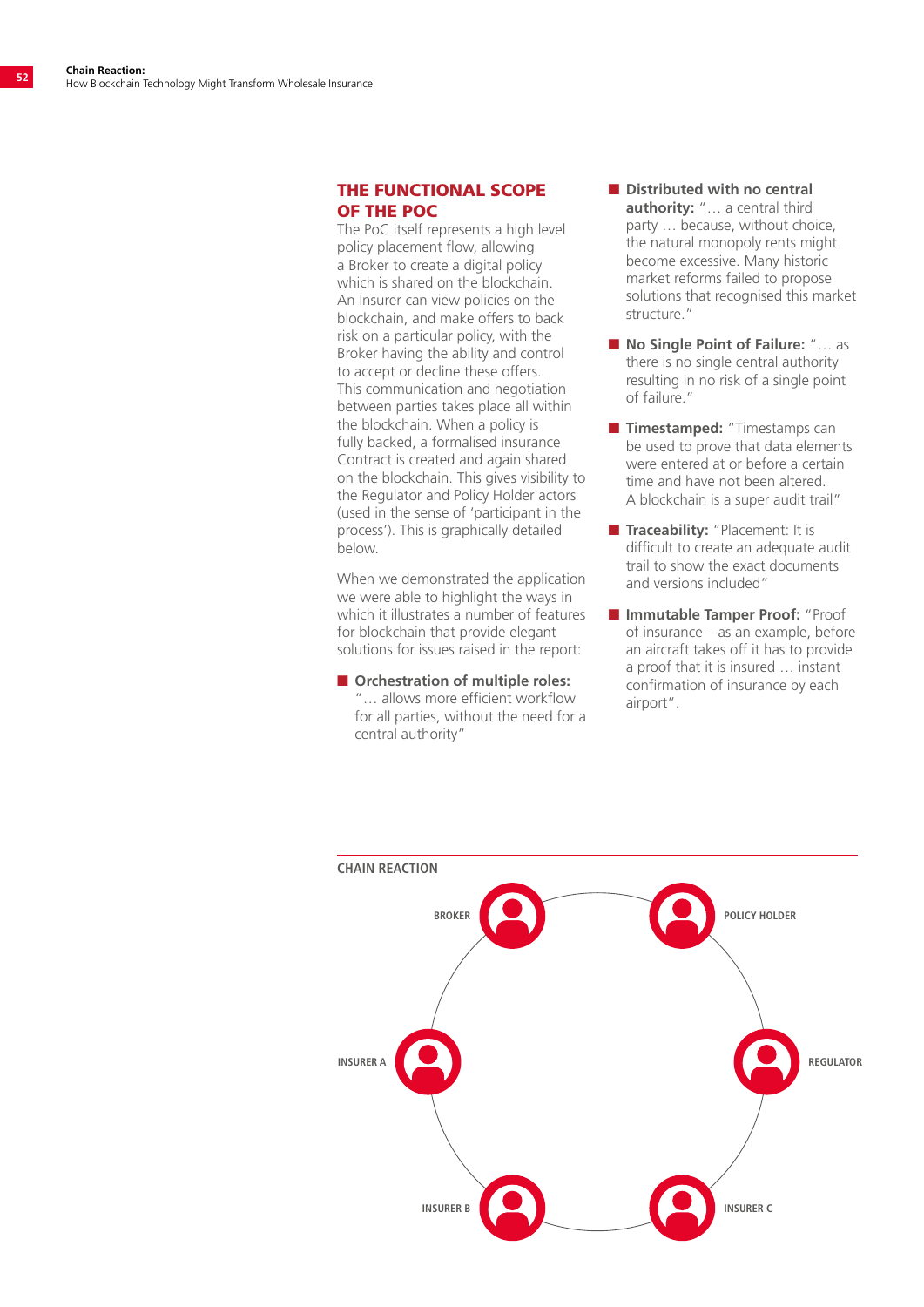#### THE TECHNOLOGY FABRIC FOR THE POC

The blockchain technology landscape is evolving rapidly and there are multiple technology platforms that we could have chosen to use as the core. Given the short term and experimental nature of the PoC we used our knowledge, from our on-going research into blockchain technology, to quickly identify a candidate chain that would allow us to rapidly build the PoC..

We considered the potential benefits of smart contracts as the team have experience building with both Ethereum and Eris. For some more complex transactions the ability to capture conditions in code are very valuable. However, for this PoC we felt that the business logic required does not have to belong in the chain and that other features might be more important to this specific application.

When taking all the required features into consideration, we narrowed the choice to MultiChain, a platform that the team had limited experience of as it gave us the opportunity to try the technology out and learn more about it, adding to the experimentation and learning.

MultiChain builds on bitcoin technology offering a native asset support with atomic swaps and the ability to append custom data to transactions. The ability to create custom assets allowed the mapping of a policy to a custom asset within the chain. The policy details recorded as a JSON object (which is a standard for data interchange) within the metadata. Each insurer on the chain would then see this transaction, notifying them that a new policy is available to underwrite. The Insurers could then choose to underwrite the policy by creating a MultiChain offer with the percentage of risk that they want to underwrite, the premium amount and the terms attached to the offer.

#### IMPLEMENTING THE FUNCTIONALITY

One early challenge to face was how to share an insurer's offer with the broker, as offers are not published on chain. We wanted to ensure that we could do this on chain, so we adopted a MultiChain beta feature called data streams. Data streams allowed us to store arbitrary data permanently and immutably in the chain. We carried out a quick development spike to validate this approach before iterating on the create policy feature to add an address to receive offers for that policy. The insurer could then send the offer to this address notifying the broker that there is a new offer.

When a broker decides to accept the offer after reviewing the premium and any terms attached, they complete the transaction and broadcast it on the network. This sends the percentage of the risk to the insurer. Everyone on the chain can then see the details of the policy, and the terms that where attached to the offer.

We encapsulated this business logic in a RESTful API which also provided web sockets, abstracting away the fact that the storage mechanism was a blockchain. The API's allowed us to separate the logic and to concentrate on development of an effective user interface to help visualise the process.

We packaged each application and all their dependencies in Docker containers, published, tested and deployed on a swarm running in AWS cloud infrastructure. Our continuous deployment pipeline enabled us to rapidly add features to the product without comprising on quality.

See diagram below for the high level architecture:

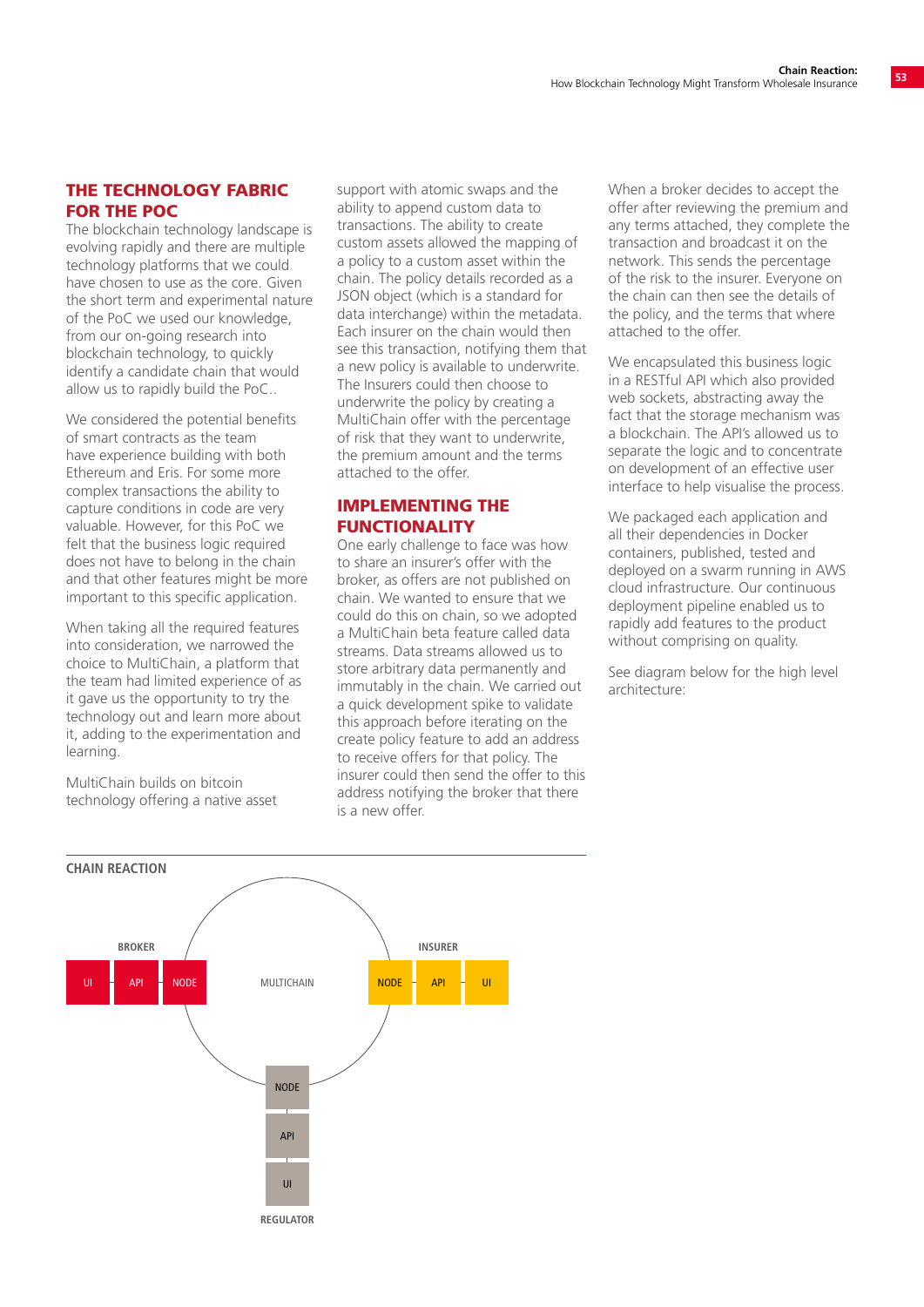

Each actor in the system has their own application stack consisting of a node, the API and the UI. The system is highly resilient as there is no central party; each of the nodes are connected together to form a peer-to-peer network and nodes can connect and disconnect without impacting on other nodes.

#### **CONCLUSION**

As with any initial PoC, this exercise has been a learning and discovery phase, concentrating on a small piece of a much bigger jigsaw.

When we compare what the PoC illustrates to the key themes that have emerged from the study and that are documented in the body of the report we see many issues echoing in features that the PoC addresses.

- $\blacksquare$  Ability to reduce manual paper flow and reduce rekeying and duplication of data
- $\blacksquare$  Provision of a time stamped audit trail that could reduce disputes about when an insurer is 'on risk'
- $\blacksquare$  Opportunity to reduce the effort associated with reporting to regulators and others
- $\blacksquare$  No single point of failure/processing bottleneck in a process
- $\blacksquare$  Ability of the policy holder to show a tamper proof immutable record of their being insured.

Many of the priority areas that warrant further consideration have been outlined in the main body of this report and all are worthy of consideration. Like any change that will lead to great improvement in such a complex area as wholesale insurance, there is a need to begin somewhere. In the words of Lao Tzu: "The journey of a thousand miles begins with a single step".

So, what's next?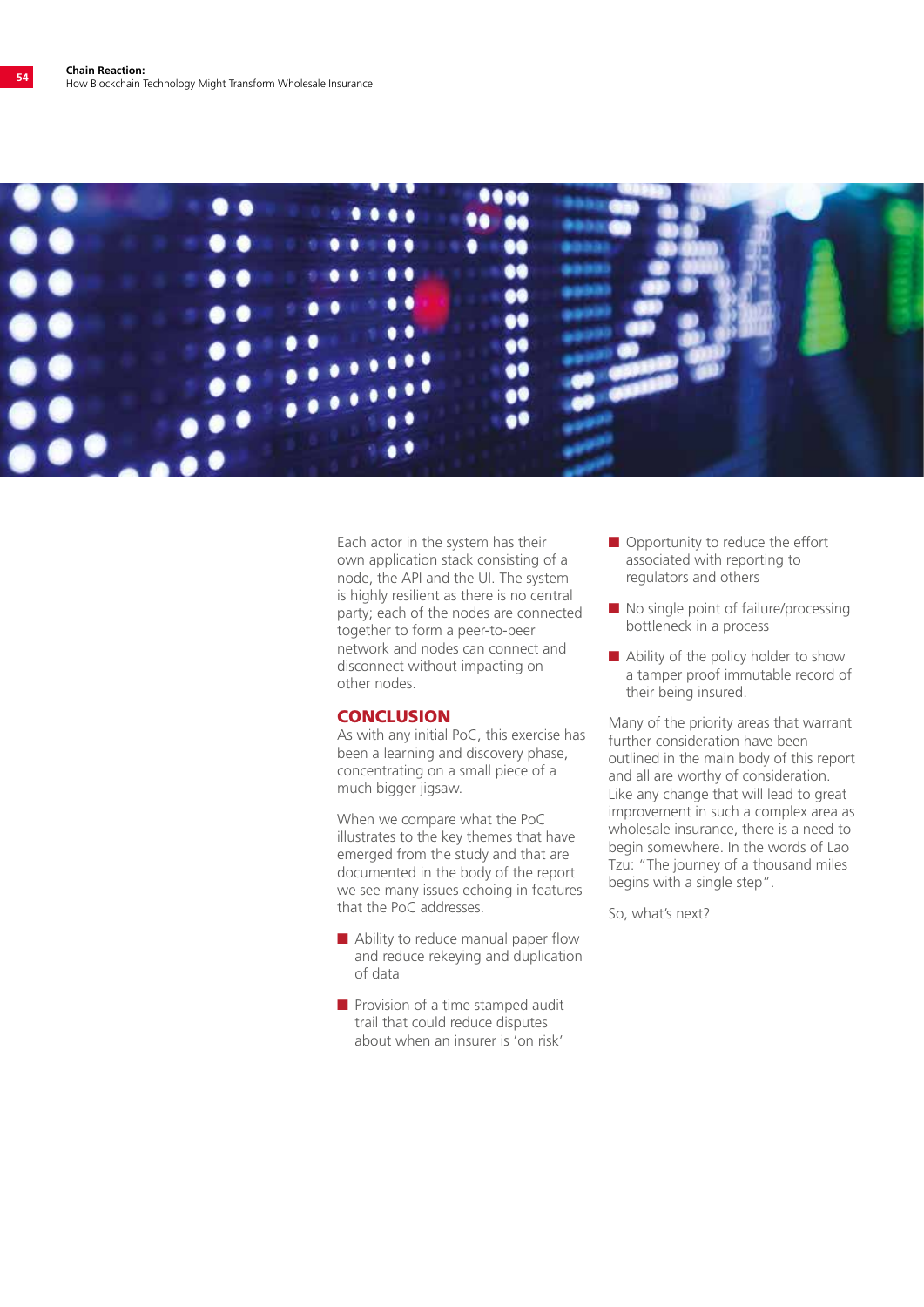## Glossary

| <b>Actor</b>                                        | A participant in a process                                                                                                                                                                                                                                                                                                                                 |
|-----------------------------------------------------|------------------------------------------------------------------------------------------------------------------------------------------------------------------------------------------------------------------------------------------------------------------------------------------------------------------------------------------------------------|
| <b>API</b>                                          | Application program interface – definition of how different software components interact                                                                                                                                                                                                                                                                   |
| <b>Blockchain</b>                                   | The computer file underlying a mutual distributed ledger. It comprises a series of blocks of<br>data added sequentially. Once a block is added it can never be deleted or changed. Each<br>block includes a header section with index information and hash code(s) that ensure that<br>data cannot be changed without making the entire file inconsistent. |
| Cedent                                              | Party insured by a reinsurance contract or treaty (also 'cedant')                                                                                                                                                                                                                                                                                          |
| Cryptocurrency                                      | A medium of exchange using cryptography to secure the transactions and to control the<br>creation of additional units of the currency (Andy Greenberg, Forbes.com, 20 April 2011.<br>"Crypto Currency".)                                                                                                                                                   |
| <b>Digital Currency</b>                             | A currency where the units of value exist only on a computer file                                                                                                                                                                                                                                                                                          |
| <b>EEA</b>                                          | European Economic Area: Treaty area comprising all countries of the EU plus Iceland,<br>Lichtenstein, and Norway, giving these three named countries access to the EU 'Single Market'                                                                                                                                                                      |
| Fork                                                | A situation in which two rival versions of a blockchain exist simultaneously. A viable<br>blockchain implementation must contain a mechanism to resolve forks in order to create a<br>single agreed version.                                                                                                                                               |
| <b>General Data Protection</b><br><b>Regulation</b> | An EU Regulation (2016/679) strengthening and unifying protection of data on individuals in<br>the EU                                                                                                                                                                                                                                                      |
| Geolocation                                         | The physical location of an object such as a cargo container or an internet-connected computer                                                                                                                                                                                                                                                             |
| <b>GWP</b>                                          | Gross Written Premium is the total insurance premium received by an insurer. This is in<br>distinction to NWP defined below which offsets reinsurance premium paid by the insurer.                                                                                                                                                                         |
| Hash                                                | The digital signature for a file produced by a hash function                                                                                                                                                                                                                                                                                               |
| <b>Hash function</b>                                | A cryptographic function which provides a digital signature (a 'hash') for any computer file<br>with the property that it is computationally impractical to find a second file with the same<br>hash.                                                                                                                                                      |
| <b>ISO</b>                                          | International Organisation for Standardisation - owns ISO standards                                                                                                                                                                                                                                                                                        |
| <b>KYC/AML</b>                                      | Know-Your-Customer/Anti-Money-Laundering and related processes such as sanctions<br>screening and identification of ultimate beneficial ownership which are ongoing<br>requirements during the lifetime of a financial relationship.                                                                                                                       |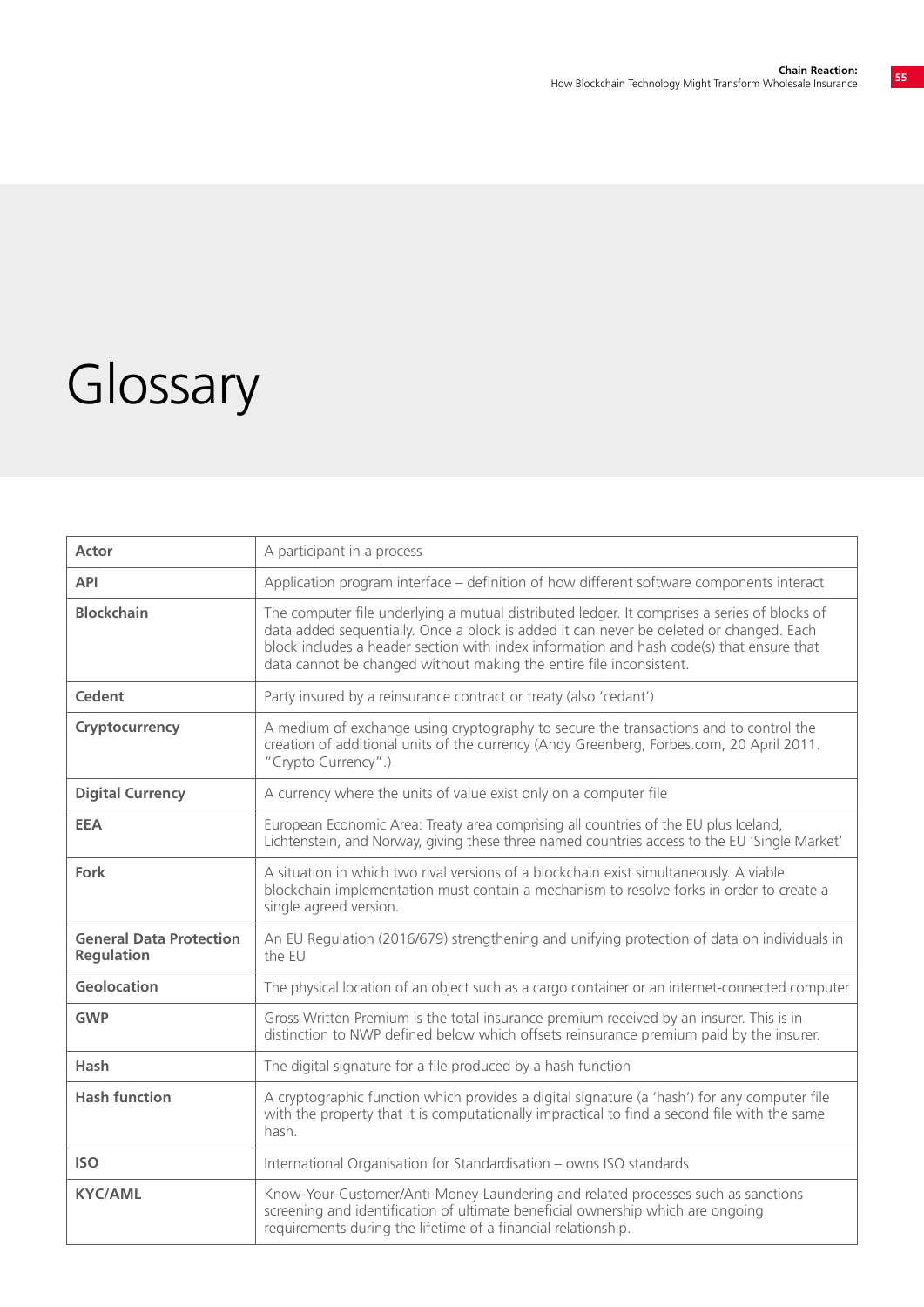| <b>MDL</b>                       | Mutual Distributed Ledger - the output of the underlying blockchain technology.<br>A tamper-proof updatable record which can be co-owned by multiple users with no<br>central point of control                                                                                                                         |
|----------------------------------|------------------------------------------------------------------------------------------------------------------------------------------------------------------------------------------------------------------------------------------------------------------------------------------------------------------------|
| <b>MVP</b>                       | Minimum Viable Product - in a systems specification the functionality to meet<br>minimum user needs                                                                                                                                                                                                                    |
| <b>Node</b>                      | The computer of a user of a blockchain, holding a copy of the chain and<br>performing operations on it. These operations may be restricted to receiving<br>updated versions and reading, but for at least some nodes must involve validating,<br>updating, and broadcasting                                            |
| <b>NPV</b>                       | Net Present Value used in evaluating the value of an investment as the current<br>value of projected future cashflows                                                                                                                                                                                                  |
| <b>NWP</b>                       | Net Written Premium - GWP less 'ceded written premium' - i.e. less premium paid<br>to a reinsurer to take on some of the risk.                                                                                                                                                                                         |
| <b>Permissioned blockchain</b>   | A blockchain which can be updated and validated only by users with explicit permission                                                                                                                                                                                                                                 |
| PoC                              | Proof-of-concept - a pilot project demonstrating that a design concept is feasible                                                                                                                                                                                                                                     |
| <b>Point solution</b>            | A change implemented in a single organisation                                                                                                                                                                                                                                                                          |
| <b>PPL</b>                       | Placing Platform Limited - electronic placing platform for the London Market to<br>allow brokers and insurers to quote, negotiate, and bind business                                                                                                                                                                   |
| Process-level change             | A change implemented amongst a number of participating organisations rather<br>than across a market                                                                                                                                                                                                                    |
| Private blockchain               | A blockchain visible only to authorised users                                                                                                                                                                                                                                                                          |
| Proof of work                    | A methodology for regulating update of an unpermissioned blockchain by giving<br>preference to users devoting the most computing resources to the process. Bitcoin<br>uses this methodology.                                                                                                                           |
| <b>Proof of stake</b>            | A suggested methodology for regulating update of the unpermissioned blockchain<br>underlying a cryptocurrency using a voting system with votes pro rata to holdings<br>of the cryptocurrency.                                                                                                                          |
| <b>Public blockchain</b>         | A blockchain broadcast freely to anyone                                                                                                                                                                                                                                                                                |
| <b>Quantum computer</b>          | A proposed computing machine which uses 'mixed' states of elementary particles<br>to store data and thus has greater computing power than existing technology for<br>certain - but not all - applications. The essential idea is that it can process a mix of<br>1s and 0s at the same time, rather than sequentially. |
| <b>RSA</b>                       | RSA Encryption - A public key/private key encryption methodology used extensively<br>in electronic communication                                                                                                                                                                                                       |
| <b>SHA-256</b>                   | A hash function defined by the USA National Institute of Standards and Technology<br>(NIST) and in widespread use                                                                                                                                                                                                      |
| <b>Smart contract</b>            | A contract embedded in a blockchain which executes automatically when its trigger<br>conditions are met                                                                                                                                                                                                                |
| <b>Sprite</b>                    | A smart contract or a non-contractual computer program embedded in a<br>blockchain which executes automatically in defined circumstances.                                                                                                                                                                              |
| <b>Treaty</b>                    | An insurance contract between a reinsurer and an insurer (the cedent)                                                                                                                                                                                                                                                  |
| UI                               | User interface: 'everything designed into an information device with which a<br>human being may interact' (Techtarget.com)                                                                                                                                                                                             |
| <b>Unpermissioned blockchain</b> | A blockchain which can be updated and validated by any user                                                                                                                                                                                                                                                            |
| <b>XML</b>                       | Extended Markup Language - a schema for defining data elements                                                                                                                                                                                                                                                         |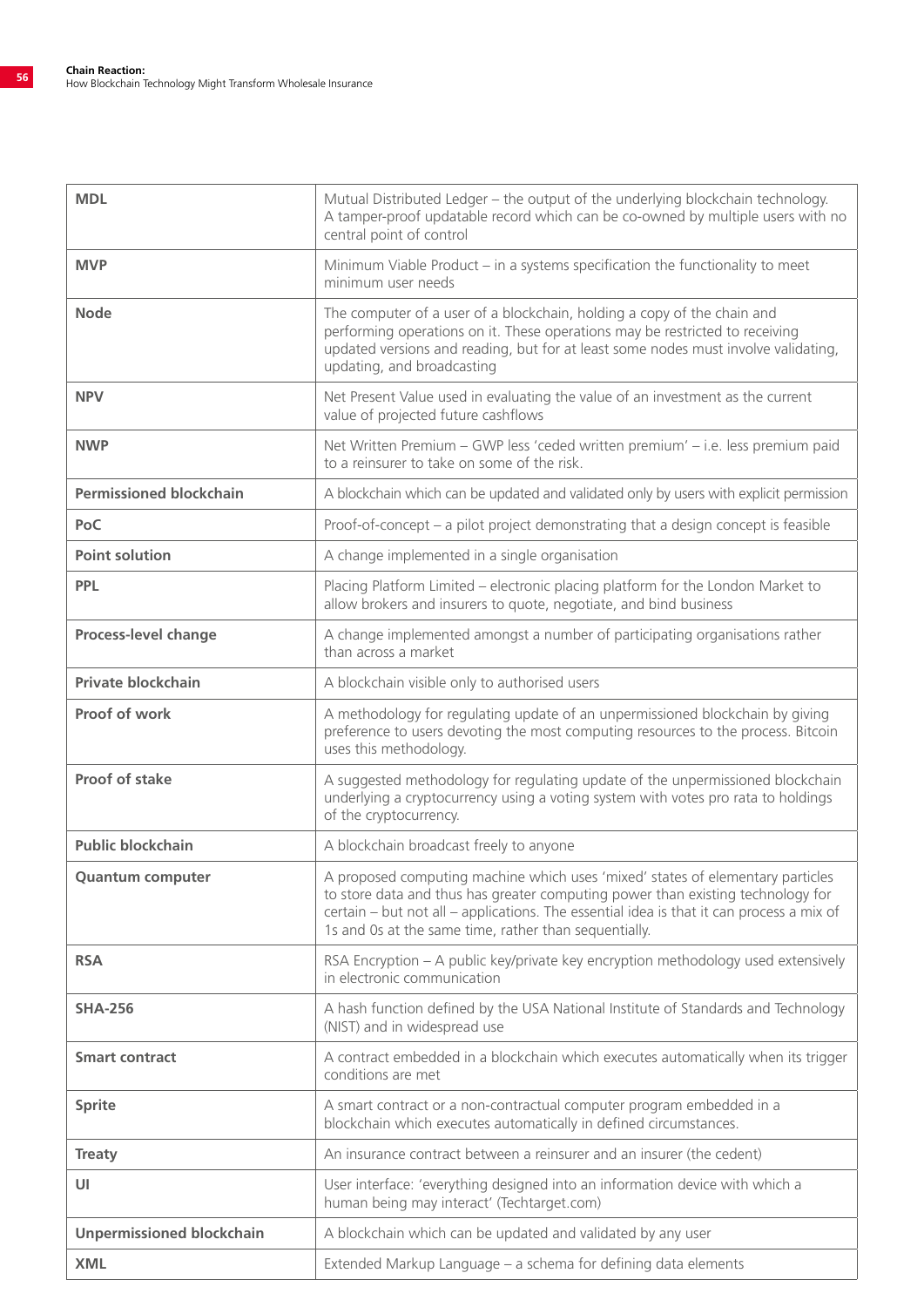## Bibliography

'Blockchain' gets over 8 million Google results, 'Wholesale Insurance' over 69 million. This bibliography contains several relevant articles which the report authors have found particularly illuminating, and makes no pretence to be a systematic review. All of the items should be available through an internet search.

Acord & Equinix. "Challenge to Change Part 1 Embracing the Economy, People and the Future of Insurance", Industry report, Equinix, January 2014.

Acord & Equinix. "Challenge to Change Part 2 - The Impact of Technology2. Industry report, Equinix, January 2014.

Acord & Equinix. "Challenge to Change Part 3 - The Future of Insurance". Industry report, Equinix, January 2014.

Bruce, J.D. "The Mini-Blockchain Scheme." January 2014. (Suggests architectures which prevent the size of blockchains ballooning over time)

Buterin, Vitalik. "Ethereum White Paper: A Next Generation Smart Contract & Decentralized Application Platform". April 2014.

De Filippi, Primavera. "Legal Framework For Crypto-Ledger Transactions." 2014.

Gupta, Vinay. "Programmable Blockchains in Context" Medium.com, October 2015

IBM DeveloperWorks: "A Case For Permissioned Blockchains", April 2016.

Mainelli, Michael and von Gunten, Chiara "Chain Of A Lifetime: How Blockchain Technology Might Transform Personal Insurance" December 2014.

Nakamoto, Satoshi. "Bitcoin: A Peer-to-Peer Electronic Cash System." White paper, 2009.

Swanson, Tim., "Consensus-As-A-Service: A Brief Report On The Emergence Of Permissioned, Distributed Ledger Systems". 6 April 2015.

Vasin, Pavel. "BlackCoin's Proof-of-Stake Protocol v2". White paper, 2014.

Walport, Mark, UK Government Chief Scientific Adviser "Distributed Ledger Technology: beyond block chain". 2016

World Economic Forum. "The Global Information Technology Report 2014: Chapter 1.5 Managing the Risks and Rewards of Big Data". Industry report, World Economic Forum, 2014, 61-66.